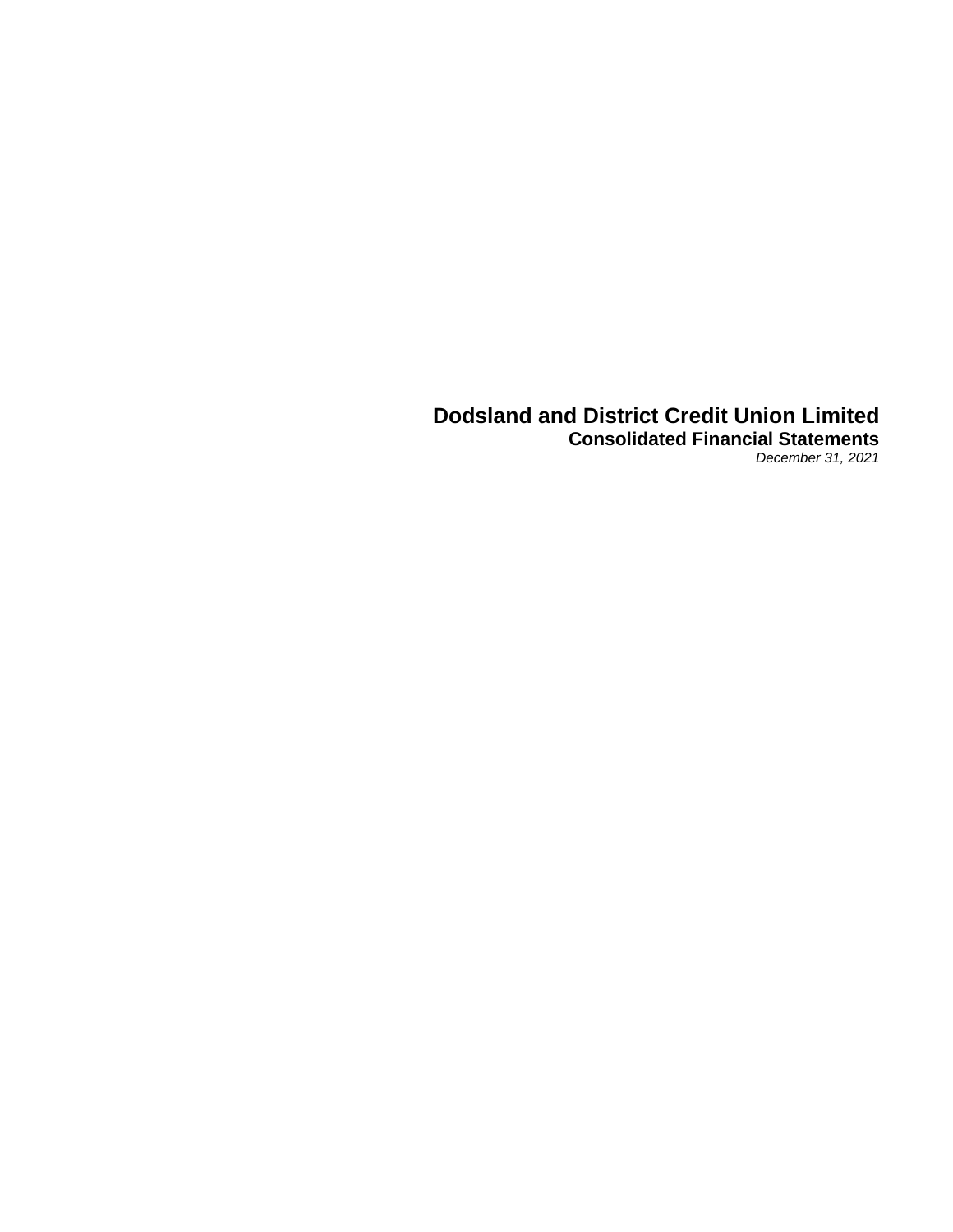## **Contents**

For the year ended December 31, 2021

|                                          | rage |
|------------------------------------------|------|
| <b>Management's Responsibility</b>       |      |
| <b>Independent Auditor's Report</b>      |      |
| <b>Consolidated Financial Statements</b> |      |
|                                          |      |
|                                          |      |
|                                          |      |
|                                          |      |
|                                          |      |

## **D**ane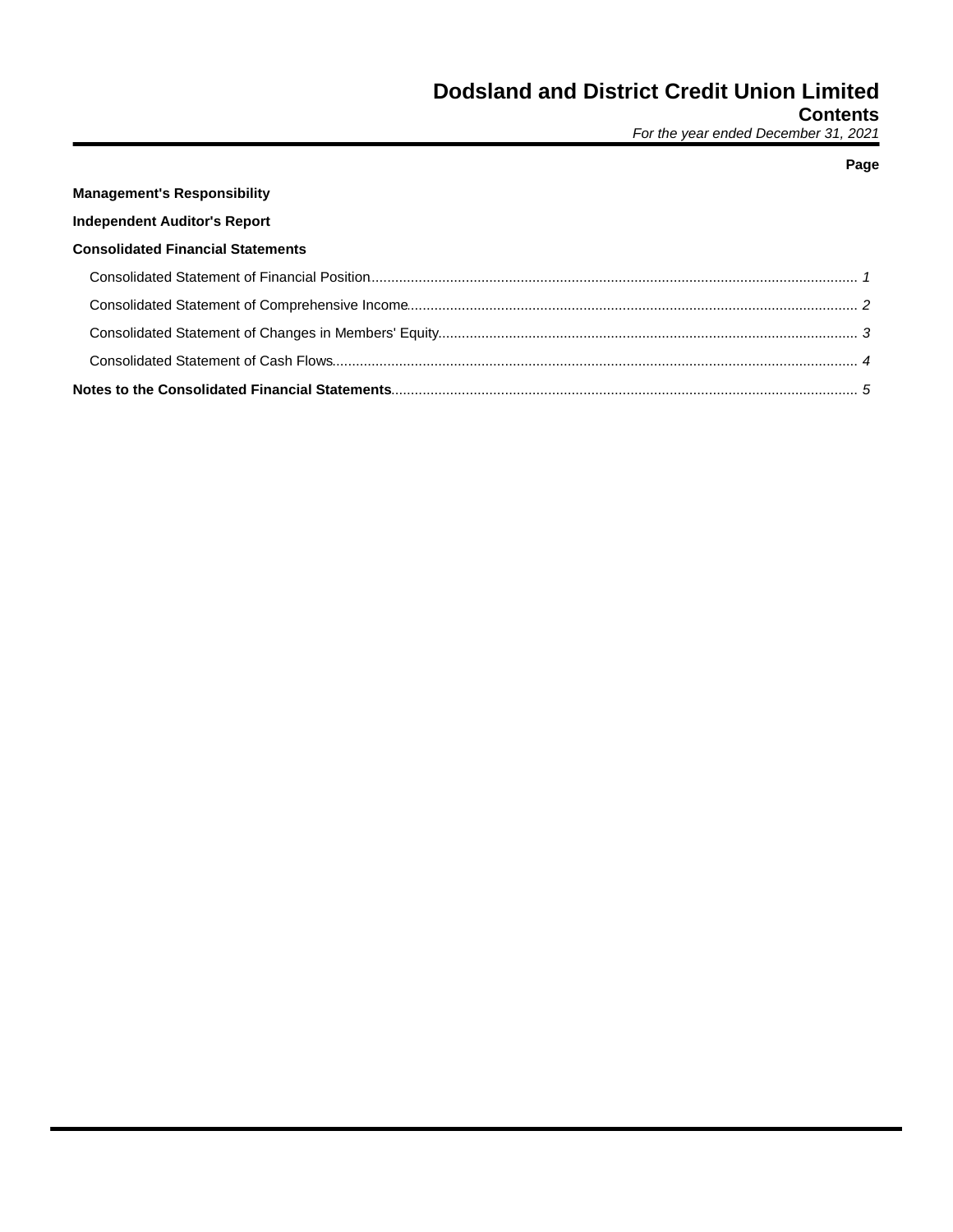To the Members of Dodsland and District Credit Union Limited:

Management is responsible for the preparation and fair presentation of the accompanying consolidated financial statements, including responsibility for significant accounting judgments and estimates in accordance with International Financial Reporting Standards and ensuring that all information in the annual report is consistent with the consolidated financial statements. This responsibility includes selecting appropriate accounting principles and methods, and making decisions affecting the measurement of transactions in which objective judgment is required.

In discharging its responsibilities for the integrity and fairness of the consolidated financial statements, management designs and maintains the necessary accounting systems and related internal controls to provide reasonable assurance that transactions are authorized, assets are safeguarded and financial records are properly maintained to provide reliable information for the preparation of consolidated financial statements.

The Board of Directors and Audit and Risk Committee are composed entirely of Directors who are neither management nor employees of the Credit Union. The Board is responsible for overseeing management in the performance of its financial reporting responsibilities, and for approving the financial information included in the annual report. The Audit and Risk Committee has the responsibility of meeting with management, internal auditors, and external auditors to discuss the internal controls over the financial reporting process, auditing matters and financial reporting issues. The Committee is also responsible for recommending the appointment of the Credit Union's external auditors.

MNP LLP is appointed by the members to audit the consolidated financial statements and report directly to them; their report follows. The external auditors have full and free access to, and meet periodically and separately with, both the Committee and management to discuss their audit findings.

March 29, 2022

**General Manager**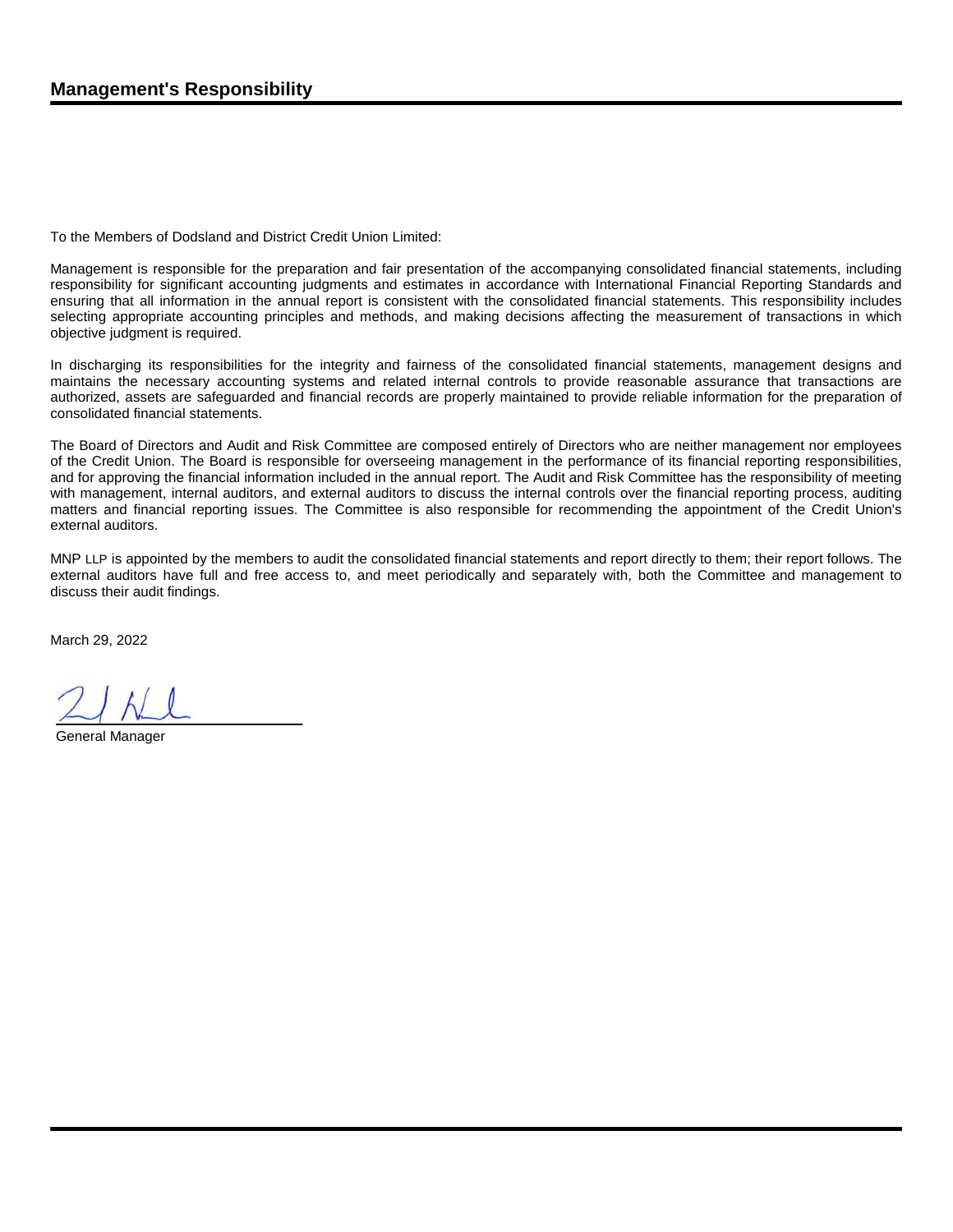

To the Members of Dodsland and District Credit Union Limited:

## **Opinion**

We have audited the consolidated financial statements of Dodsland and District Credit Union Limited (the "Credit Union"), which comprise the consolidated statement of financial position as at December 31, 2021, and the consolidated statements of comprehensive income, changes in members' equity and cash flows for the year then ended, and notes to the consolidated financial statements, including a summary of significant accounting policies.

In our opinion, the accompanying consolidated financial statements present fairly, in all material respects, the consolidated financial position of the Credit Union as at December 31, 2021, and its consolidated financial performance and its consolidated cash flows for the year then ended in accordance with International Financial Reporting Standards.

## **Basis for Opinion**

We conducted our audit in accordance with Canadian generally accepted auditing standards. Our responsibilities under those standards are further described in the Auditor's Responsibilities for the Audit of the Consolidated Financial Statements section of our report. We are independent of the Credit Union in accordance with the ethical requirements that are relevant to our audit of the consolidated financial statements in Canada, and we have fulfilled our other ethical responsibilities in accordance with these requirements. We believe that the audit evidence we have obtained is sufficient and appropriate to provide a basis for our opinion.

## **Responsibilities of Management and Those Charged with Governance for the Consolidated Financial Statements**

Management is responsible for the preparation and fair presentation of the consolidated financial statements in accordance with International Financial Reporting Standards, and for such internal control as management determines is necessary to enable the preparation of consolidated financial statements that are free from material misstatement, whether due to fraud or error.

In preparing the consolidated financial statements, management is responsible for assessing the Credit Union's ability to continue as a going concern, disclosing, as applicable, matters related to going concern and using the going concern basis of accounting unless management either intends to liquidate the Credit Union or to cease operations, or has no realistic alternative but to do so.

Those charged with governance are responsible for overseeing the Credit Union's financial reporting process.

### **Auditor's Responsibilities for the Audit of the Consolidated Financial Statements**

Our objectives are to obtain reasonable assurance about whether the consolidated financial statements as a whole are free from material misstatement, whether due to fraud or error, and to issue an auditor's report that includes our opinion. Reasonable assurance is a high level of assurance, but is not a guarantee that an audit conducted in accordance with Canadian generally accepted auditing standards will always detect a material misstatement when it exists. Misstatements can arise from fraud or error and are considered material if, individually or in the aggregate, they could reasonably be expected to influence the economic decisions of users taken on the basis of these consolidated financial statements.

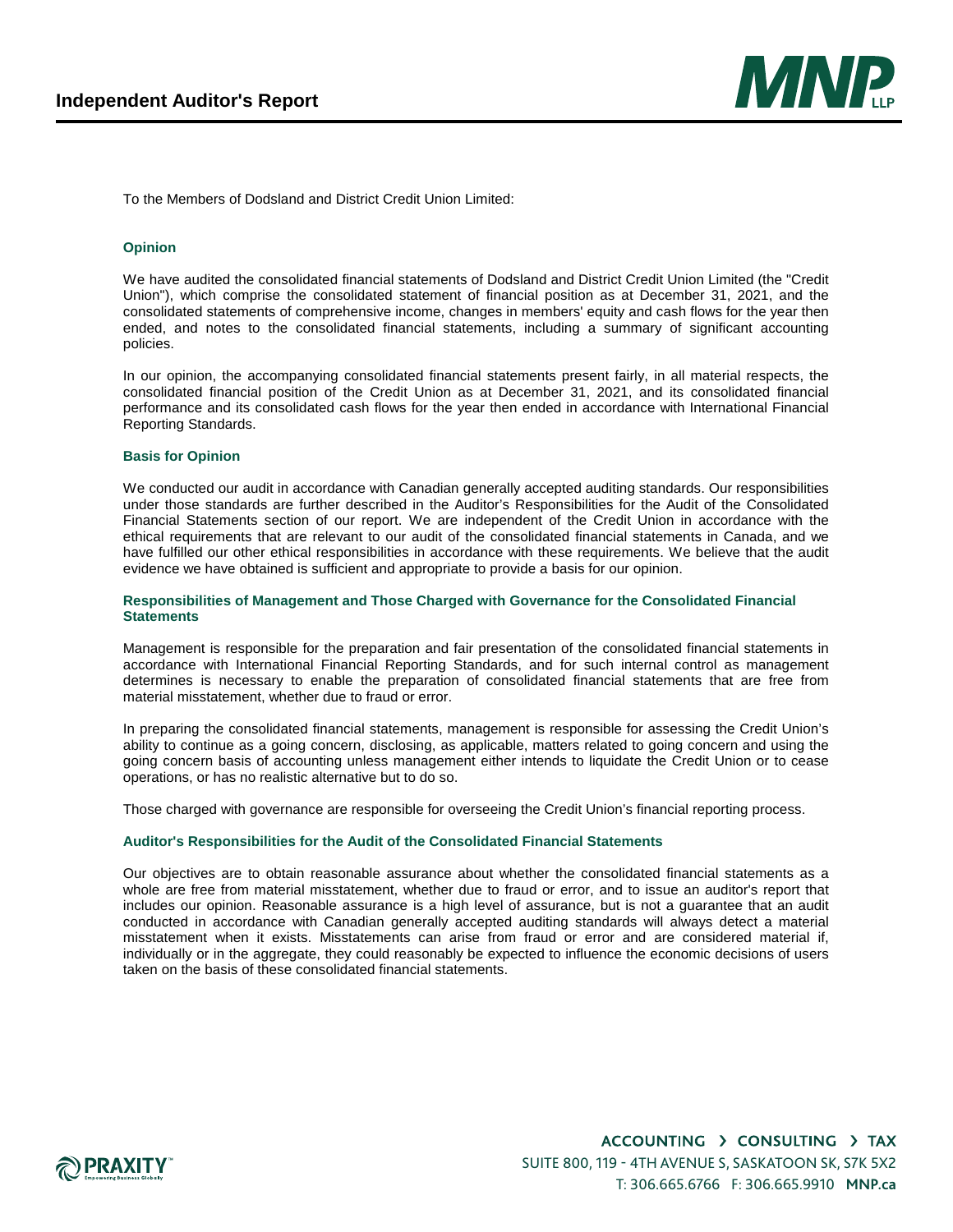As part of an audit in accordance with Canadian generally accepted auditing standards, we exercise professional judgment and maintain professional skepticism throughout the audit. We also:

- Identify and assess the risks of material misstatement of the consolidated financial statements, whether due to fraud or error, design and perform audit procedures responsive to those risks, and obtain audit evidence that is sufficient and appropriate to provide a basis for our opinion. The risk of not detecting a material misstatement resulting from fraud is higher than for one resulting from error, as fraud may involve collusion, forgery, intentional omissions, misrepresentations, or the override of internal control.
- Obtain an understanding of internal control relevant to the audit in order to design audit procedures that are appropriate in the circumstances, but not for the purpose of expressing an opinion on the effectiveness of the Credit Union's internal control.
- Evaluate the appropriateness of accounting policies used and the reasonableness of accounting estimates and related disclosures made by management.
- Conclude on the appropriateness of management's use of the going concern basis of accounting and, based on the audit evidence obtained, whether a material uncertainty exists related to events or conditions that may cast significant doubt on the Credit Union's ability to continue as a going concern. If we conclude that a material uncertainty exists, we are required to draw attention in our auditor's report to the related disclosures in the consolidated financial statements or, if such disclosures are inadequate, to modify our opinion. Our conclusions are based on the audit evidence obtained up to the date of our auditor's report. However, future events or conditions may cause the Credit Union to cease to continue as a going concern.
- Evaluate the overall presentation, structure and content of the consolidated financial statements, including the disclosures, and whether the consolidated financial statements represent the underlying transactions and events in a manner that achieves fair presentation.
- Obtain sufficient appropriate audit evidence regarding the financial information of the entities or business activities within the Credit Union to express an opinion on the consolidated financial statements. We are responsible for the direction, supervision and performance of the group audit. We remain solely responsible for our audit opinion.

We communicate with those charged with governance regarding, among other matters, the planned scope and timing of the audit and significant audit findings, including any significant deficiencies in internal control that we identify during our audit.

Saskatoon, Saskatchewan

 $MNP$ LLP

March 29, 2022 Chartered Professional Accountants

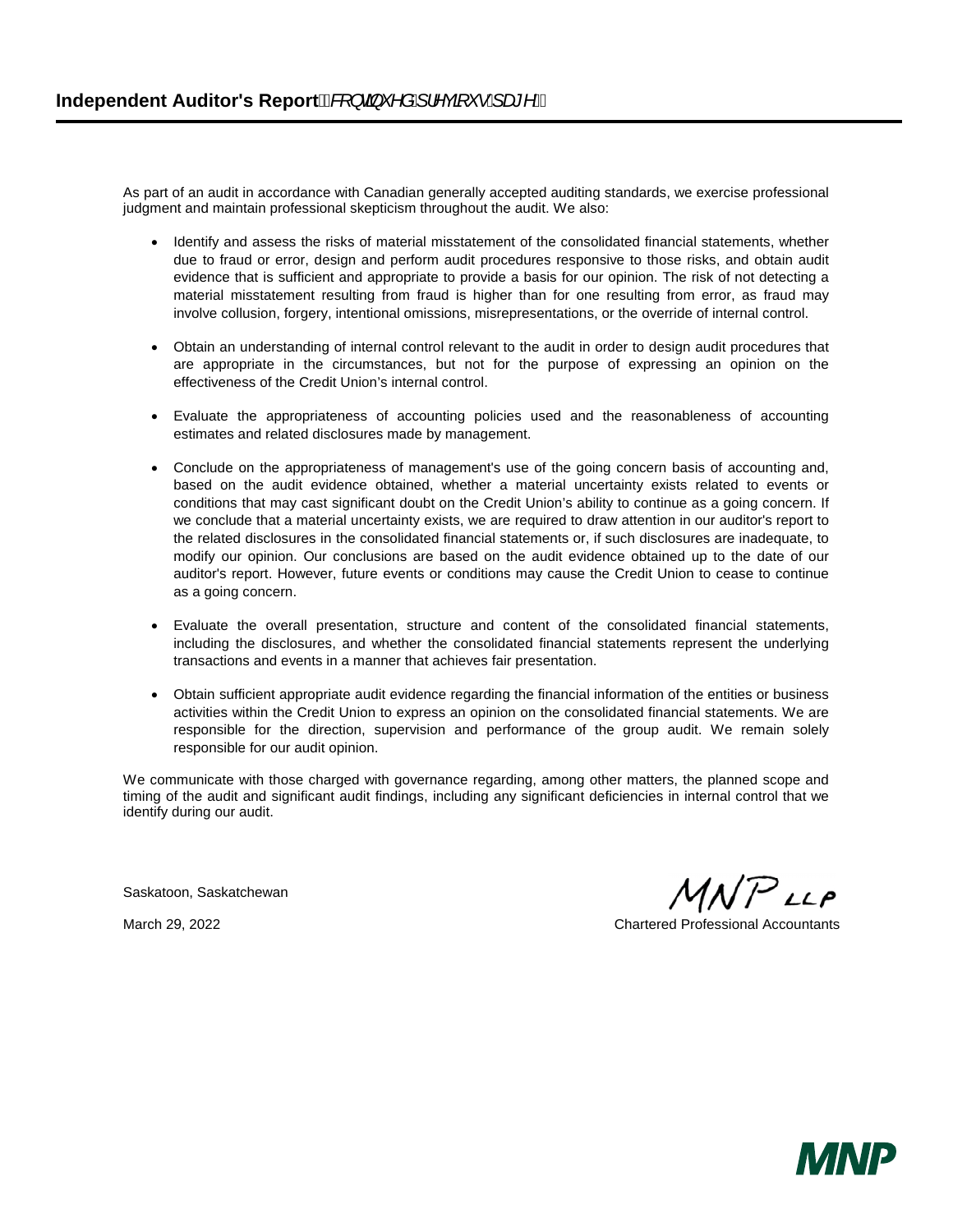## **Consolidated Statement of Financial Position**

*As at December 31, 2021*

|                                        | 2021        | 2020        |
|----------------------------------------|-------------|-------------|
| <b>Assets</b>                          |             |             |
| Cash and cash equivalents (Note 5)     | 25,432,385  | 38,151,640  |
| Investments (Note 6)                   | 26,286,165  | 2,047,197   |
| Member loans receivable (Note 7)       | 88,378,951  | 88,889,459  |
| Other assets (Note 8)                  | 517,303     | 363,964     |
| Property, plant and equipment (Note 9) | 341,708     | 367,821     |
| Investment property (Note 10)          | 234,500     | 252,500     |
| Goodwill (Note 11)                     | 907,988     | 907,988     |
|                                        | 142,099,000 | 130,980,569 |
| <b>Liabilities</b>                     |             |             |
| Member deposits (Note 13)              | 126,612,804 | 115,899,909 |
| Other liabilities (Note 15)            | 27,105      | 87,043      |
| Membership shares (Note 16)            | 7,510       | 7,695       |
|                                        | 126,647,419 | 115,994,647 |
|                                        |             |             |
| <b>Commitments</b> (Note 22)           |             |             |
| <b>Members' equity</b>                 |             |             |
| Retained earnings                      | 15,451,581  | 14,985,922  |
|                                        | 142,099,000 | 130,980,569 |

**Approved on behalf of the Board**

**Director Director** 

Deul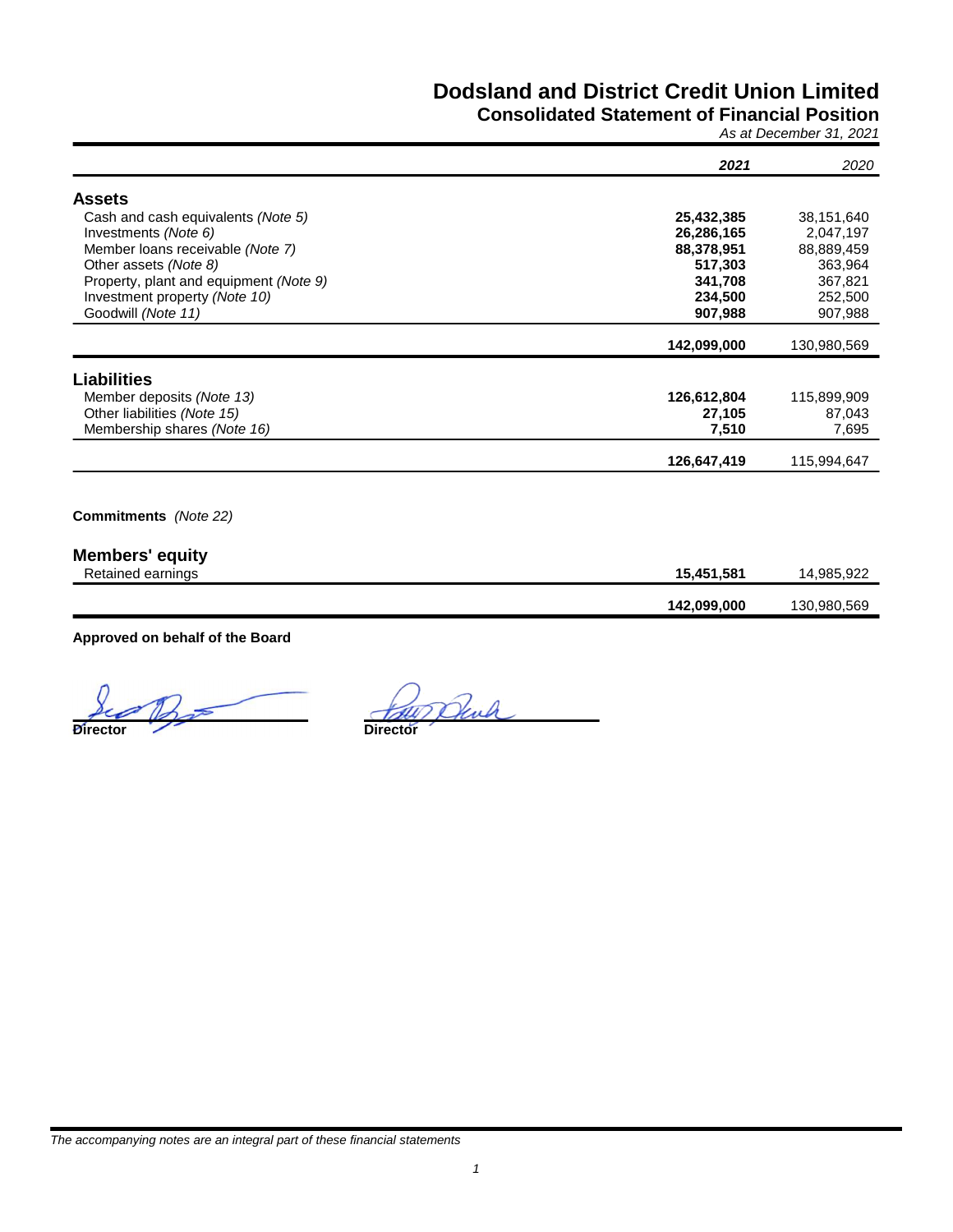## **Consolidated Statement of Comprehensive Income**

*For the year ended December 31, 2021*

|                                                                                                                                                  | 2021                                                 | 2020                                                 |
|--------------------------------------------------------------------------------------------------------------------------------------------------|------------------------------------------------------|------------------------------------------------------|
| Interest income<br>Member Ioans                                                                                                                  | 3,886,694                                            | 4,347,334                                            |
| Investments                                                                                                                                      | 202,389                                              | 273,913                                              |
|                                                                                                                                                  | 4,089,083                                            | 4,621,247                                            |
| Interest expense<br>Member deposits<br>Borrowed money                                                                                            | 1,036,733<br>8,398                                   | 1,366,087<br>7,189                                   |
|                                                                                                                                                  | 1,045,131                                            | 1,373,276                                            |
| <b>Gross financial margin</b><br>Other income                                                                                                    | 3,043,952<br>871,350                                 | 3,247,971<br>905,585                                 |
|                                                                                                                                                  | 3,915,302                                            | 4,153,556                                            |
| <b>Operating expenses</b><br>Personnel<br>Security<br>Organizational<br>Occupancy<br>General business                                            | 1,254,322<br>118,202<br>34,057<br>112,355<br>877,778 | 1,259,544<br>108,050<br>33,564<br>130,341<br>874,346 |
|                                                                                                                                                  | 2,396,714                                            | 2,405,845                                            |
| Income before provision for (recovery of) impaired loans and foreclosed assets,<br>patronage refund and provision for (recovery of) income taxes | 1,518,588                                            | 1,747,711                                            |
| Provision for impaired loans (Note 7)<br>Provision for (recovery of) foreclosed assets                                                           | 305,786<br>430,918                                   | 361,877<br>(21, 975)                                 |
|                                                                                                                                                  | 736,704                                              | 339,902                                              |
| Income before patronage refund and provision for (recovery of) income taxes<br>Patronage refund (Note 17)                                        | 781,884<br>150,000                                   | 1,407,809<br>150,000                                 |
| Income before provision for (recovery of) income taxes                                                                                           | 631,884                                              | 1,257,809                                            |
| Provision for (recovery of) income taxes (Note 14)<br>Current<br>Deferred                                                                        | 201,332<br>(35, 107)                                 | 352,415<br>(23,020)                                  |
|                                                                                                                                                  | 166,225                                              | 329,395                                              |
| <b>Comprehensive income</b>                                                                                                                      | 465.659                                              | 928,414                                              |

*The accompanying notes are an integral part of these financial statements*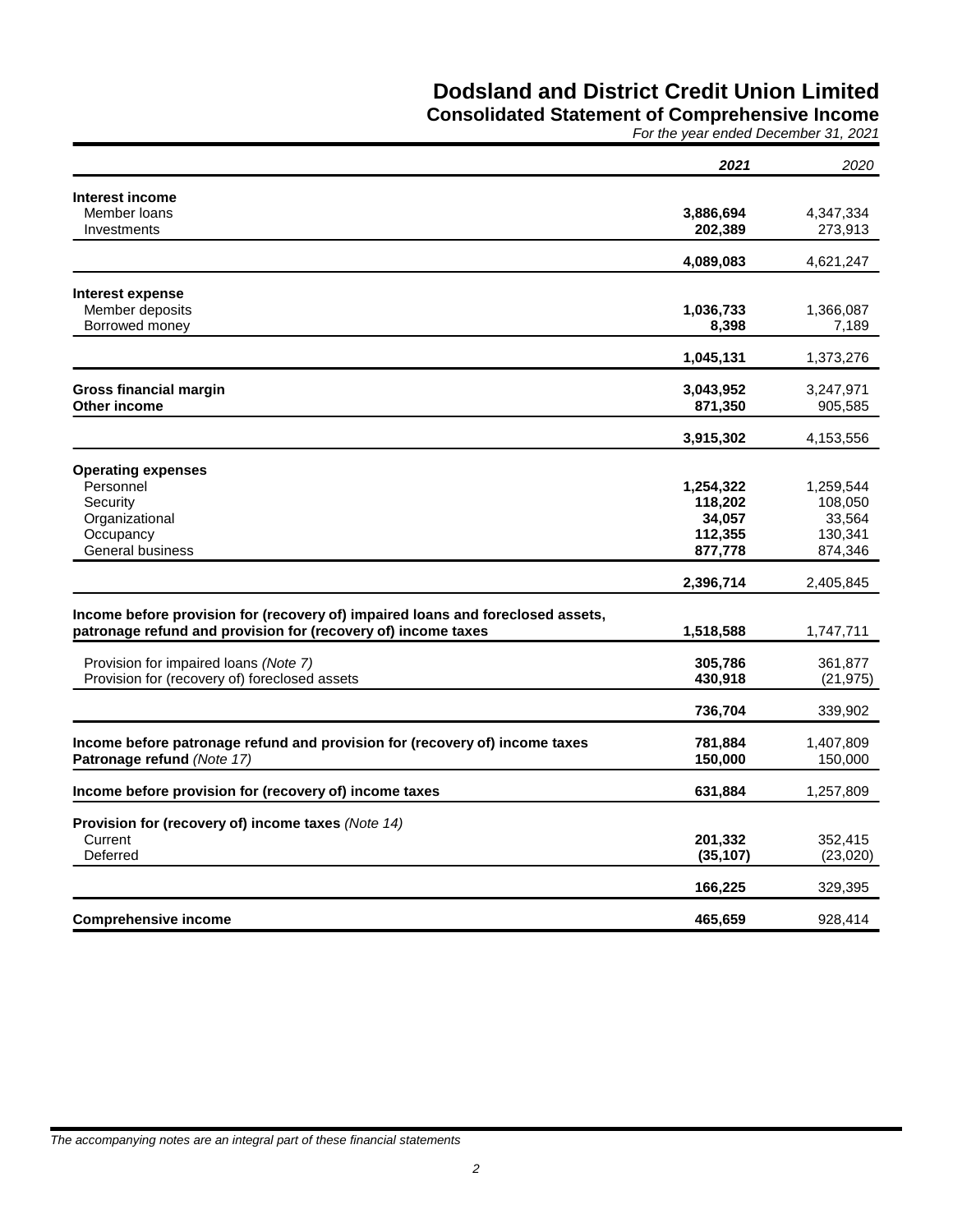## **Consolidated Statement of Changes in Members' Equity**

*For the year ended December 31, 2021*

|                                  | <b>Retained</b><br>earnings | <b>Total equity</b> |
|----------------------------------|-----------------------------|---------------------|
| <b>Balance December 31, 2019</b> | 14,057,508                  | 14,057,508          |
| Comprehensive income             | 928,414                     | 928,414             |
| <b>Balance December 31, 2020</b> | 14,985,922                  | 14,985,922          |
| Comprehensive income             | 465,659                     | 465,659             |
| <b>Balance December 31, 2021</b> | 15,451,581                  | 15,451,581          |

*The accompanying notes are an integral part of these financial statements*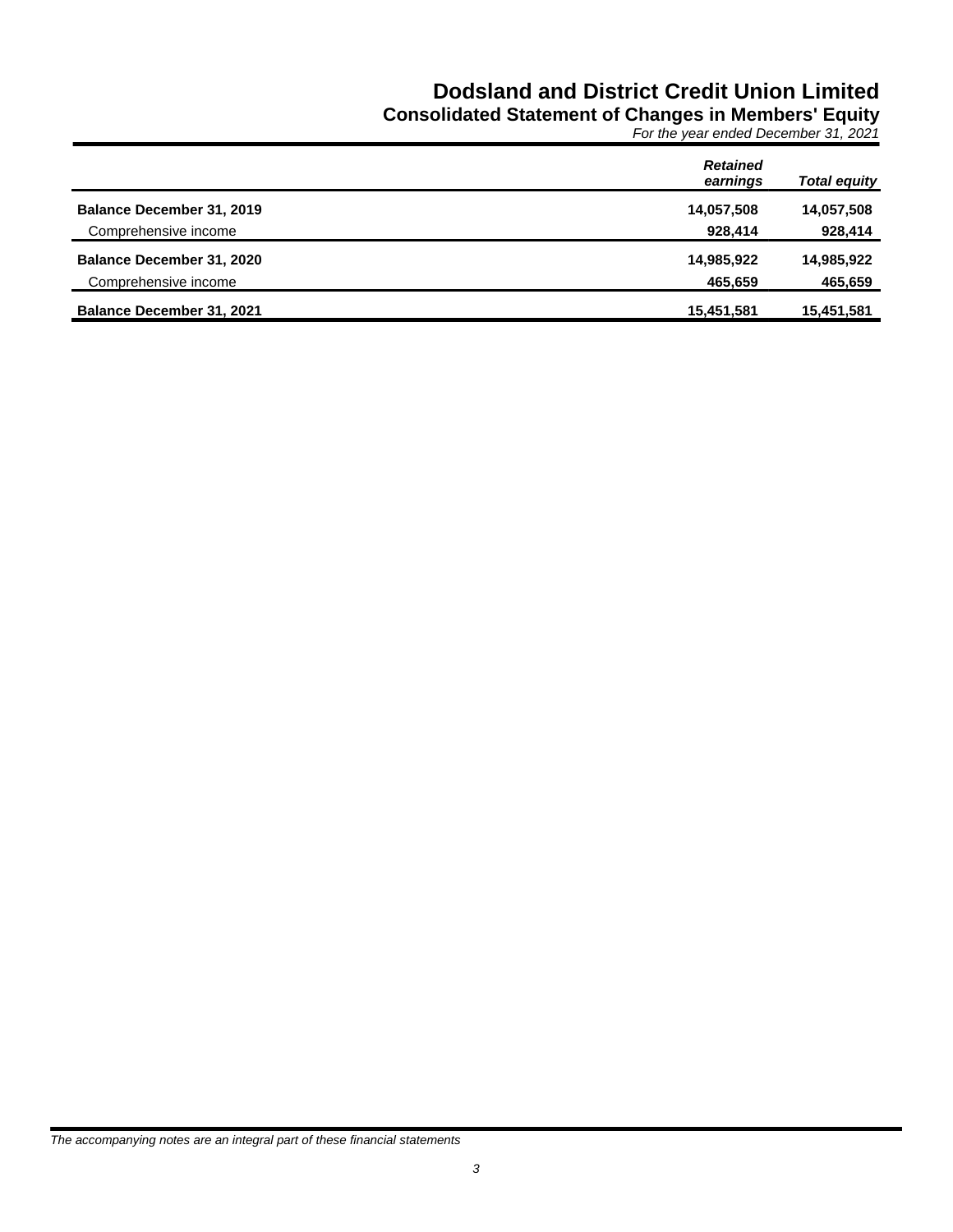## **Consolidated Statement of Cash Flows**

*For the year ended December 31, 2021*

|                                                          | 2021           | 2020        |
|----------------------------------------------------------|----------------|-------------|
| Cash provided by (used for) the following activities     |                |             |
| <b>Operating activities</b>                              |                |             |
| Interest received from member loans                      | 3,953,510      | 4,341,228   |
| Interest received from investments                       | 180,267        | 273,913     |
| Other income                                             | 871.350        | 905,585     |
| Cash paid to suppliers and employees                     | (2, 353, 214)  | (2,454,505) |
| Interest paid on deposits                                | (1,207,726)    | (1,505,520) |
| Interest paid on borrowed money                          | (8, 398)       | (7, 189)    |
| Patronage refund                                         | (150,000)      | (150,000)   |
| Income taxes paid                                        | (378,888)      | (319,961)   |
|                                                          | 906,901        | 1,083,551   |
|                                                          |                |             |
| <b>Financing activities</b>                              |                |             |
| Net change in member deposits                            | 10,883,888     | 10,756,407  |
| Net change in membership shares                          | (185)          | 5           |
|                                                          | 10,883,703     | 10,756,412  |
|                                                          |                |             |
| <b>Investing activities</b><br>Net change in investments | (24, 216, 846) |             |
| Net change in member loans receivable                    | (293, 013)     | 3,867,503   |
|                                                          |                |             |
|                                                          | (24, 509, 859) | 3,867,503   |
| Increase (decrease) in cash and cash equivalents         | (12,719,255)   | 15,707,466  |
| Cash and cash equivalents, beginning of year             | 38,151,640     | 22,444,174  |
|                                                          |                |             |
| Cash and cash equivalents, end of year                   | 25,432,385     | 38,151,640  |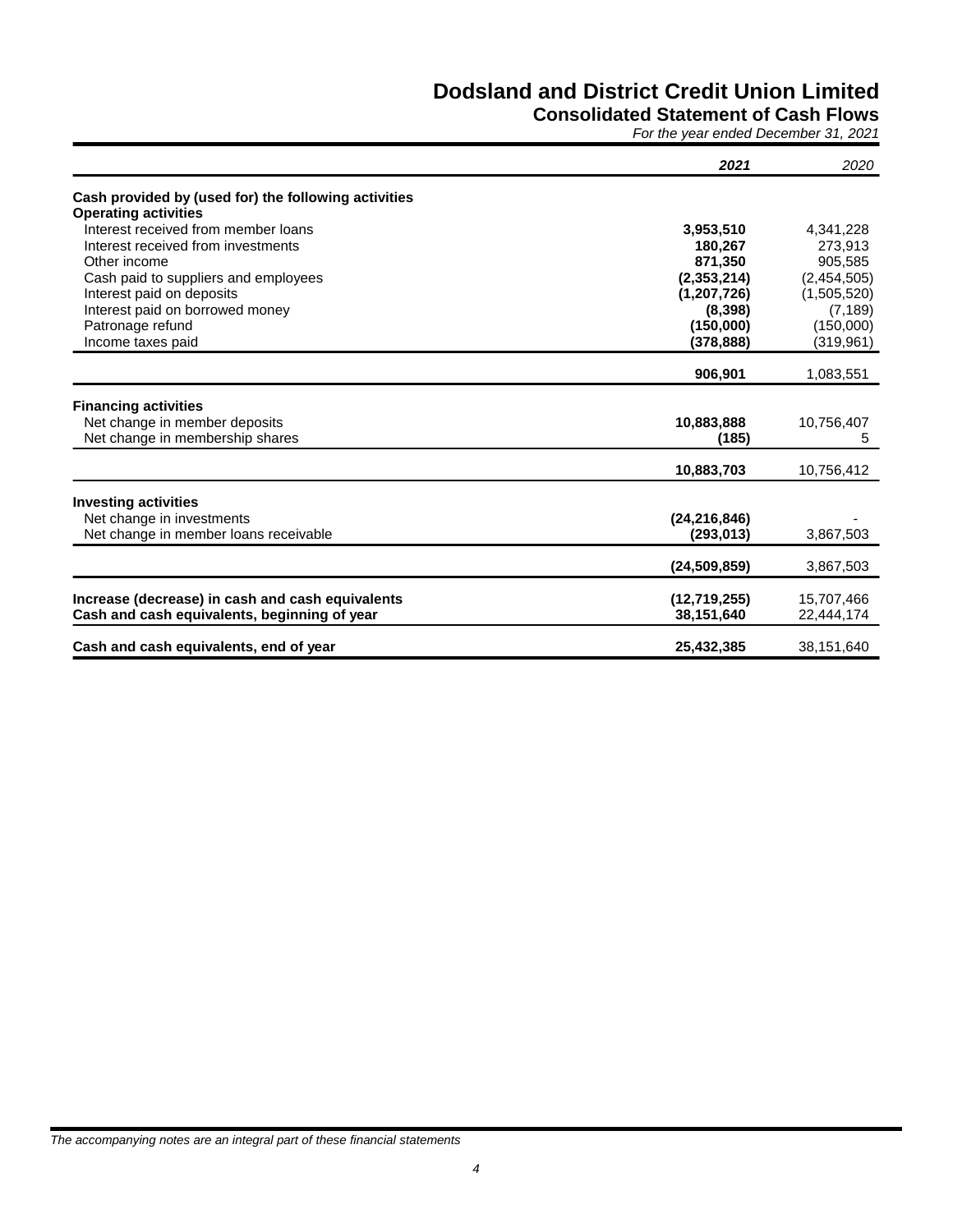#### **1. Reporting entity**

Dodsland and District Credit Union Limited (the "Credit Union") was formed pursuant to the *Credit Union Act, 1998* of Saskatchewan ("the Act") and operates one Credit Union branch.

The Credit Union serves members and non-members in Dodsland, Saskatchewan and the surrounding community. The address of the Credit Union's registered office is 201 2nd Avenue, Dodsland, Saskatchewan.

The consolidated financial statements of the Credit Union as at and for the year ended December 31, 2021 comprise the Credit Union and its wholly owned subsidiary Shortt Insurance Brokers Ltd. Together, these entities are referred to as the Credit Union.

The Credit Union operates principally in personal and commercial banking in Saskatchewan.

The Credit Union conducts its principal operations through one branch, offering products and services including deposit business, individual lending, and independent business and commercial lending. The deposit business provides a wide range of deposit and investment products and sundry financial services to all members. The lending business provides a variety of credit products and services designed specifically for each particular group of borrowers. Other business comprises business of a corporate nature such as insurance, investment, risk management, asset liability management, treasury operations, and revenue and expenses not expressly attributed to the business units.

#### *Statement of compliance*

The consolidated financial statements have been prepared in accordance with International Financial Reporting Standards ("IFRS") and interpretations adopted by the International Accounting Standards Board ("IASB").

The consolidated financial statements were approved by the Audit and Risk Committee on behalf of the Board of Directors and authorized for issue on March 29, 2022.

#### **2. Change in accounting policies**

### *Standards and Interpretations effective in the current period*

The Credit Union adopted amendments to the following standards, effective January 1, 2021. Adoption of these amendments had no effect on the Credit Union's consolidated financial statements.

 $\bullet$ IFRS 7 *Financial Instruments: Disclosure*, IFRS 9 *Financial Instruments*, and IAS 39 *Financial Instruments: Recognition and Measurement (Amendments)*

## **3. Basis of preparation**

#### *Basis of measurement*

The consolidated financial statements have been prepared using the historical cost basis except for the revaluation of certain financial instruments.

## *Functional and presentation currency*

These consolidated financial statements are presented in Canadian dollars, which is the Credit Union's functional currency.

### *Significant accounting judgments, estimates and assumptions*

The preparation of the Credit Union's consolidated financial statements requires management to make judgments, estimates and assumptions that affect the reported amounts of revenues, expenses, assets and liabilities, and the disclosure of contingent liabilities, at the reporting date. However, uncertainties about these assumptions and estimates could result in outcomes that would require a material adjustment to the carrying amount of the asset or liability affected in the future.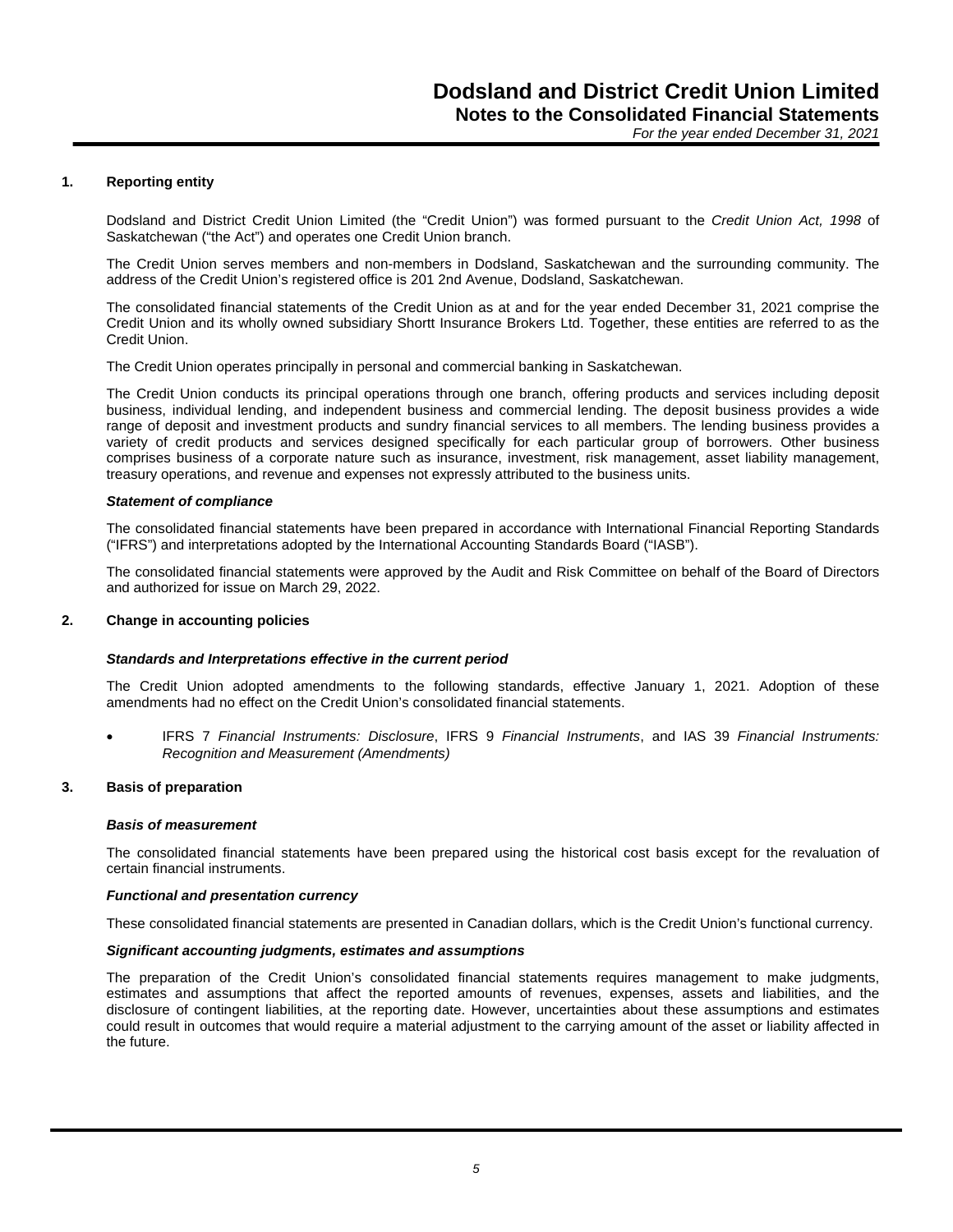## **3. Basis of preparation** *(Continued from previous page)*

The estimates and underlying assumptions are reviewed on an ongoing basis. Revisions to accounting estimates are recognized in comprehensive income in the period in which the estimate is revised if revision affects only that period, or in the period of the revision and future periods if the revision affects both current and future periods.

## *COVID-19 pandemic considerations*

The COVID-19 pandemic has continued to evolve and the economic environment in which the Credit Union operates in continues to be subject to sustained uncertainty, which could continue to negatively impact the Credit Union's financial results. The overall impact of the pandemic continues to be uncertain and is dependent on actions taken by Canadian governments, businesses and individuals to limit spread of COVID-19, as well as government economic response and support efforts. While the Canadian economic recovery has continued, momentum has been volatile amid ongoing uncertainty regarding the extent and duration of the impacts of the COVID-19 pandemic. The full extent of the impact that COVID-19, including government and/or regulatory responses to the outbreak, will have on the Credit Union's results is highly uncertain and difficult to predict at this time. Accordingly, the current environment required particularly complex judgments and estimates in certain areas, which have a higher level of uncertainty with respect to management's judgments and estimates. The Credit Union continues to closely monitor the changing conditions and their impacts.

The Credit Union has detailed policies and internal controls that are intended to ensure that these judgments and estimates are well controlled and independently reviewed, and that policies are consistently applied from period to period and as a result, the Credit Union believes that the estimates of the value of assets and liabilities are appropriate as of December 31, 2021.

The estimate most impacted by the pandemic is the measurement of the allowance for expected credit losses. Information on significant judgments impacted by the COVID-19 pandemic that have the most significant effect on the amounts recognized in the financial statements is described in Note 20.

Key assumptions concerning the future and other key sources of estimation uncertainty at the reporting date are discussed below.

## *Classification of financial assets*

Classification of financial assets requires management to make judgments regarding the business model under which the Credit Union's financial assets are held and whether contractual cash flows consist solely of payments of principal and interest. Management has determined that the penalty to exercise prepayment features embedded in certain loans made to retail members do not result in payments that are not solely payments of principal and interest because they represent reasonable additional compensation for early termination of the contract.

## *Key assumptions in determining the allowance for expected credit losses*

At each reporting period, financial assets are assessed to determine whether their credit risk has increased significantly since initial recognition. In determining whether credit risk has significantly increased, management develops a number of assumptions about the following factors which impact the borrowers' ability to meet debt obligations:

- Expected significant increase in unemployment rates and interest rates
- Declining revenues, working capital deficiencies, increases in balance sheet leverage and liquidity
- Expected or actual changes in internal credit ratings of the borrowers or external credit ratings of the instrument
- The correlation between credit risk on all lending facilities of the same borrower
- Changes in the value of the collateral supporting the obligation or in the quality of third-party guarantees or credit enhancements

Significant judgments, estimates and assumptions are required when calculating the expected credit losses of financial assets. In measuring the 12-month and lifetime expected credit losses, management makes assumptions about prepayments, the timing and extent of missed payments or default events. In addition, management makes assumptions and estimates about the impact that future events may have on the historical data used to measure expected credit losses.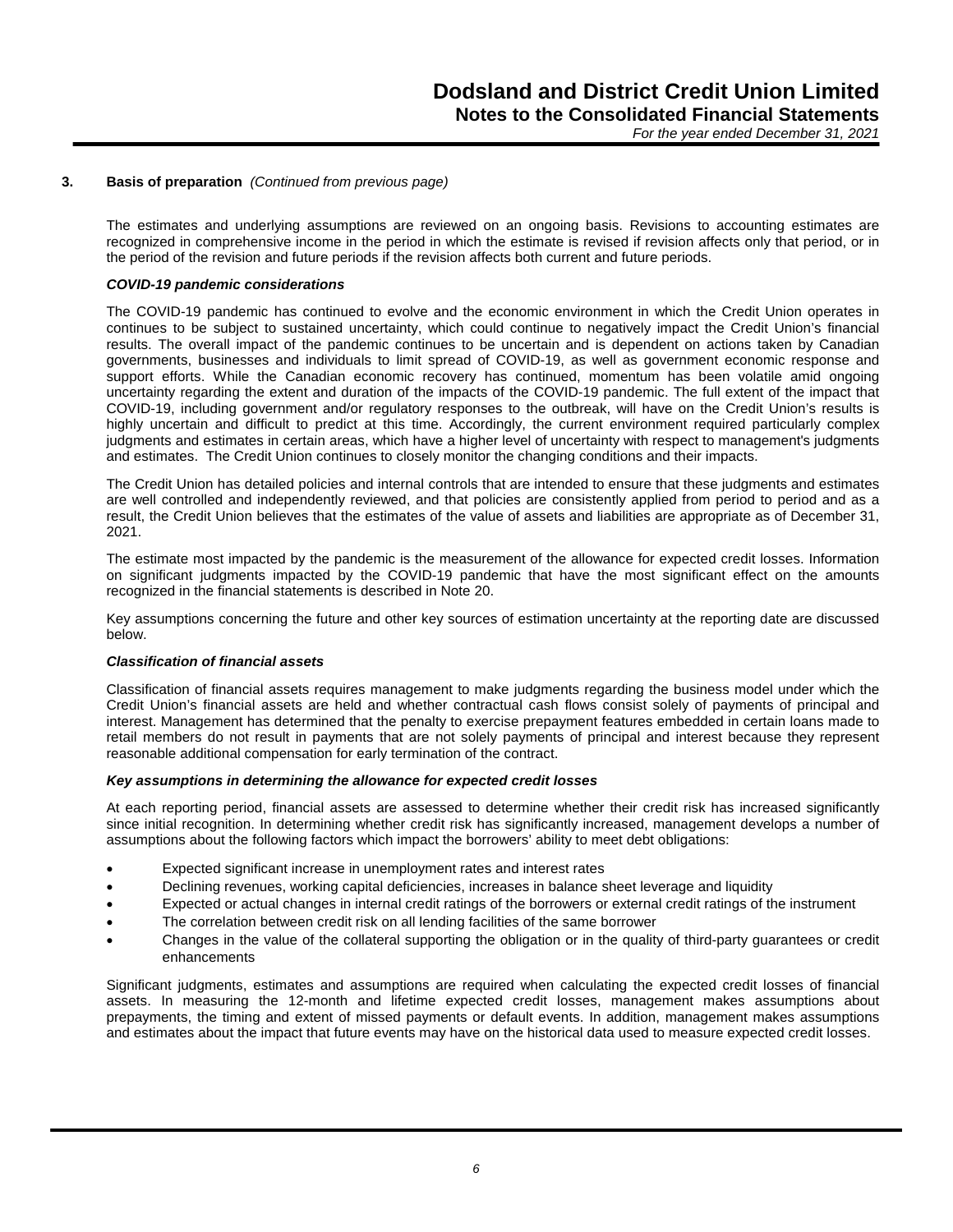## **3. Basis of preparation** *(Continued from previous page)*

In estimating expected credit losses, the Credit Union develops a number of assumptions as follows:

- The period over which the Credit Union is exposed to credit risk, considering for example, prepayments, extension options and demand features
- The probability-weighted outcome, including identification of scenarios that specify the amount and timing of the cash flows for particular outcomes and the estimated probability of those outcomes
- The risk of default occurring on loans during their expected lives and during the next 12 months after the reporting date
- Expected cash short falls including, recoveries, costs to recover and the effects of any collateral or other credit enhancements
- Estimates of effective interest rates used in incorporating the time value of money
- Effects of the pandemic on specific sectors to which the Credit Union has credit exposures

The above assumptions are based on historical information and adjusted for current conditions and forecasts of future economic conditions. The Credit Union determines adjustments needed to its historical assumptions by monitoring the correlation of the probability of default and loss rates with the following economic variables:

- Interest rates
- Unemployment rates
- Gross domestic product
- Inflation
- Loan to value ratios
- Housing price indicators

The estimate of expected credit losses reflects an unbiased and probability-weighted amount that is determined by evaluating a range of possible outcomes that are neither best-case nor worse-case scenarios. The Credit Union uses judgment to weight these scenarios.

### *Fair value of unquoted equity instruments*

The Credit Union has assessed that the fair value of its SaskCentral shares approximates its cost based on the terms that the equity investments can not be transferred, the shares can not be sold and new shares are issued at par value of all currently held shares.

### *Impairment of non-financial assets*

At each reporting date, the Credit Union assesses whether there are any indicators of impairment for non-financial assets. Non-financial assets that have an indefinite useful life or are not subject to amortization, such as goodwill, are tested annually for impairment or more frequently if impairment indicators exist. Other non-financial assets are tested for impairment if there are indicators that their carrying amounts may not be recoverable.

## *Income taxes*

The Credit Union periodically assesses its liabilities and contingencies related to income taxes for all years open to audit based on the latest information available. For matters where it is probable that an adjustment will be made, the Credit Union records its best estimate of the tax liability including the related interest and penalties in the current tax provision. Management believes that they have adequately provided for the probable outcome of these matters; however, the final outcome may result in a materially different outcome than the amount included in the tax liabilities.

### *Deferred taxes*

The calculation of deferred tax is based on assumptions, which are subject to uncertainty as to timing and which tax rates are expected to apply when temporary differences reverse. Deferred tax recorded is also subject to uncertainty regarding the magnitude of non-capital losses available for carry forward and of the balances in various tax pools as the corporate tax returns have not been prepared as of the date of financial statement preparation. By their nature, these estimates are subject to measurement uncertainty, and the effect on the consolidated financial statements from changes in such estimates in future years could be material. Further details are in Note 14.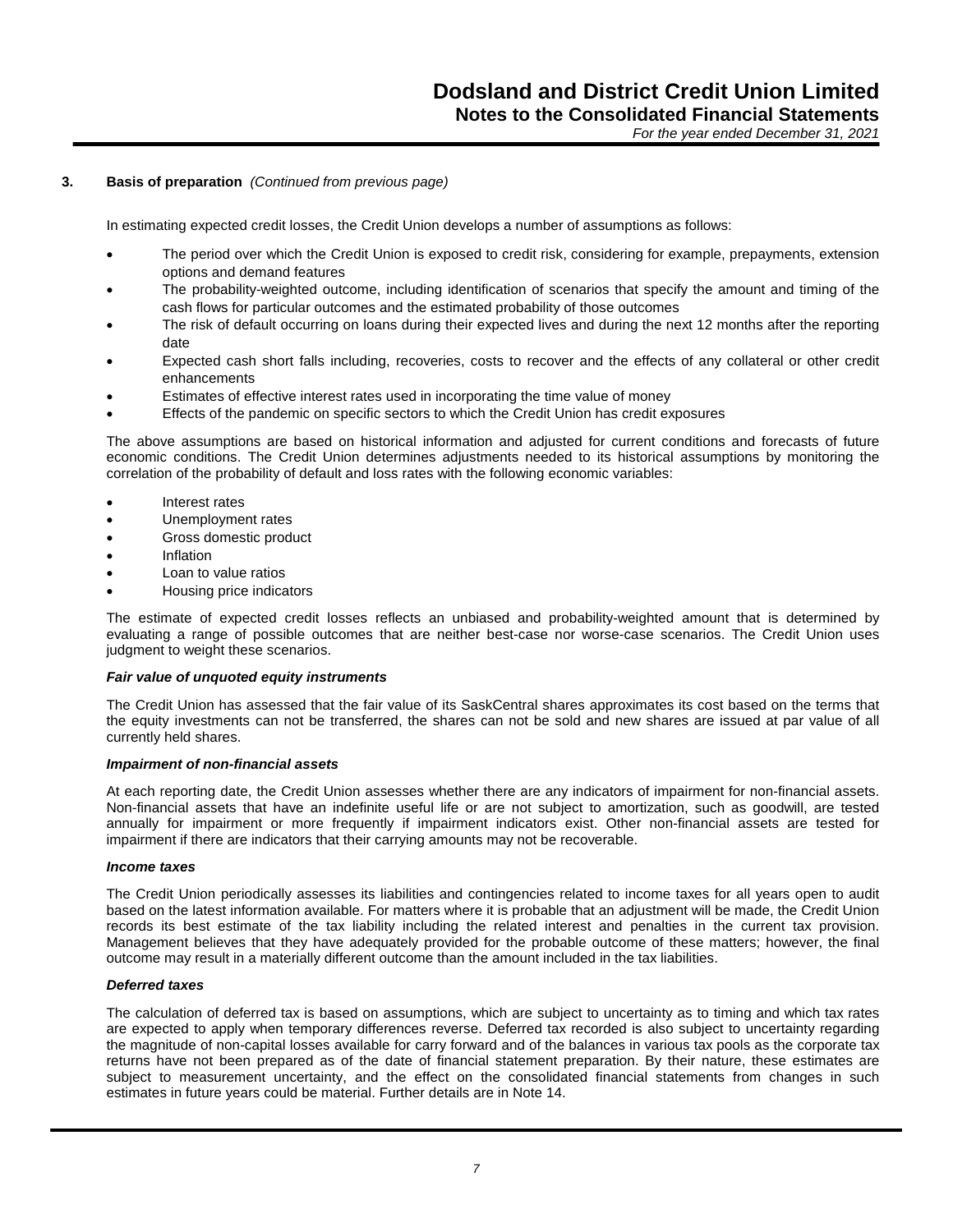## **3. Basis of preparation** *(Continued from previous page)*

#### *Useful lives of property, plant and equipment and investment property*

Estimates must be utilized in evaluating the useful lives of all property, plant and equipment and investment property for calculation of the depreciation and amortization for each class of assets. For further discussion of the estimation of useful lives, refer to the headings property, plant and equipment and investment property contained in Note 4.

#### **4. Summary of significant accounting policies**

The principal accounting policies adopted in the preparation of the consolidated financial statements are set out below. The policies have been consistently applied to all the years presented, unless otherwise stated.

Regulations to the Act specify that certain items are required to be disclosed in the consolidated financial statements which are presented at annual meetings of members. It is management's opinion that the disclosures in these consolidated financial statements and notes comply, in all material respects, with the requirements of the Act. Where necessary, reasonable estimates and interpretations have been made in presenting this information.

#### *Basis of consolidation*

The consolidated financial statements incorporate the financial statements of the Credit Union and its wholly owned subsidiary, Shortt Insurance Brokers Ltd.

Subsidiaries are entities controlled by the Credit Union. Control is achieved where the Credit Union is exposed, or has rights, to variable returns from its involvement with the investee and it has the ability to affect those returns through its power over the investee. In assessing control, only rights which give the Credit Union the current ability to direct the relevant activities and that the Credit Union has the practical ability to exercise, are considered.

The results of subsidiaries acquired or disposed of during the year are included in these consolidated financial statements from the effective date of acquisition or up to the effective date of disposal, as appropriate.

The consolidated financial statements have been prepared using uniform accounting policies for like transactions and other events in similar circumstances. Where necessary, adjustments are made to the financial statements of subsidiaries to ensure consistency with those used by other members of the group.

Any balances, unrealized gains and losses, or income and expenses arising from intra-Company transactions, are eliminated upon consolidation. Unrealized gains arising from transactions with equity accounted investees are eliminated against the investment to the extent of the Credit Union's interest in the investee. Unrealized losses are eliminated in the same manner as unrealized gains, but only to the extent that there is no evidence of impairment.

## *Foreign currency translation*

Transactions denominated in foreign currencies are translated into the functional currency of the Credit Union at exchange rates prevailing at the transaction dates (spot exchange rates). Monetary assets and liabilities are retranslated at the exchange rates at the consolidated statement of financial position date. Exchange gains and losses on translation or settlement are recognized in comprehensive income for the current period.

Non-monetary items that are measured at historical cost are translated using the exchange rates at the date of the transaction and non-monetary items that are measured at fair value are translated using the exchange rates at the date when the items' fair value was determined. Translation gains and losses are included in comprehensive income.

#### *Revenue recognition*

The following describes the Credit Union's principal activities from which it generates revenue.

## **Service charge fees, commission and other revenue**

The Credit Union generates revenue from providing various financing and investing services to its members. Revenue is recognized as services are rendered.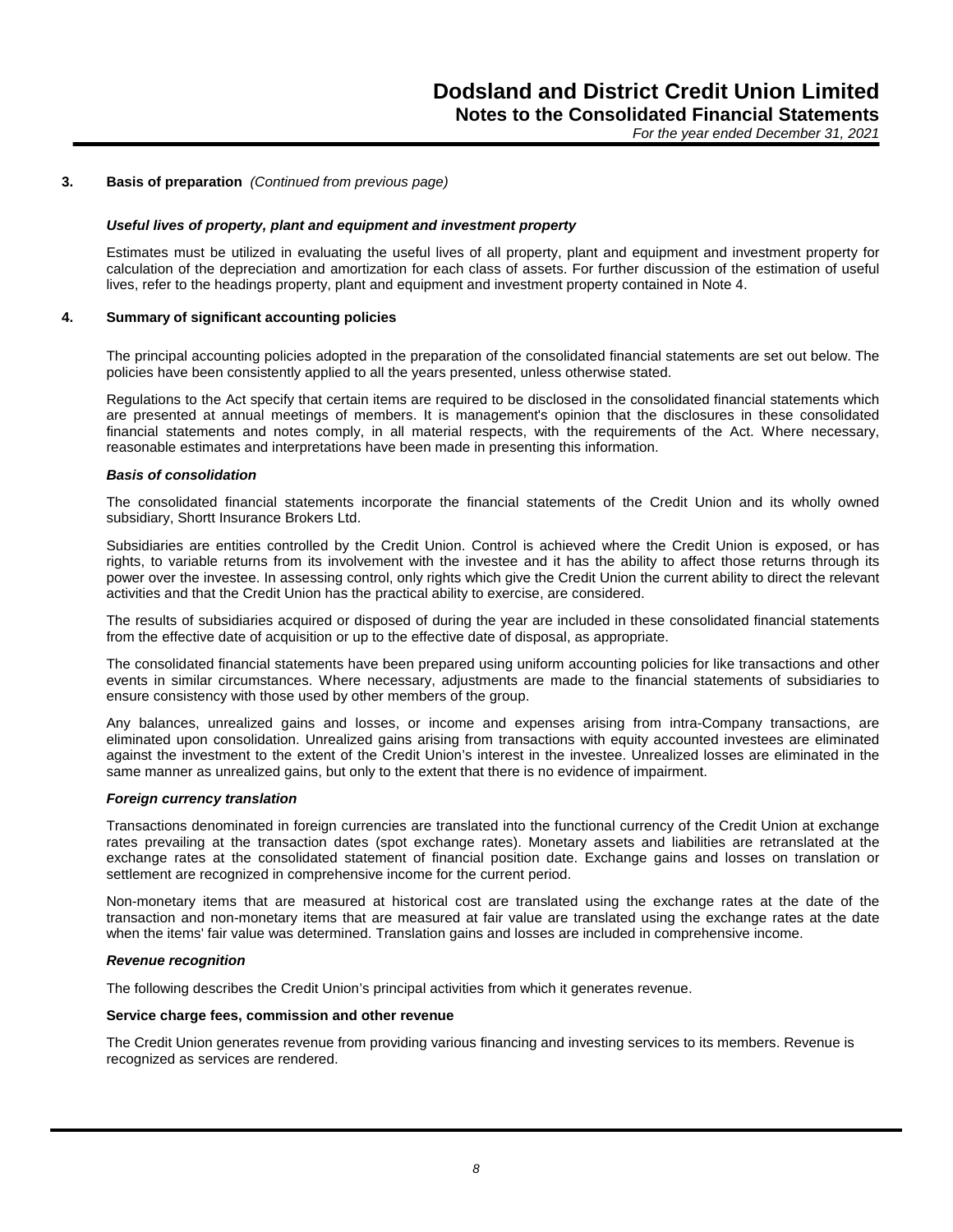## **4. Summary of significant accounting policies** *(Continued from previous page)*

The Credit Union does not have an enforceable right to payment until services are rendered and commission revenue earned when the products are sold.

The amount of revenue recognized on these transactions is based on the price specified in the contract.

The Credit Union does not expect to have any contracts where the period between the transfer of the promised goods or services to the member and payment by the member exceeds one year. Consequently, the Credit Union does not adjust any of the transaction prices for the time value of money.

Revenue recognition for items outside the scope of IFRS 15 is included in the financial instruments section of Note 4.

## *Financial instruments*

## *Financial assets*

### **Recognition and initial measurement**

The Credit Union recognizes financial assets when it becomes party to the contractual provisions of the instrument. Financial assets are measured initially at their fair value plus, in the case of financial assets not subsequently measured at fair value through profit or loss, transaction costs that are directly attributable to their acquisition. Transaction costs attributable to the acquisition of financial assets subsequently measured at fair value through profit or loss are expensed in profit or loss when incurred.

## **Classification and subsequent measurement**

On initial recognition, financial assets are classified as subsequently measured at amortized cost, fair value through other comprehensive income ("FVOCI") or fair value through profit or loss ("FVTPL"). The Credit Union determines the classification of its financial assets, together with any embedded derivatives, based on the business model for managing the financial assets and their contractual cash flow characteristics.

Debt instruments are classified as follows:

- Amortized cost Assets that are held for collection of contractual cash flows where those cash flows are solely payments of principal and interest are measured at amortized cost. Interest revenue is calculated using the effective interest method and gains or losses arising from impairment, foreign exchange and derecognition are recognized in profit or loss. Financial assets measured at amortized cost are comprised of cash equivalents, SaskCentral and Concentra Bank (operating as Wyth Financial) deposits, member loans receivable and accrued interest thereon, and accounts receivable balances.
- Fair value through other comprehensive income Assets that are held for collection of contractual cash flows and for selling the financial assets, and for which the contractual cash flows are solely payments of principal and interest, are measured at fair value through other comprehensive income. Interest income calculated using the effective interest method and gains or losses arising from impairment and foreign exchange are recognized in profit or loss. All other changes in the carrying amount of the financial assets are recognized in other comprehensive income. Upon derecognition, the cumulative gain or loss previously recognized in other comprehensive income is reclassified to profit or loss. The Credit Union does not hold any financial assets measured at fair value through other comprehensive income.
- Mandatorily at fair value through profit or loss Assets that do not meet the criteria to be measured at amortized cost, or fair value through other comprehensive income, are measured at fair value through profit or loss. All interest income and changes in the financial assets' carrying amount are recognized in profit or loss. Financial asset mandatorily measured at fair value through profit or loss include cash.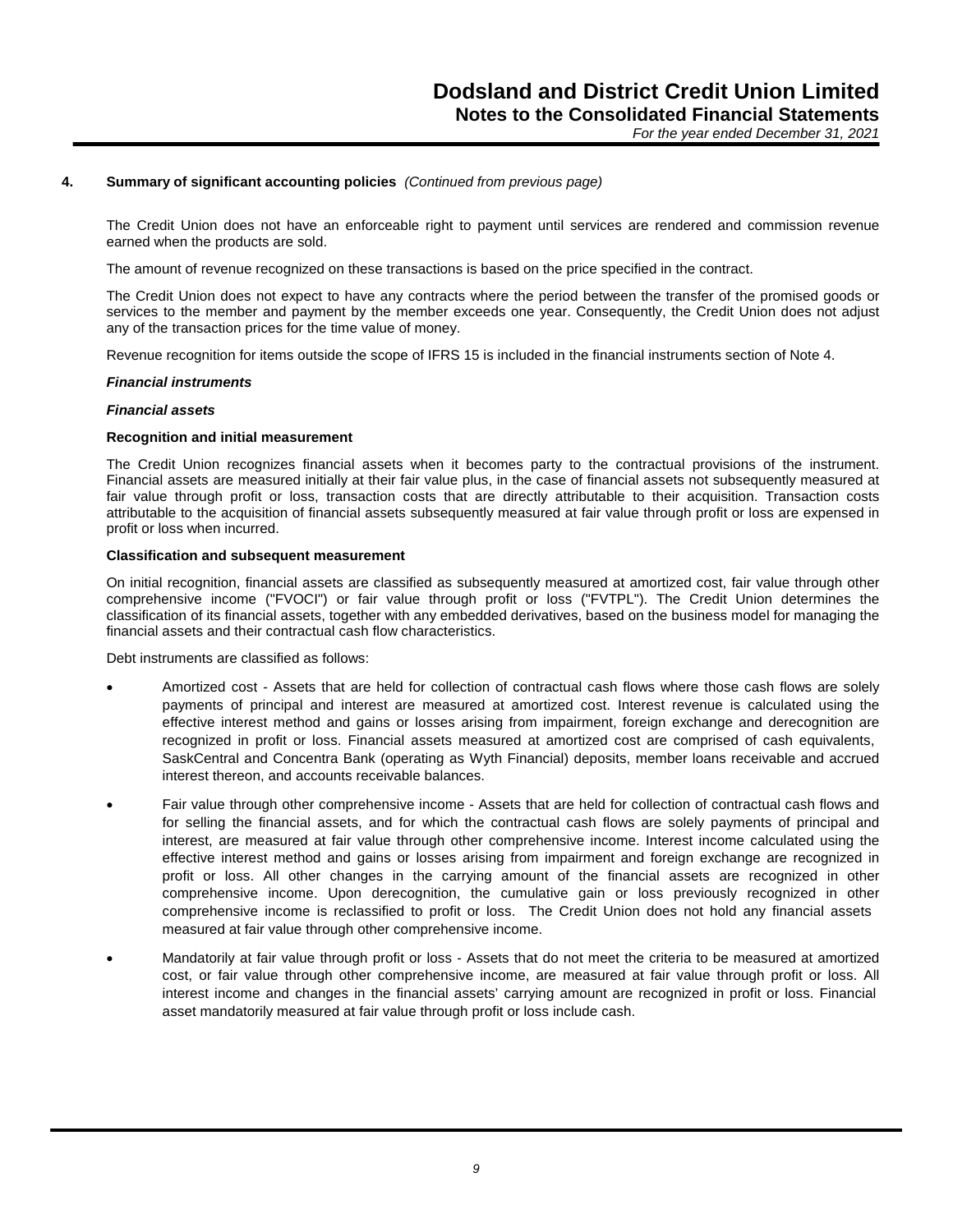Designated at fair value through profit or loss – On initial recognition, the Credit Union may irrevocably designate a financial asset to be measured at fair value through profit or loss in order to eliminate or significantly reduce an accounting mismatch that would otherwise arise from measuring assets or liabilities, or recognizing the gains and losses on them, on different bases. All interest income and changes in the financial assets' carrying amount are recognized in profit or loss. The Credit Union does not hold any financial assets designated to be measured at fair value through profit or loss.

The Credit Union measures all equity investments at fair value. Changes in fair value are recorded in profit or loss. Equity investments measured at fair value through profit or loss are comprised of other equity instruments and SaskCentral shares.

## *Business model assessment*

The Credit Union assesses the objective of its business model for holding a financial asset at a level of aggregation which best reflects the way the business is managed and information is provided to management. Information considered in this assessment includes stated policies and objectives and how performance of the portfolio is evaluated.

### *Contractual cash flow assessment*

The cash flows of financial assets are assessed as to whether they are solely payments of principal and interest on the basis of their contractual terms. For this purpose, 'principal' is defined as the fair value of the financial asset on initial recognition. 'Interest' is defined as consideration for the time value of money, the credit risk associated with the principal amount outstanding, and other basic lending risks and costs. In performing this assessment, the Credit Union considers factors that would alter the timing and amount of cash flows such as prepayment and extension features, terms that might limit the Credit Union's claim to cash flows, and any features that modify consideration for the time value of money.

### **Reclassifications**

The Credit Union reclassifies debt instruments only when its business model for managing those financial assets has changed. Reclassifications are applied prospectively from the reclassification date and any previously recognized gains, losses or interest are not restated.

### **Impairment**

The Credit Union recognizes a loss allowance for the expected credit losses associated with its financial assets, other than debt instruments measured at fair value through profit or loss and equity investments, as well as lease receivables, contract assets, and any financial guarantee contracts and loan commitments not measured at fair value through profit or loss. Expected credit losses are measured to reflect a probability-weighted amount, the time value of money, and reasonable and supportable information regarding past events, current conditions and forecasts of future economic conditions.

For member loans receivable, the Credit Union records a loss allowance equal to the expected credit losses resulting from default events that are possible within the next 12-month period, unless there has been a significant increase in credit risk since initial recognition. For those financial assets for which the Credit Union assessed that a significant increase in credit risk has occurred, the Credit Union records a loss allowance equal to the expected credit losses resulting from all possible default events over the assets' contractual lifetime.

The Credit Union applies the simplified approach for accounts receivable that do not contain a significant financing component. Using the simplified approach, the Credit Union records a loss allowance equal to the expected credit losses resulting from all possible default events over the assets' contractual lifetime.

The Credit Union assesses whether a financial asset is credit-impaired at the reporting date. Regular indicators that a financial instrument is credit-impaired include significant financial difficulties as evidenced through borrowing patterns or observed balances in other accounts, breaches of borrowing contracts such as default events or breaches of borrowing covenant and requests to restructure loan payment schedules. For financial assets assessed as credit-impaired at the reporting date, the Credit Union continues to recognize a loss allowance equal to lifetime expected credit losses.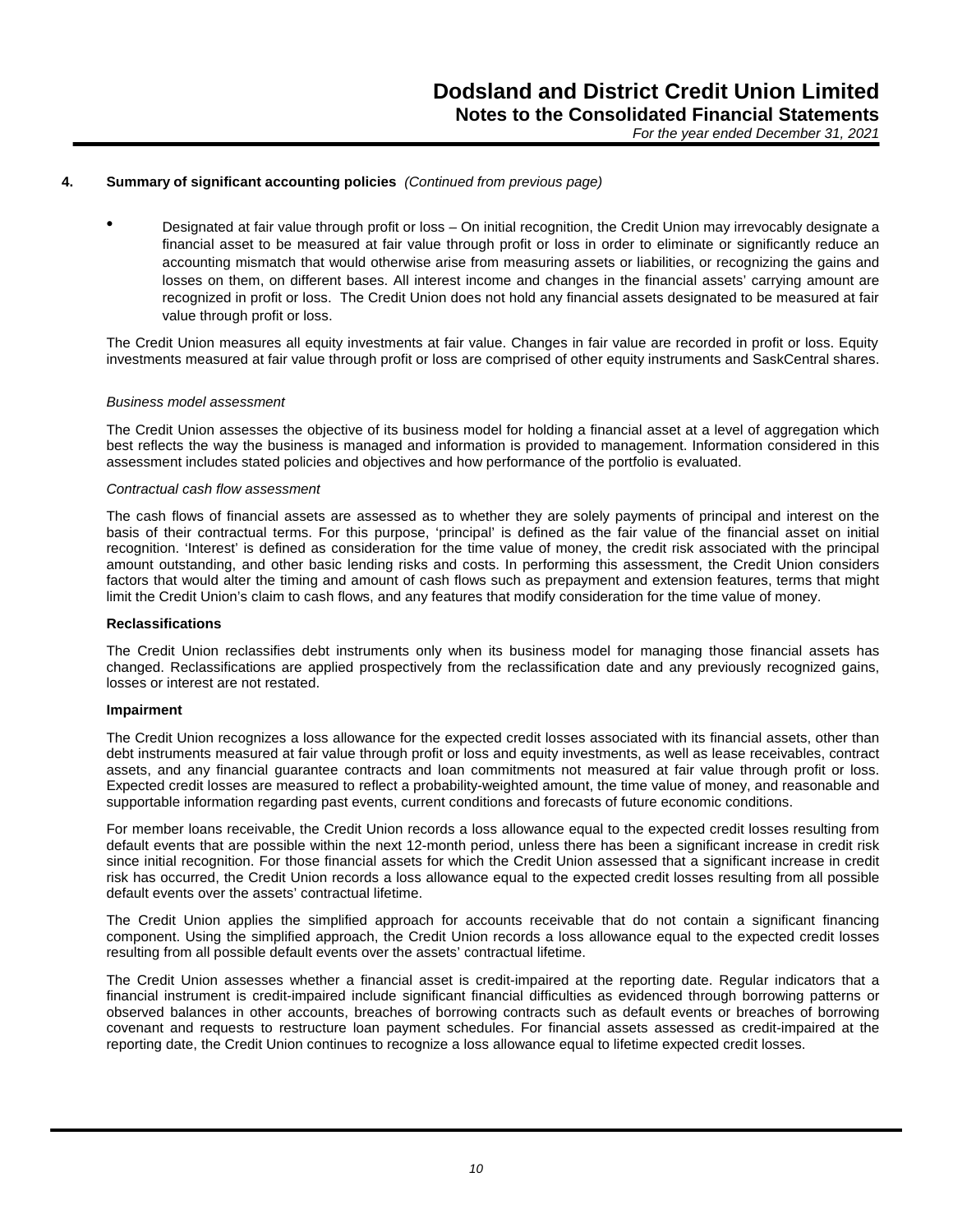## **4. Summary of significant accounting policies** *(Continued from previous page)*

Loss allowances for expected credit losses are presented in the consolidated statement of financial position as follows:

- For financial assets measured at amortized cost, as a deduction from the gross carrying amount of the financial assets;
- For loan commitments and financial guarantee contracts, as a provision; and
- For facilities with both a drawn and undrawn component where the Credit Union cannot separately identify expected credit losses between the two components, as a deduction from the carrying amount of the drawn component. Any excess of the loss allowance over the carrying amount of the drawn component is presented as a provision.

Financial assets are written off when the Credit Union has no reasonable expectations of recovering all or any portion thereof.

Refer to Note 20 for additional information about the Credit Union's credit risk management process, credit risk exposure and the amounts arising from expected credit losses.

## **Derecognition of financial assets**

The Credit Union applies its accounting policies for the derecognition of a financial asset to a part of a financial asset only when:

- The part comprises only specifically identified cash flows from a financial asset;
- The part comprises only a pro-rata share of the cash flows from a financial asset; or
- The part comprises only a pro-rata share of specifically identified cash flows from a financial asset.

In all other situations the Credit Union applies its accounting policies for the derecognition of a financial asset to the entirety of a financial asset.

The Credit Union derecognizes a financial asset when its contractual rights to the cash flows from the financial asset expire, or the financial asset has been transferred under particular circumstances.

For this purpose, a financial asset is transferred if the Credit Union either:

- Transfers the right to receive the contractual cash flows of the financial asset; or
- Retains the right to receive the contractual cash flows of the financial asset, but assumes an obligation to pay received cash flows in full to one or more third parties without material delay and is prohibited from further selling or transferring the financial asset.

Transferred financial assets are evaluated to determine the extent to which the Credit Union retains the risks and rewards of ownership. When the Credit Union neither transfers nor retains substantially all the risks and rewards of ownership of the financial asset, it evaluates whether it has retained control of the financial asset.

Where substantially all risks and rewards of ownership have been transferred, or risks and rewards have neither been transferred nor retained and control of the financial asset has not been retained, the Credit Union derecognizes the financial asset. At the same time, the Credit Union separately recognizes as assets or liabilities the fair value of any rights and obligations created or retained in the transfer. Any difference between the carrying amount measured at the date of recognition and the consideration received is recognized in profit or loss. Such transactions include syndication of member loans.

## **Modification of financial assets**

The Credit Union assesses the modification of terms of a financial asset to evaluate whether its contractual rights to the cash flows from that asset have expired in accordance with the Credit Union's derecognition policy.

When the modifications do not result in derecognition of the financial asset, the gross carrying amount of the financial asset is recalculated with any difference between the previous carrying amount and the new carrying amount recognized in profit or loss. The new gross carrying amount is recalculated as the present value of the modified contractual cash flows discounted at the asset's original effective interest rate.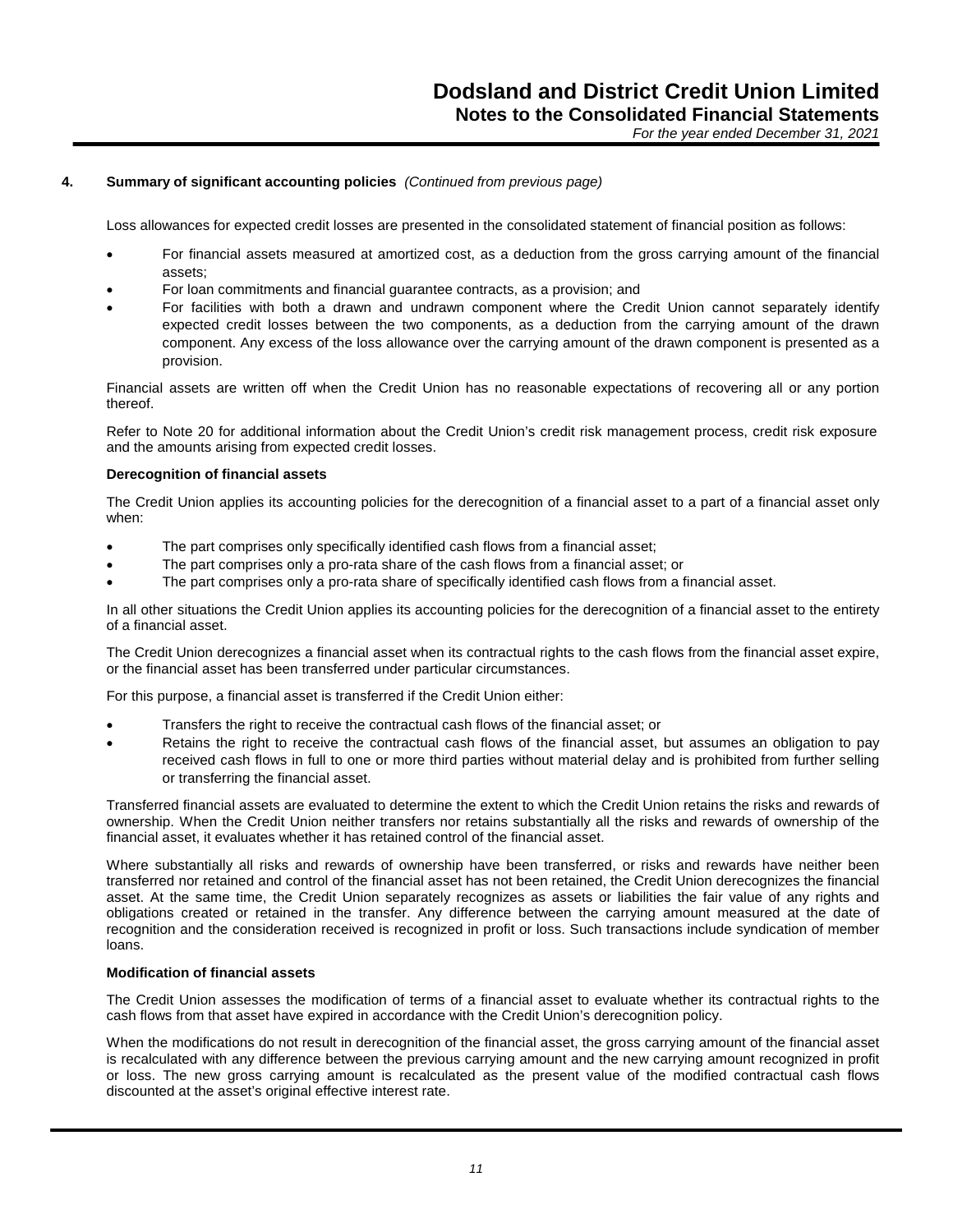For the purpose of applying the impairment requirements, at each reporting date subsequent to the modification, the Credit Union continues to assess whether there has been a significant increase in credit risk on the modified financial assets from the date of initial recognition.

## *Financial liabilities*

## **Recognition and initial measurement**

The Credit Union recognizes a financial liability when it becomes party to the contractual provisions of the instrument. At initial recognition, the Credit Union measures financial liabilities at their fair value plus transaction costs that are directly attributable to their issuance, with the exception of financial liabilities subsequently measured at fair value through profit or loss for which transaction costs are immediately recorded in profit or loss.

## **Classification and subsequent measurement**

Subsequent to initial recognition, all financial liabilities are measured at amortized cost using the effective interest rate method. Interest, gains and losses relating to a financial liability are recognized in profit or loss.

## **Derecognition of financial liabilities**

The Credit Union derecognizes a financial liability only when its contractual obligations are discharged, cancelled or expire.

## **Derivatives**

Derivatives are initially recognized at fair value on the date the Credit Union becomes party to the provisions of the contract, and are subsequently remeasured at fair value at the end of each reporting period. Changes in the fair value of derivative instruments are recognized in profit or loss.

### **Dividend income**

Dividend income is recorded in profit or loss when the Credit Union's right to receive payments is established, it is probable that the economic benefits associated with the dividend will flow to the Credit Union, and the amount of the dividend can be measured reliably.

### **Interest**

Interest income and expense are recognized in profit or loss using the effective interest method.

The 'effective interest rate' is the rate that exactly discounts estimated future cash payments over the expected life of the financial instrument to the gross carrying amount of the financial asset or the amortized cost of the financial liability. The effective interest rate is calculated considering all contractual terms of the financial instruments, except for the expected credit losses of financial assets.

The 'amortized cost' of a financial asset or financial liability is the amount at which the instrument is measured on initial recognition minus principal repayments, plus or minus any cumulative amortization using the effective interest method of any difference between the initial amount and maturity amount and adjusted for any expected credit loss allowance. The 'gross carrying amount' of a financial asset is the amortized cost of a financial asset before adjusting for any expected credit losses.

Interest income and expense is calculated by applying the effective interest rate to the gross carrying amount of the financial asset (when the asset is not credit-impaired) or the amortized cost of the financial liability.

Where a financial asset has become credit-impaired subsequent to initial recognition, interest income is calculated in subsequent periods by applying the effective interest method to the amortized cost of the financial asset. If the asset subsequently ceases to be credit-impaired, calculation of interest income reverts to the gross basis.

## **Offsetting**

Financial assets and financial liabilities are offset, with the net amount presented in the consolidated statement of financial position, when, and only when, the Credit Union has a current and legally enforceable right to set off the recognized amounts and intends either to settle on a net basis or realize the asset and settle the liability simultaneously.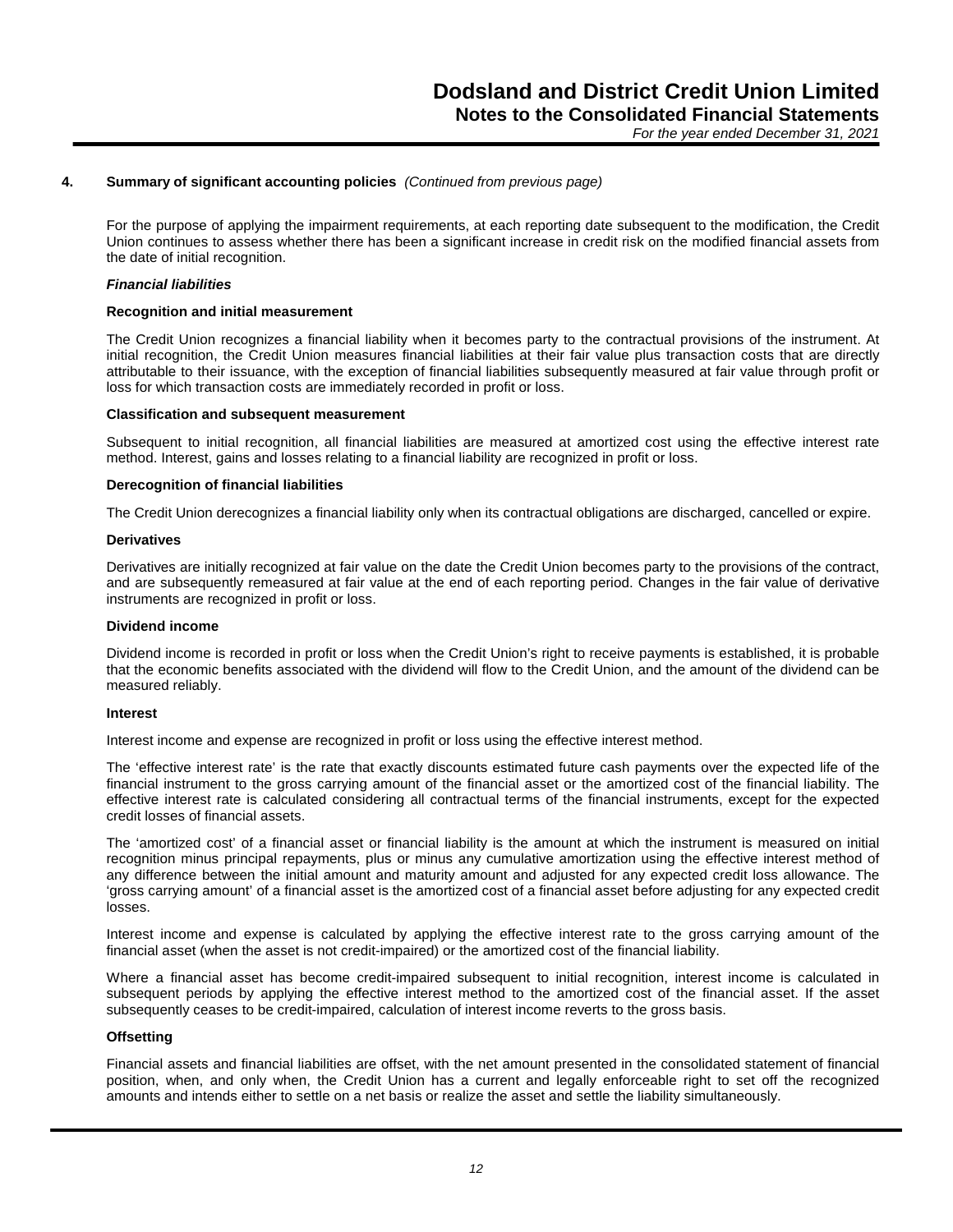Income and expenses are presented on a net basis only when permitted under IFRS, or when arising from a group of similar transactions if the resulting income and expenses are not material.

### **Collateral**

The Credit Union recognizes the proceeds from the sale of any non-cash collateral that has been pledged to it and a liability measured at fair value for its obligation to return the collateral.

If a debtor defaults under the terms of its contract and is no longer entitled to the return of any collateral, the Credit Union recognizes the collateral as an asset initially measured at fair value or, if it has already sold the collateral, derecognizes its obligation to return the collateral.

### *Cash and cash equivalents*

Cash and cash equivalents comprise cash on hand, demand deposits, and short-term highly liquid investments with original maturities of three months or less that are readily convertible into known amounts of cash and which are subject to an insignificant risk of change in value. Cash and cash equivalents are shown net of bank overdrafts that are repayable on demand and form an integral part of the Credit Union's cash management system.

#### *Investments*

Each investment is classified into one of the categories described under financial instruments. The classification dictates the accounting treatment for the carrying value and changes in that value.

## **SaskCentral and Concentra Bank deposits and shares**

SaskCentral and Concentra Bank deposits are measured at amortized cost. Shares are measured at fair value, with adjustments to fair value recognized in profit or loss.

### **Portfolio investments**

Investments in other equity instruments are measured at fair value, with adjustments recognized in profit or loss.

### *Impairment of non-financial assets*

At the end of each reporting period, the Credit Union reviews the carrying amounts of its tangible and intangible assets to determine whether there is any indication that those assets have suffered an impairment loss. If any such indication exists, the recoverable amount of the asset is estimated in order to determine the extent of the impairment loss (if any). Where it is not possible to estimate the recoverable amount of an individual asset, the Credit Union estimates the recoverable amount of the cash-generating units ("CGU") to which the asset belongs. Where a reasonable and consistent basis of allocation can be identified, corporate assets are also allocated to individual CGU's, or otherwise they are allocated to the smallest group of CGU's for which a reasonable and consistent allocation basis can be identified.

Recoverable amount is the higher of fair value less costs to sell and value in use. In assessing value in use, the estimated future cash flows are discounted to their present value using a pre-tax discount rate that reflects current market assessments of the time value of money and the risks specific to the asset for which the estimates of future cash flows have not been adjusted.

If the recoverable amount of an asset or CGU is estimated to be less than its carrying amount, the carrying amount of the asset or CGU is reduced to its recoverable amount. An impairment loss is recognized immediately in comprehensive income.

Where an impairment loss subsequently reverses, the carrying amount of the asset or CGU is increased to the revised estimate of its recoverable amount, but so that the increased carrying amount does not exceed the carrying amount that would have been determined had no impairment loss been recognized for the asset or CGU in prior years. A reversal of an impairment loss is recognized immediately in comprehensive income.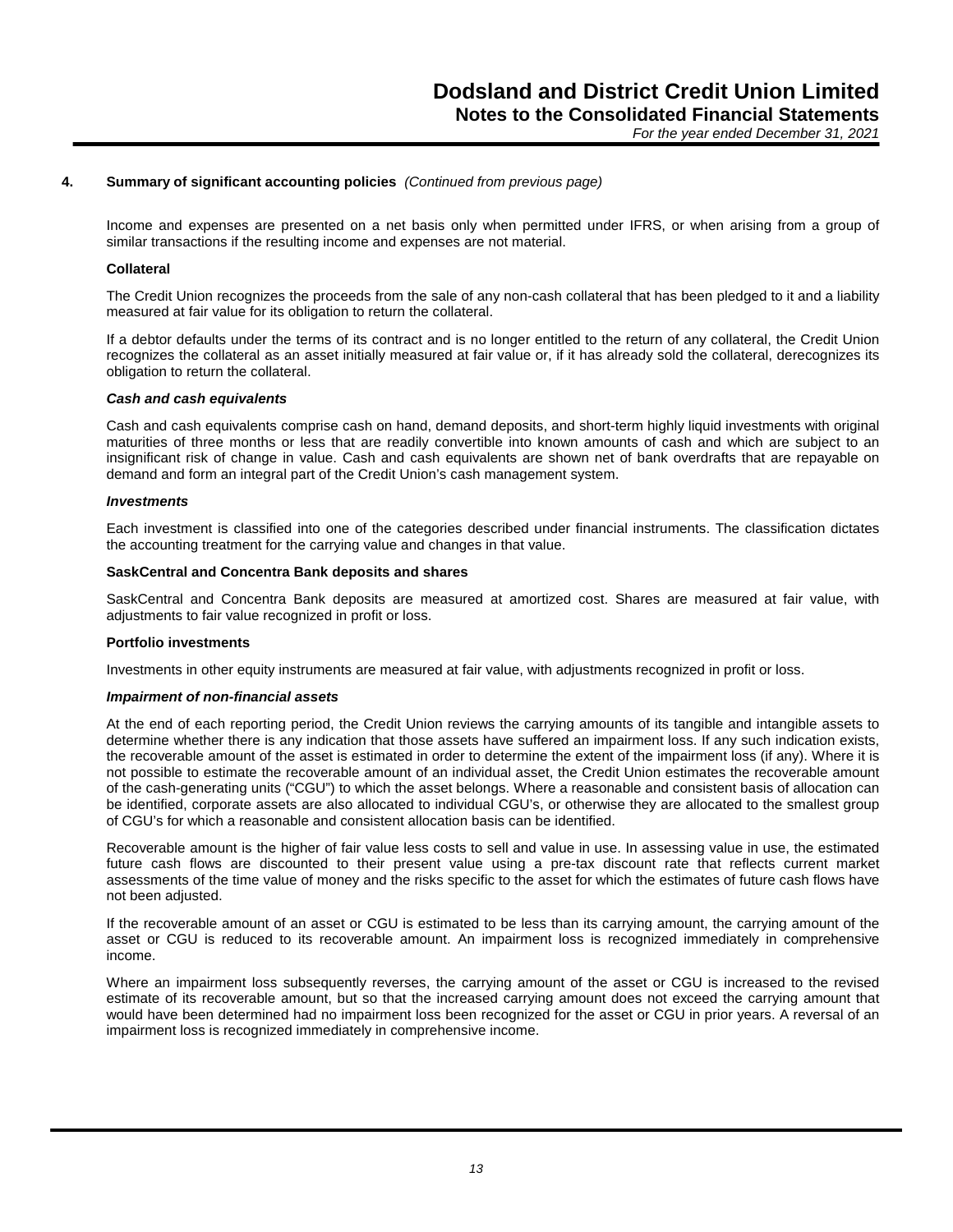## *Syndication*

The Credit Union syndicates individual assets with various other financial institutions primarily to manage credit risk, create liquidity, and manage regulatory capital for the Credit Union. Syndicated loans transfer substantially all the risks and rewards related to the transferred financial assets and are derecognized from the Credit Union's consolidated statement of financial position. All loans syndicated by the Credit Union are on a fully serviced basis. The Credit Union receives fee income for services provided in the servicing of the transferred financial assets.

### *Foreclosed assets*

Foreclosed assets held for sale are initially recorded at the lower of cost and fair value less costs to sell. Cost comprises the balance of the loan at the date on which the Credit Union obtains title to the asset plus subsequent disbursements related to the asset, less any revenues or lease payments received. Foreclosed assets held for sale are subsequently valued at the lower of their carrying amount and fair value less cost to sell. Foreclosed assets are recorded in member loans receivable as outlined in Note 7.

## *Property, plant and equipment*

Property, plant, and equipment are stated at cost less accumulated depreciation and impairment losses. Cost includes expenditures that are directly attributable to the acquisition of the asset. When parts of an item of property, plant, and equipment have different useful lives, they are accounted for as separate items of property, plant, and equipment.

All assets having limited useful lives are depreciated using the straight-line method over their estimated useful lives. Land has an unlimited useful life and is therefore not depreciated. Assets are depreciated from the date of acquisition. Internally constructed assets are depreciated from the time an asset is available for use.

The depreciation rates applicable for each class of asset during the current and comparative period are as follows:

|                        | Rate       |
|------------------------|------------|
| <b>Buildings</b>       | 8-20 years |
| Equipment              | 2-5 years  |
| Furniture and fixtures | 2-5 years  |
| Computer equipment     | 2-5 years  |

The residual value, useful life, and depreciation method applied to each class of assets are reassessed at each reporting date.

Gains or losses on the disposal of property, plant and equipment are determined as the difference between the net disposal proceeds and the carrying amount of the asset, and recognized in comprehensive income as other operating income or other operating costs, respectively.

### *Investment property*

Investment property consists of land and buildings held to earn rental income or for capital appreciation, or both.

Rental income and operating expenses from investment property are presented within other income and occupancy expenses, respectively.

Investment property is stated at cost less accumulated depreciation and impairment losses. Cost includes expenditures that are directly attributable to the acquisition of the asset.

All investment property having a limited useful life is depreciated using the straight-line method over the estimated useful lives. Investment property is depreciated from the date of acquisition.

The residual value, useful life and depreciation method applied to each class of asset are reviewed at least annually.

The depreciation rates applicable for each class of investment property during the current and comparative period are as follows:

|           | Rate       |
|-----------|------------|
| Buildings | 8-20 years |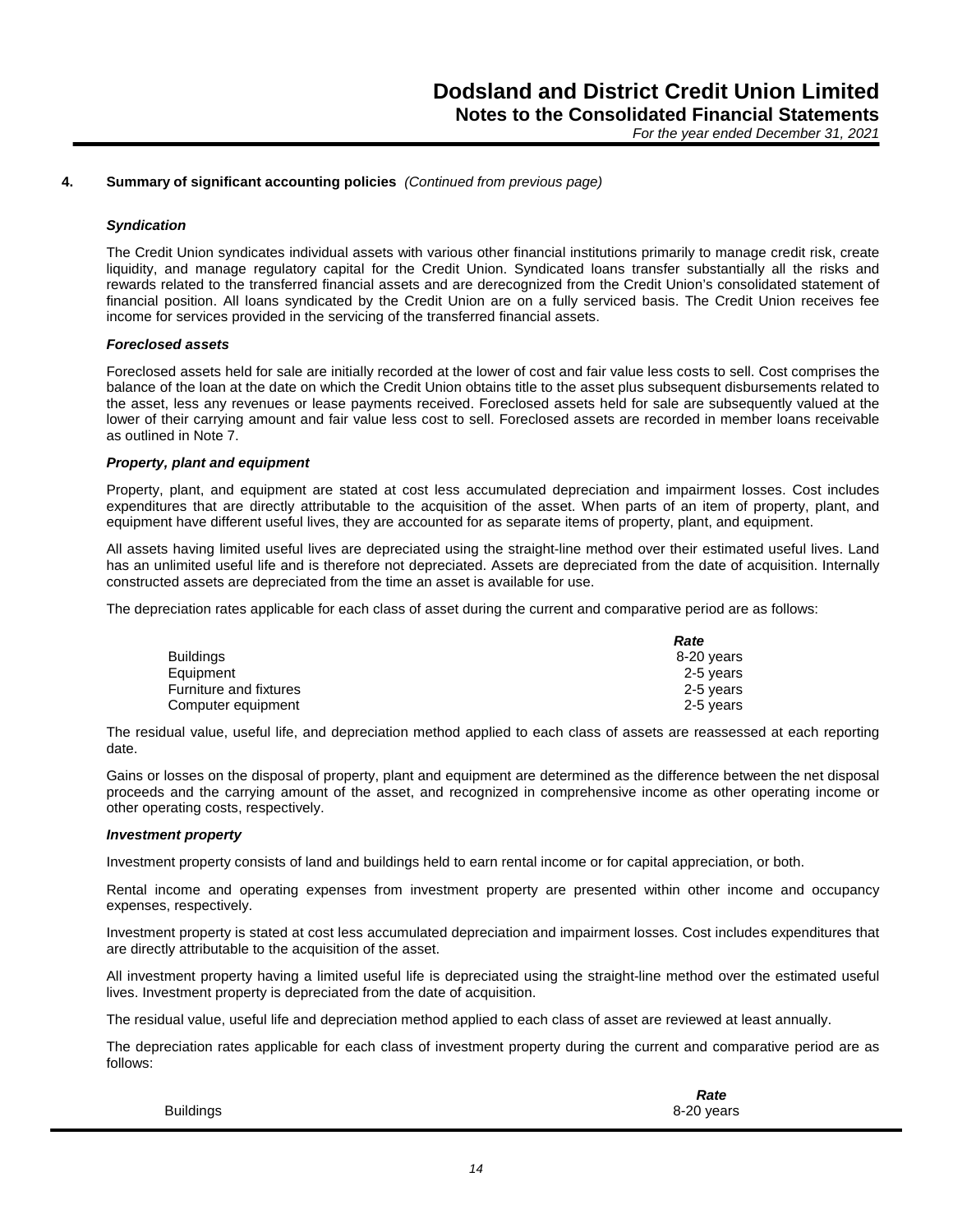### *Goodwill*

Goodwill arising in a business combination is recognized as an asset at the date of control (acquisition date). Goodwill is measured as the excess of the cost of the acquisition over the Credit Union's interests in the net fair value of the identifiable net assets, liabilities and contingent liabilities of the acquiree recognized at the date of acquisition.

For the purposes of assessing impairment, goodwill is allocated to individual CGU's or groups of CGU's that are expected to benefit from the synergies of the combination. Each unit to which goodwill is allocated represents, subject to an operating segment ceiling test, the lowest level within the Credit Union that goodwill is monitored for internal reporting purposes. The impairment of non-financial assets note describes how goodwill is tested for impairment.

## *Income taxes*

The Credit Union accounts for income taxes using the asset and liability method. Current and deferred taxes are recognized in comprehensive income except to the extent that the tax is recognized either in other comprehensive income or directly in equity, or the tax arises from a business combination. Under this method, the provision for income taxes is based on the tax rates and tax laws that have been enacted or substantively enacted by the end of the reporting period.

Current tax assets and liabilities for the current and prior periods are measured at the amount expected to be recovered from or paid to the taxation authorities.

Deferred tax assets and liabilities are measured at the tax rates that are expected to apply to the period when the assets are realized or the liabilities are settled.

Deferred tax assets and liabilities are recognized where the carrying amount of an asset or liability differs from its tax base, except for taxable temporary differences arising on the initial recognition of goodwill and temporary differences arising on the initial recognition of an asset or liability in a transaction which is not a business combination and at the time of the transaction affects neither accounting or taxable income.

Recognition of deferred tax assets for unused tax losses, tax credits, and deductible temporary differences is restricted to those instances where it is probable that future taxable profit will be available which allows the deferred tax asset to be utilized. Deferred tax assets are reviewed at each reporting date and are reduced to the extent that it is no longer probable that the related tax benefit will be realized.

### *Employee benefits*

The Credit Union's post employment benefit programs consist of a defined contribution plan.

Credit Union contributions to the defined contribution plan are expensed as incurred. Pension benefits of \$68,580 (2020 – \$66,152) were paid to the defined contribution retirement plan during the year.

### *Membership shares*

Shares are classified as liabilities or member equity in accordance with their terms. Shares redeemable at the option of the member, either on demand or on withdrawal from membership, are classified as liabilities. Shares redeemable at the discretion of the Credit Union Board of Directors are classified as equity. Shares redeemable subject to regulatory restrictions are accounted for using the criteria set out in IFRIC 2 *Members' Shares in Cooperative Entities and Similar Instruments*.

### *Standards issued but not yet effective*

The Credit Union has not yet applied the following new standards, interpretations and amendments to standards that have been issued as at December 31, 2021 but are not yet effective. Unless otherwise stated, the Credit Union does not plan to early adopt any of these new or amended standards and interpretations.

## *IAS 1 Presentation of Financial Statements and IFRS Practice Statement 2 Making Materiality Judgements*

Amendments to IAS 1 and IFRS Practice Statement 2, issued in February 2021, help entities provide accounting policy disclosures that are more useful to primary users of financial statements by replacing the requirement to disclose "significant" accounting policies with a requirement to disclose "material" accounting policies and providing guidance to explain and demonstrate the application of the four-step materiality process to accounting policy disclosures.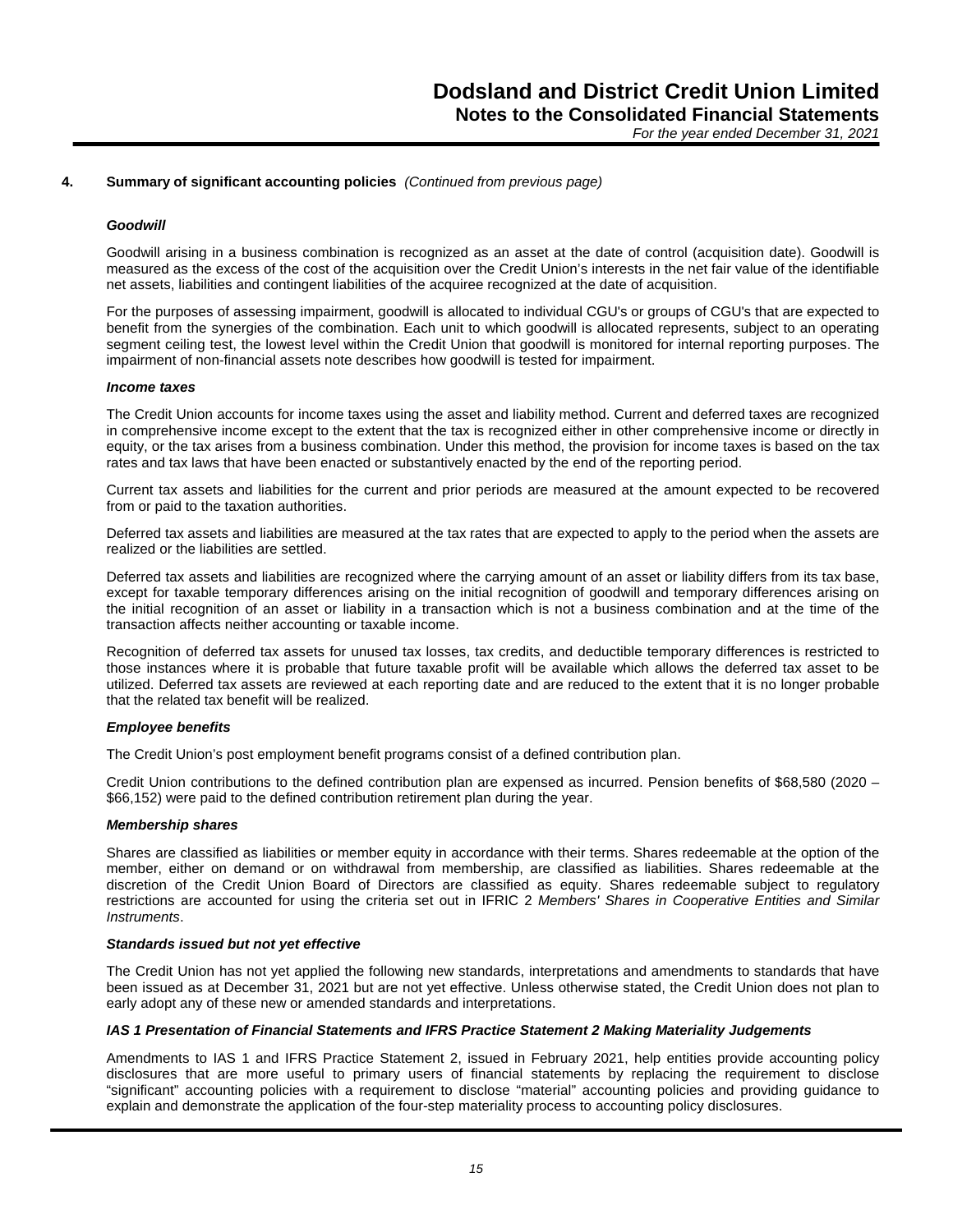The amendments are effective for annual periods beginning on or after January 1, 2023 and are required to be applied prospectively. The Credit Union does not expect these amendments to have a material impact on its consolidated financial statements.

### *IAS 8 Accounting Policies, Changes in Accounting Estimates and Errors*

Amendments to IAS 8, issued in February 2021, introduce a new definition of "accounting estimates" to replace the definition of "change in accounting estimates" and also include clarification intended to help entities distinguish changes in accounting policies from changes in accounting estimates.

The amendments are effective for annual periods beginning on or after January 1, 2023. The Credit Union does not expect these amendments to have a material impact on its consolidated financial statements.

#### *IAS 12 Income Taxes*

Amendments to IAS 12, issued in May 2021, narrow the scope of the recognition exemption to require an entity to recognize deferred tax on initial recognition of particular transactions, to the extent that transaction gives rise to equal taxable and deductible temporary differences. These amendments apply to transactions for which an entity recognizes both an asset and liability, for example leases and decommissioning liabilities.

The amendments are effective for annual periods beginning on or after January 1, 2023. The Credit Union does not expect these amendments to have a material impact on its consolidated financial statements.

#### *IAS 16 Property, Plant, and Equipment*

Amendments to IAS 16, issued in May 2020, prohibit an entity from deducting from the cost of an item of property, plant and equipment any proceeds from selling items produced while bringing that asset to the location and condition necessary for it to be available for use. Instead, the proceeds from selling such items, and the costs of producing those items, would be recognized in profit or loss.

The amendments are effective for annual periods beginning on or after January 1, 2022. The Credit Union does not expect the amendments to have a material impact on its consolidated financial statements.

## *IAS 37 Provisions, Contingent Liabilities and Contingent Assets*

Amendments to IAS 37, issued in May 2020, specify that in assessing whether a contract is onerous under IAS 37, the cost of fulfilling a contract includes both the incremental costs and an allocation of costs that relate directly to contract activities. The amendments also include examples of costs that do, and do not, relate directly to a contract.

The amendments are effective for annual periods beginning on or after January 1, 2022. The Credit Union does not expect the amendments to have a material impact on its consolidated financial statements.

## **5. Cash and cash equivalents**

|                          | 2021                    | 2020                    |
|--------------------------|-------------------------|-------------------------|
| Cash<br>Cash equivalents | 5,670,011<br>19,762,374 | 9,571,586<br>28,580,054 |
|                          | 25,432,385              | 38,151,640              |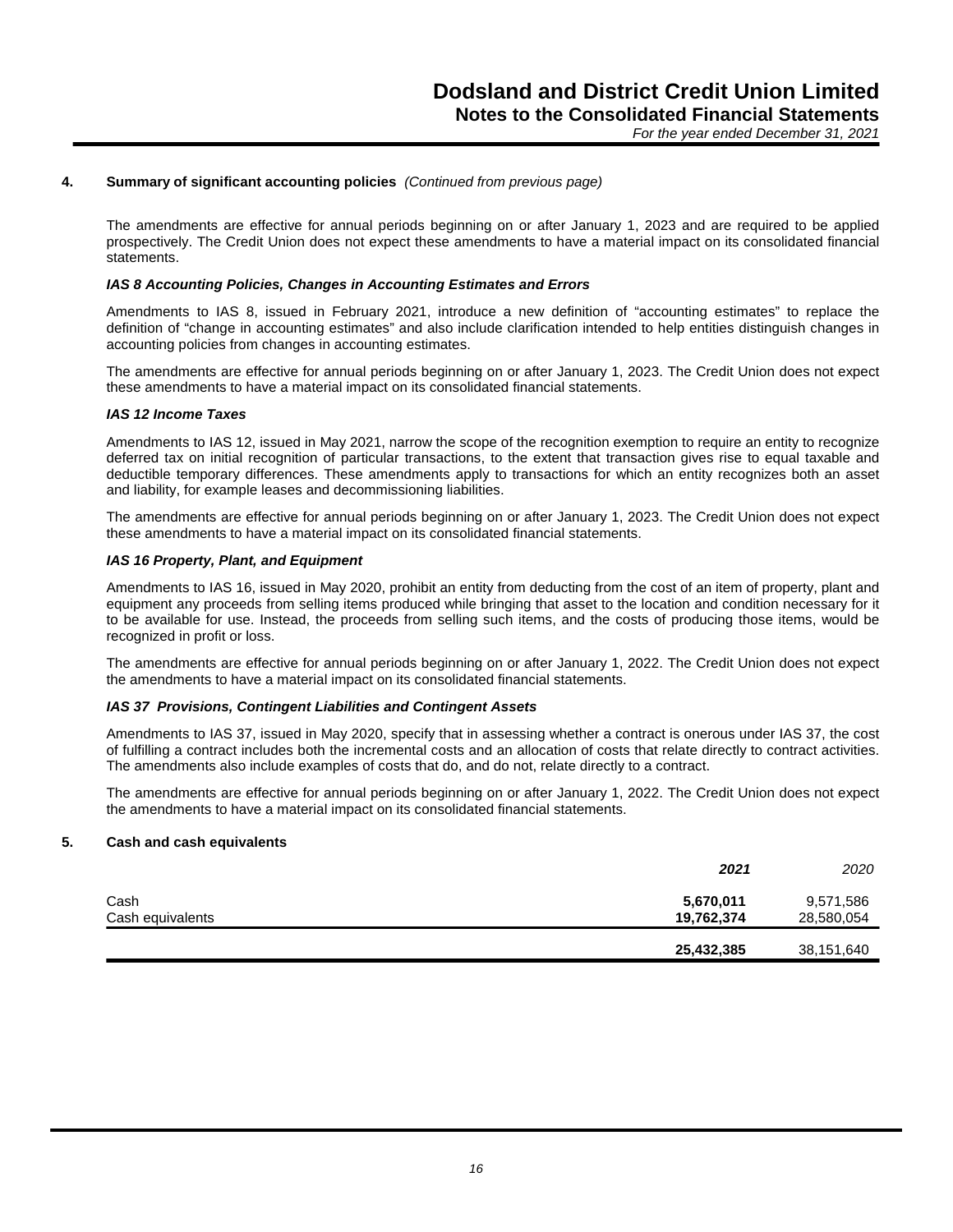## **6. Investments**

|                                                                                                                        | 2021                 | 2020           |
|------------------------------------------------------------------------------------------------------------------------|----------------------|----------------|
| Measured at amortized cost<br>SaskCentral and Concentra Bank deposits<br>Measured at fair value through profit or loss | 24,978,913           | 978,913        |
| SaskCentral shares<br>Other equity instruments                                                                         | 1,065,385<br>216,846 | 1,065,385<br>- |
|                                                                                                                        | 26,261,144           | 2,044,298      |
| Accrued interest                                                                                                       | 25,021               | 2,899          |
|                                                                                                                        | 26,286,165           | 2,047,197      |

The table below shows the credit exposure on investments, excluding liquidity reserves and balances on deposit with SaskCentral and Concentra Bank. Ratings are provided by Dominion Bond Rating Services ("DBRS") unless otherwise indicated.

|                                               | 2021      | 2020                     |
|-----------------------------------------------|-----------|--------------------------|
| Investment portfolio rating<br>R <sub>1</sub> | 1,065,385 | 1,065,385                |
| Unrated                                       | 216,846   | $\overline{\phantom{a}}$ |
|                                               | 1,282,231 | 1,065,385                |

SaskCentral shares are included in the R1 category above.

## **Statutory liquidity**

Pursuant to Regulations, SaskCentral requires that the Credit Union maintain 10% of its total liabilities in specified liquidity deposits. The provincial regulator for Credit Unions, Credit Union Deposit Guarantee Corporation ("CUDGC"), requires that the Credit Union adhere to these prescribed limits and restrictions. As of December 31, 2021 the Credit Union met the requirement.

## **Liquidity coverage ratio**

The Credit Union has implemented a liquidity coverage ratio ("LCR") which is a regulatory requirement of CUDGC. The objective of the LCR is to ensure that the Credit Union has an adequate stock of unencumbered high-quality liquid assets ("HQLA") that:

- consists of cash or assets that can be converted into cash at little or no loss of value; and
- meets its liquidity needs for a 30-calendar day stress scenario, by which time it is assumed corrective actions have been taken by the Credit Union and/or CUDGC.

This stress scenario noted above is viewed as a minimum requirement. The Credit Union conducts additional stress tests to assess the level of liquidity to hold beyond the regulatory minimum, and constructs scenarios that could cause difficulties for specific business activities. Internal stress tests have longer time horizons and results are reported to CUDGC upon request.

The LCR is calculated as the value of the stock in HQLA in stressed conditions divided by the total net cash outflows over the next 30 calendar days.

As at December 31, 2021, the Credit Union is in compliance with regulatory requirements.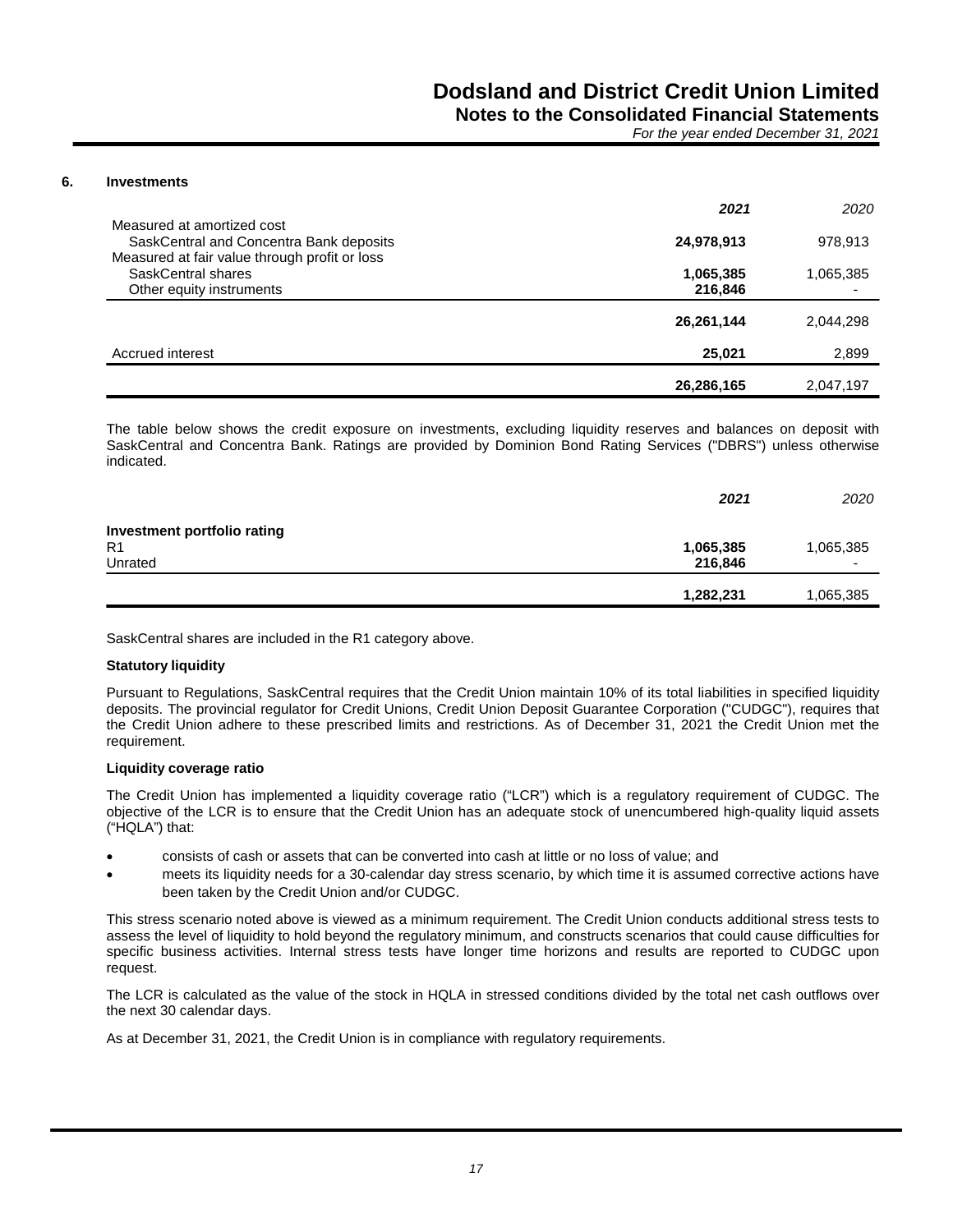## **7. Member loans receivable**

Principal and allowance by loan type:

|                   | <b>Principal</b><br>performing | <b>Principal</b><br>impaired | <b>Allowance</b><br>specific | <b>Allowance for</b><br>expected<br>credit losses | Net carrying<br>value |
|-------------------|--------------------------------|------------------------------|------------------------------|---------------------------------------------------|-----------------------|
| Agriculture loans | 21.067.224                     | 428,230                      | $\overline{\phantom{0}}$     | 93.394                                            | 21,402,060            |
| Commercial loans  | 24,663,884                     | 1,205,431                    | 232,612                      | 309,654                                           | 25,327,049            |
| Consumer loans    | 3.876.572                      | 17.021                       | 12.021                       | 39.038                                            | 3,842,534             |
| Lines of credit   | 3.090.549                      | 135.812                      | 135.812                      | 30,676                                            | 3,059,873             |
| Mortgages         | 33,412,716                     | 453,654                      |                              | 320,650                                           | 33,545,720            |
|                   | 86.110.945                     | 2.240.148                    | 380.445                      | 793.412                                           | 87, 177, 236          |
| Foreclosed assets | 549.400                        |                              |                              |                                                   | 549,400               |
| Accrued interest  | 652.315                        | 49.366                       | 49.366                       |                                                   | 652,315               |
|                   | 87,312,660                     | 2,289,514                    | 429.811                      | 793.412                                           | 88,378,951            |

*2020*

*2021*

|                   | Principal<br>performing | Principal<br>impaired | Allowance<br>specific | Allowance for<br>expected<br>credit losses | Net carrying<br>value |
|-------------------|-------------------------|-----------------------|-----------------------|--------------------------------------------|-----------------------|
| Agriculture loans | 20.552.537              | 348.109               | ۰                     | 67.651                                     | 20.832.995            |
| Commercial loans  | 22.022.979              | 2,138,253             | 232.612               | 201,591                                    | 23,727,029            |
| Consumer loans    | 3.873.011               | 62.180                | 17,921                | 38,006                                     | 3,879,264             |
| Lines of credit   | 4.362.840               |                       |                       | 28.705                                     | 4.334.135             |
| Mortgages         | 34,609,824              | 1,030,885             | 59,905                | 339.628                                    | 35,241,176            |
|                   | 85.421.191              | 3,579,427             | 310.438               | 675.581                                    | 88,014,599            |
| Foreclosed assets | 144.000                 |                       |                       |                                            | 144,000               |
| Accrued interest  | 730.860                 | 37,638                | 37,638                |                                            | 730.860               |
|                   | 86.296.051              | 3.617.065             | 348.076               | 675.581                                    | 88,889,459            |

The allowance for loan impairment changed as follows:

|                                               | 2021                 | 2020                 |
|-----------------------------------------------|----------------------|----------------------|
| Balance, beginning of year                    | 1,023,657            | 848,097              |
| Provision for impaired loans                  | 305,786              | 361,877              |
| Less: accounts written off, net of recoveries | 1,329,443<br>106.220 | 1,209,974<br>186,317 |
| Balance, end of year                          | 1,223,223            | 1,023,657            |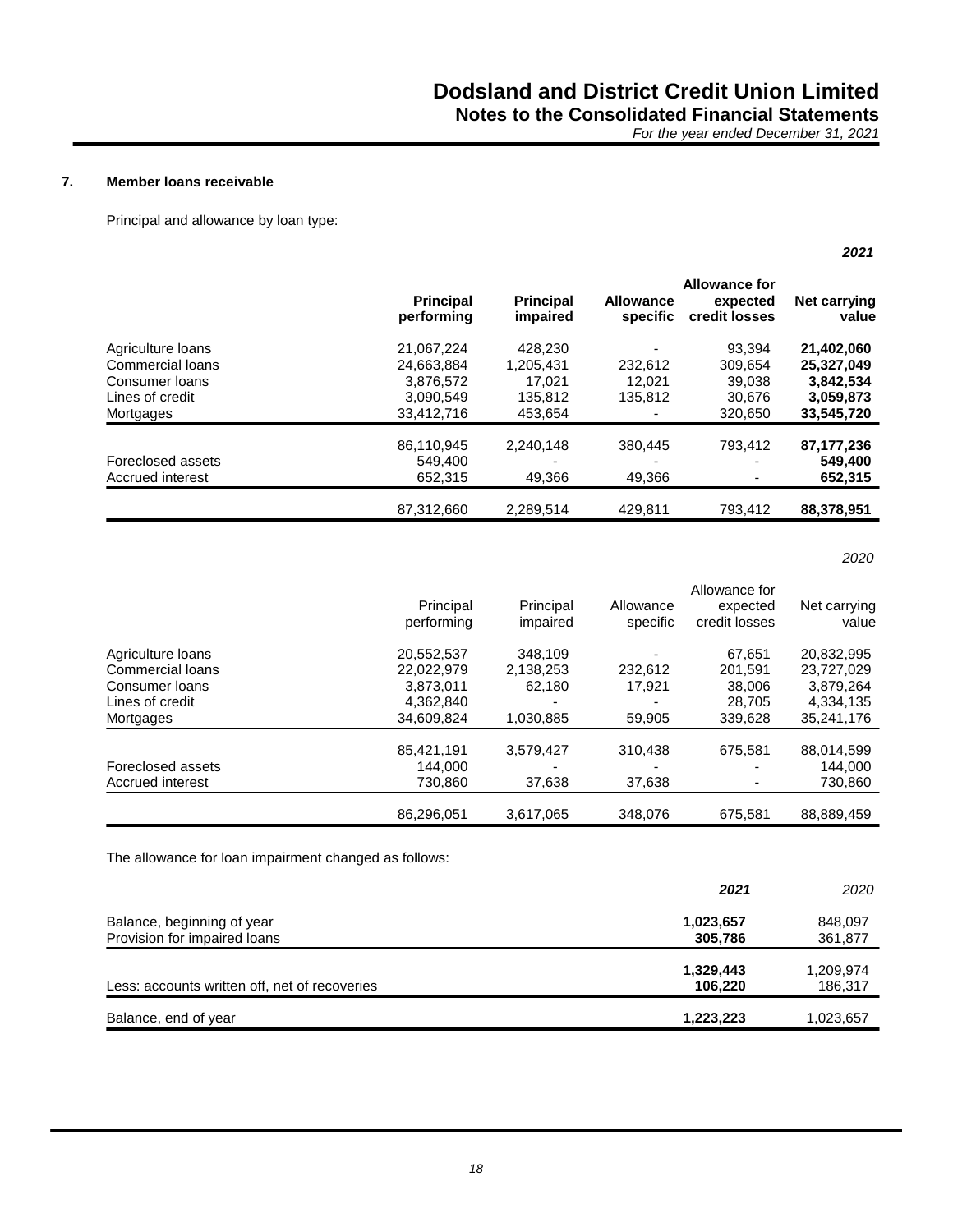## **8. Other assets**

**10.** 

|                                  | 2021    | 2020    |
|----------------------------------|---------|---------|
| Accounts receivable              | 47.946  | 106,533 |
| Corporate income tax recoverable | 191.491 | 13,935  |
| Prepaid expenses and deposits    | 7.923   | 8,660   |
| Deferred tax asset (Note 14)     | 269.943 | 234,836 |
|                                  | 517.303 | 363.964 |

## **9. Property, plant, and equipment**

|                                 | Land           | <b>Buildings</b> |         | <b>Furniture</b><br><b>Equipment</b> and fixtures | <b>Computer</b><br>equipment | <b>Total</b> |
|---------------------------------|----------------|------------------|---------|---------------------------------------------------|------------------------------|--------------|
|                                 |                |                  |         |                                                   |                              |              |
| Cost                            |                |                  |         |                                                   |                              |              |
| Balance at December 31,         |                |                  |         |                                                   |                              |              |
| 2019                            | 9,600          | 622,033          | 271,428 | 22,303                                            | 25,999                       | 951,363      |
| Balance at December 31,         |                |                  |         |                                                   |                              |              |
| 2020                            | 9,600          | 622,033          | 271,428 | 22,303                                            | 25,999                       | 951,363      |
| Balance at December 31,<br>2021 |                |                  |         | 22,303                                            |                              |              |
|                                 | 9,600          | 622,033          | 271,428 |                                                   | 25,999                       | 951,363      |
|                                 |                |                  |         |                                                   |                              |              |
| <b>Accumulated depreciation</b> |                |                  |         |                                                   |                              |              |
| Balance at December 31,         |                |                  |         |                                                   |                              |              |
| 2019                            |                | 243,598          | 269,969 | 17,557                                            | 25,760                       | 556,884      |
| Depreciation                    |                | 25,286           | 292     | 949                                               | 131                          | 26,658       |
| Balance at December 31,         |                |                  |         |                                                   |                              |              |
| 2020                            |                | 268,884          | 270,261 | 18,506                                            | 25,891                       | 583,542      |
| Depreciation                    | $\blacksquare$ | 25,042           | 233     | 759                                               | 79                           | 26,113       |
| Balance at December 31,         |                |                  |         |                                                   |                              |              |
| 2021                            | ۰              | 293,926          | 270,494 | 19,265                                            | 25,970                       | 609,655      |
|                                 |                |                  |         |                                                   |                              |              |
| Net book value                  |                |                  |         |                                                   |                              |              |
| At December 31, 2020            | 9,600          | 353,149          | 1,167   | 3,797                                             | 108                          | 367,821      |
| At December 31, 2021            | 9,600          | 328,107          | 934     | 3,038                                             | 29                           | 341,708      |
|                                 |                |                  |         |                                                   |                              |              |
| <b>Investment property</b>      |                |                  |         |                                                   |                              |              |

Changes to the carrying amount of investment property from the beginning to the end of the year are as follows:

|                                                        | 2021                | 2020                |
|--------------------------------------------------------|---------------------|---------------------|
| Carrying amount, beginning of the year<br>Depreciation | 252,500<br>(18,000) | 270,500<br>(18,000) |
| Carrying amount, end of year                           | 234.500             | 252,500             |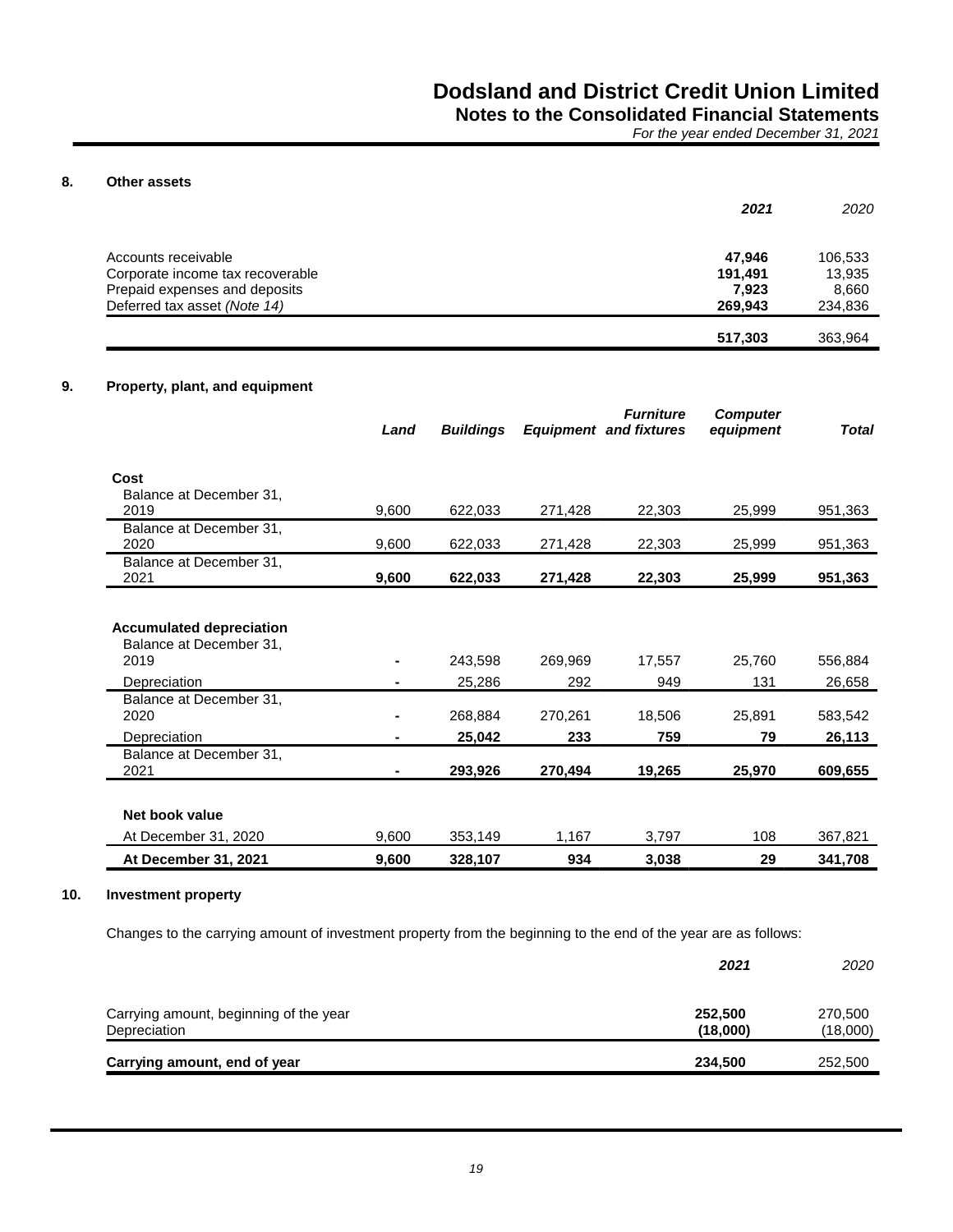## **10. Investment property** *(Continued from previous page)*

Investment property consisting of three rental houses is measured under the cost model. Based on market comparison, a range of estimates from \$618,000 to \$664,000 (2020 - \$618,000 to \$664,000) has been determined, within which the fair value of investment property valued under the cost model is likely to lie.

During the year ended December 31, 2021, \$9,000 (2020 - \$13,100) of rental income from investment property was recognized in other income. Property taxes, general repairs and maintenance and house insurance are the responsibility of the Credit Union, as well as utilities when the property is not being rented. These costs are included in occupancy expenses each year.

## **11. Goodwill**

|                        | 2021    | 2020    |
|------------------------|---------|---------|
| <b>Carrying amount</b> | 907,988 | 907,988 |

The purchase of the Credit Union's subsidiary on January 1, 2013 resulted in a goodwill balance equal to that of the purchase price less the net assets of the subsidiary at the time of purchase. There has been no impairment of goodwill since this time.

### **12. Line of credit**

#### *SaskCentral*

The Credit Union has an authorized line of credit due on demand, with no fixed repayment date, bearing interest at prime minus 0.5% (1.95% at December 31, 2021), in the amount of \$2,130,000 (2020 - \$2,130,000) from SaskCentral. At December 31, 2021, the Credit Union has utilized \$nil (2020 - \$nil) of its line of credit. The Credit Union is charged interest at prime plus 4.00% on amounts over the authorized limit.

Borrowings are secured by an assignment of book debts, financial services agreement, and on an operating account agreement.

### *Concentra Bank*

The Credit Union has an authorized line of credit due on demand, with no fixed repayment date, bearing interest at three month CDOR plus 2.50% (3.04% at December 31, 2021), in the amount of \$3,000,000 (2020 - \$3,000,000) from Concentra Bank. As at December 31, 2021 the balance was \$nil (2020 - \$nil). Unadvanced balances carry a standby fee of 22 basis points annually, assessed monthly on unused average balances. Assets pledged as collateral are specific Concentra deposit products and a general security agreement for priority security interest over the Credit Union's present and afteracquired property.

## **13. Member deposits**

|                      | 2021        | 2020        |
|----------------------|-------------|-------------|
| Chequing and savings | 76,941,757  | 64,758,025  |
| Registered plans     | 10,669,646  | 9,599,073   |
| Term deposits        | 38,606,264  | 40,976,681  |
| Accrued interest     | 395.137     | 566,130     |
|                      | 126,612,804 | 115,899,909 |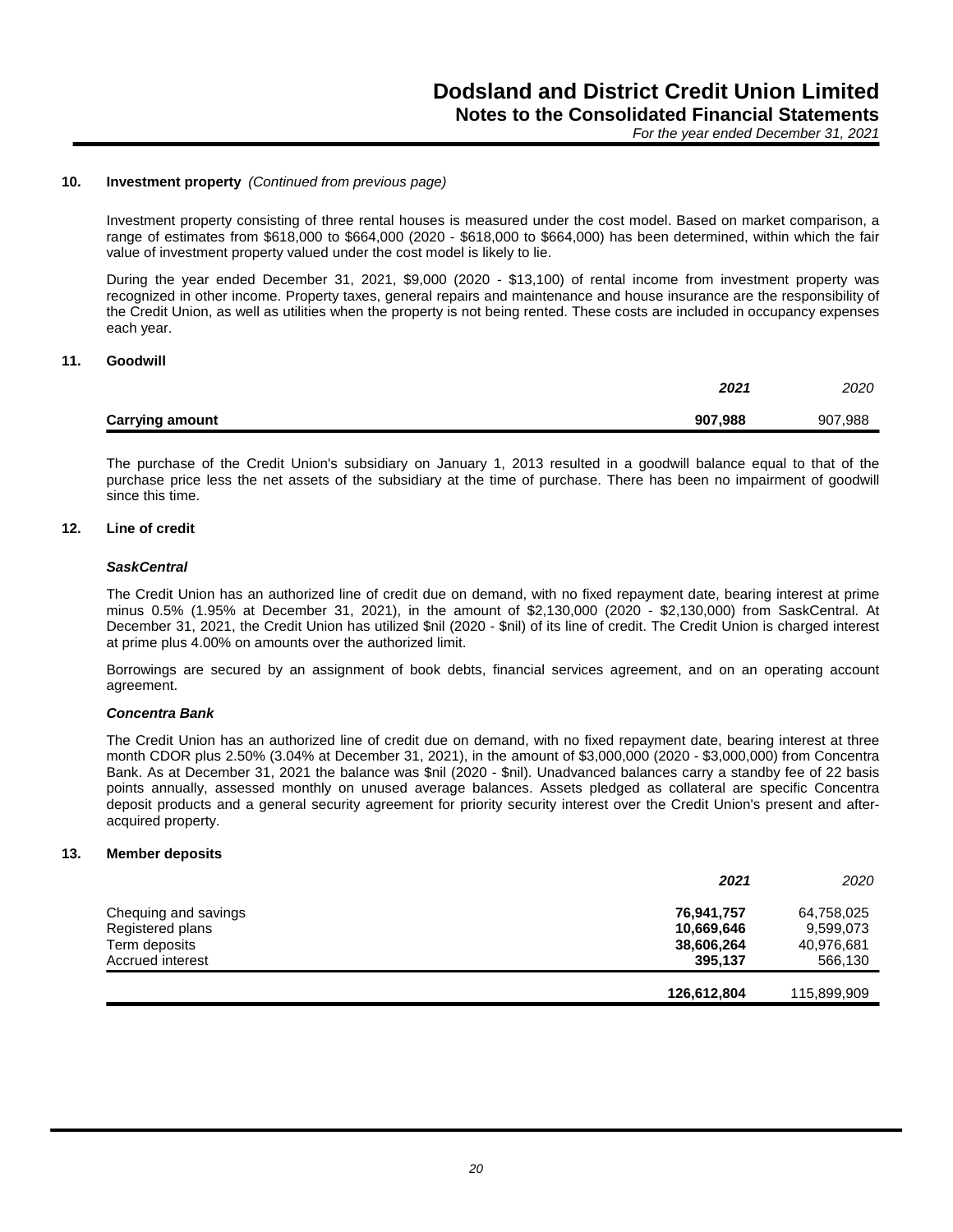## **13. Member deposits** *(Continued from previous page)*

Member deposits are subject to the following terms:

- Chequing and saving products are due on demand and bear interest at rates up to 0.20% (2020 0.20%).
- Registered plans are subject to fixed and variable rates of interest up to 3.50% (2020 3.50%), with interest payments due monthly, annually, or on maturity.
- Term deposits are subject to fixed and variable rates of interest up to 3.50% (2020 3.75%), with interest payments due monthly, annually, or on maturity.

## **14. Income tax**

**15.** 

## *Income tax expense recognized in comprehensive income*

The applicable tax rate is the aggregate of the federal income tax rate of 15% (2020 - 15%) and the provincial tax rate of 12% (2020 - 12%).

## *Deferred tax recovery recognized in comprehensive income*

The deferred tax recovery recognized in comprehensive income for the current year is a result of the following changes:

|                                                                                                    | 2021       | 2020       |
|----------------------------------------------------------------------------------------------------|------------|------------|
| Deferred tax asset<br>Property, plant, and equipment                                               | 32,392     | 30,031     |
| Intangible asset                                                                                   | 11,725     | 12,607     |
| Capital losses available for offset against future gains                                           |            | 393        |
| Allowance for impaired loans                                                                       | 225,826    | 191,805    |
|                                                                                                    | 269,943    | 234,836    |
| Deferred tax asset is reflected in the consolidated statement of financial<br>position as follows: |            |            |
| Deferred tax asset                                                                                 | 269,943    | 234,836    |
| Reconciliation between average effective tax rate and the applicable tax rate                      | 2021       | 2020       |
| Applicable tax rate                                                                                | 27.00 %    | 27.00 %    |
| Income eligible for small business deduction                                                       | $\%$<br>Ξ. | $(0.26)\%$ |
| Non-taxable and other items                                                                        | (0.69)%    | $(0.55)$ % |
| Average effective tax rate (tax expense divided by profit before tax)                              | 26.31 %    | 26.19 %    |
| <b>Other liabilities</b>                                                                           |            |            |
|                                                                                                    | 2021       | 2020       |
| Accounts payable                                                                                   | 27,105     | 87,043     |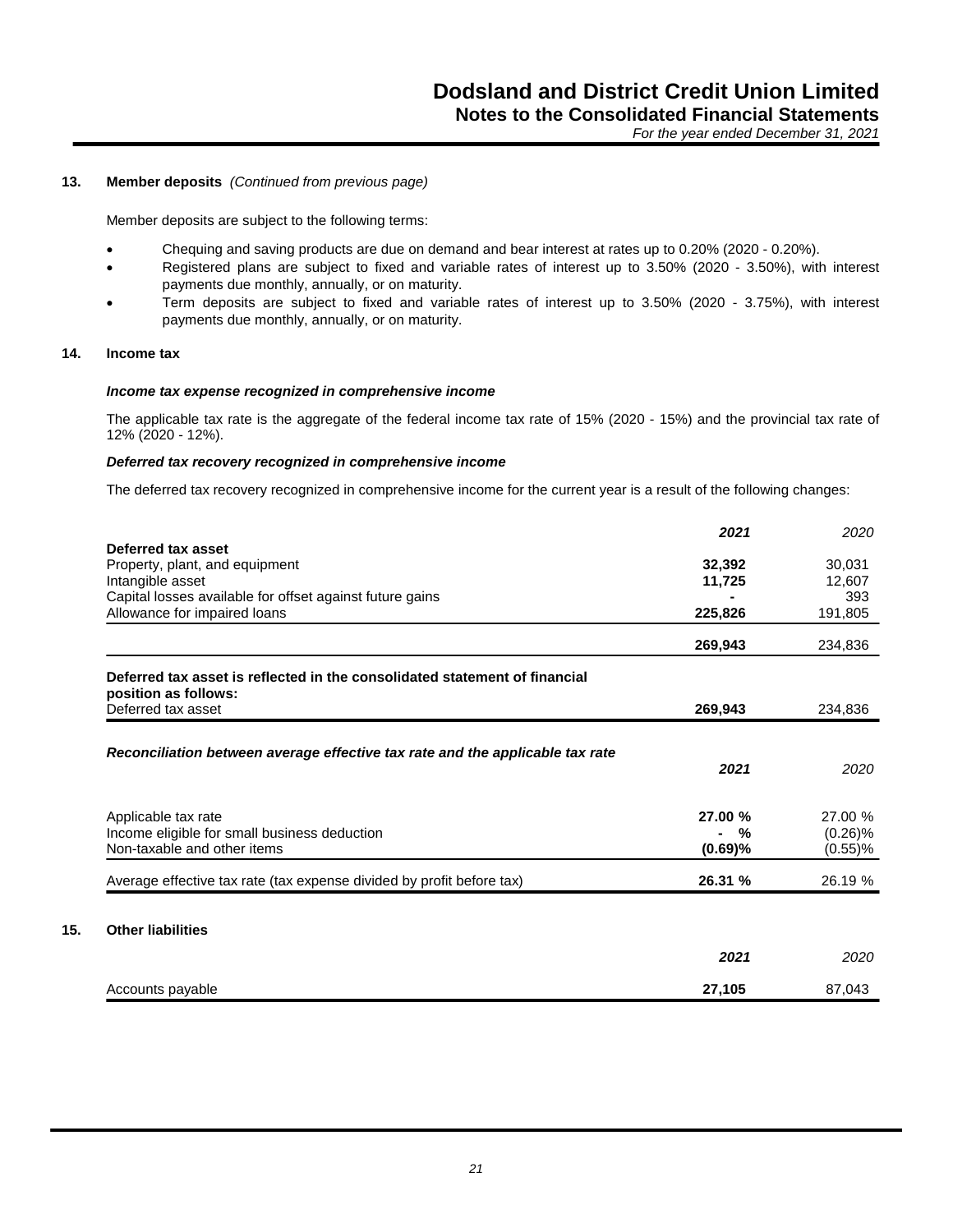## **16. Membership shares**

## Authorized:

Unlimited number of Common shares, at an issue price of \$5.

| Issued:                                | 2021  | 2020  |
|----------------------------------------|-------|-------|
| 1,502 Membership shares (2020 - 1,539) | 7.510 | 7,695 |

All common shares are classified as liabilities.

When an individual becomes a member of the Credit Union, they are issued a common share at \$5 per share. Each member of the Credit Union has one vote, regardless of the number of common shares held.

During the year, the Credit Union issued 50 (2020 - 119) and redeemed 87 (2020 - 118) common shares.

## **17. Patronage**

The Credit Union declared a patronage refund payable in the amount of \$150,000 (2020 - \$150,000), approved by the Board of Directors on December 20, 2021, to be paid by cash to the members based on lending and deposit business for the year ended December 31, 2021.

The patronage refund of \$150,000 (2020 - \$150,000) has been reflected in the consolidated statement of comprehensive income with related tax savings of approximately \$40,500 (2020 - \$40,500) being reflected in the current year's provision for income taxes.

## **18. Related party transactions**

### *Key management compensation of the Credit Union*

Key management personnel ("KMP") of the Credit Union are the General Manager, Risk Manager and Member Services Manager, and members of the Board of Directors.

KMP remuneration includes the following expenses:

|                                  | 2021    | 2020    |
|----------------------------------|---------|---------|
| Salaries and short-term benefits | 443.248 | 438.287 |

### *Transactions with key management personnel*

The Credit Union, in accordance with its policy, grants credit to its management, directors and staff at concessional rates of interest on their loans and facilities.

Loans made to KMP are approved under the same lending criteria applicable to members and are included in member loans on the consolidated statement of financial position. There are no loans to KMP that are impaired.

Directors, management, and staff of the Credit Union hold deposit accounts. These accounts are maintained under the same terms and conditions as accounts of other members, and are included in deposit accounts on the consolidated statement of financial position.

There are no benefits or concessional terms and conditions applicable to the family members of KMP.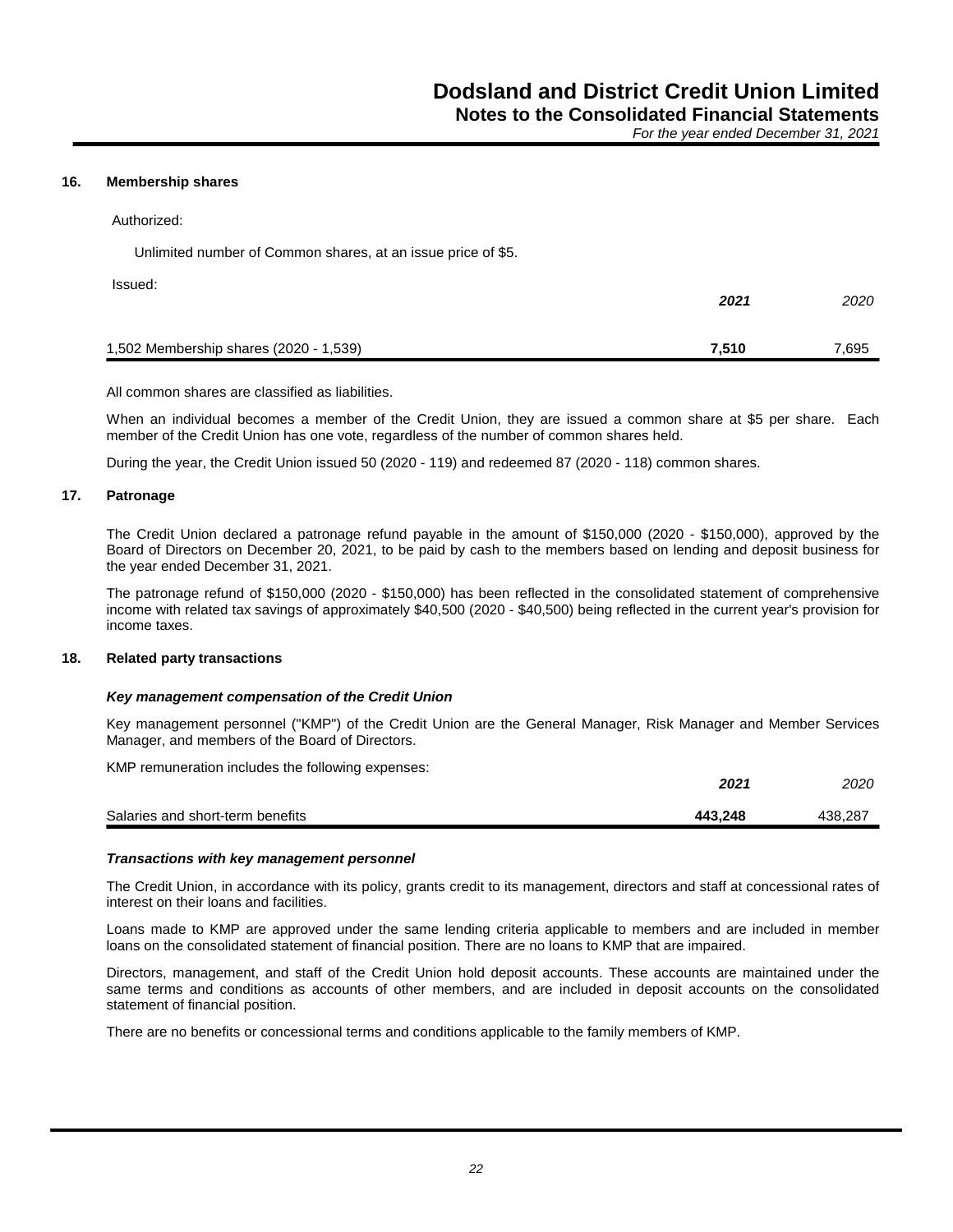## **18. Related party transactions** *(Continued from previous page)*

These loans and deposits were made in the normal course of operations and are measured at the exchange amount, which is the consideration established and agreed to by the related parties.

|                                                                                                                                      | 2021                                   | 2020                                   |
|--------------------------------------------------------------------------------------------------------------------------------------|----------------------------------------|----------------------------------------|
| Aggregate loans to KMP<br>Aggregate revolving credit facilities to KMP<br>Less: approved and undrawn lines of credit                 | 3,645,323<br>717,200<br>(662, 417)     | 3,651,606<br>717,200<br>(584, 920)     |
|                                                                                                                                      | 3,700,106                              | 3,783,886                              |
| During the year the aggregate value of loans and lines of credit approved to KMP<br>amounted to:                                     | 2021                                   | 2020                                   |
| Revolving credit<br>Mortgages<br>Loans                                                                                               | 100.000<br>359,789                     | 20,000<br>292,000<br>425,393           |
|                                                                                                                                      | 459,789                                | 737,393                                |
| Income and expense transactions with KMP consisted of:                                                                               | 2021                                   | 2020                                   |
| Interest earned on loans and revolving credit facilities to KMP<br>Interest paid on deposits to KMP                                  | 150,300<br>11,249                      | 154,906<br>19,939                      |
| The total value of member deposits from KMP as at the year-end:<br>Chequing and demand deposits<br>Term deposits<br>Registered plans | 2021<br>2,456,753<br>15,195<br>770,610 | 2020<br>1,714,546<br>14,959<br>632,002 |
| Total value of member deposits due to KMP                                                                                            | 3,242,558                              | 2,361,507                              |
| Directors' fees and expenses                                                                                                         | 2021                                   | 2020                                   |
| Directors' expenses<br>Meeting, training, and conference costs                                                                       | 1,734<br>5,471                         | 879<br>3,780                           |

## *SaskCentral and Concentra Bank*

The Credit Union is a member of SaskCentral, which acts as a depository for surplus funds received from and loans made to credit unions. SaskCentral also provides other services for a fee to the Credit Union and acts in an advisory capacity.

The Credit Union is related to Concentra Bank, which is owned in part by SaskCentral. Concentra Bank provides financial intermediation and trust services to Canadian credit unions and associated commercial and retail customers.

Interest and dividends earned on investments during the year ended December 31, 2021 amounted to \$200,740 (2020 - \$273,913).

Interest paid on borrowings during the year ended December 31, 2021 amounted to \$8,398 (2020 - \$7,189).

Payments made for affiliation dues for the year ended December 31, 2021 amounted to \$3,460 (2020 - \$7,158).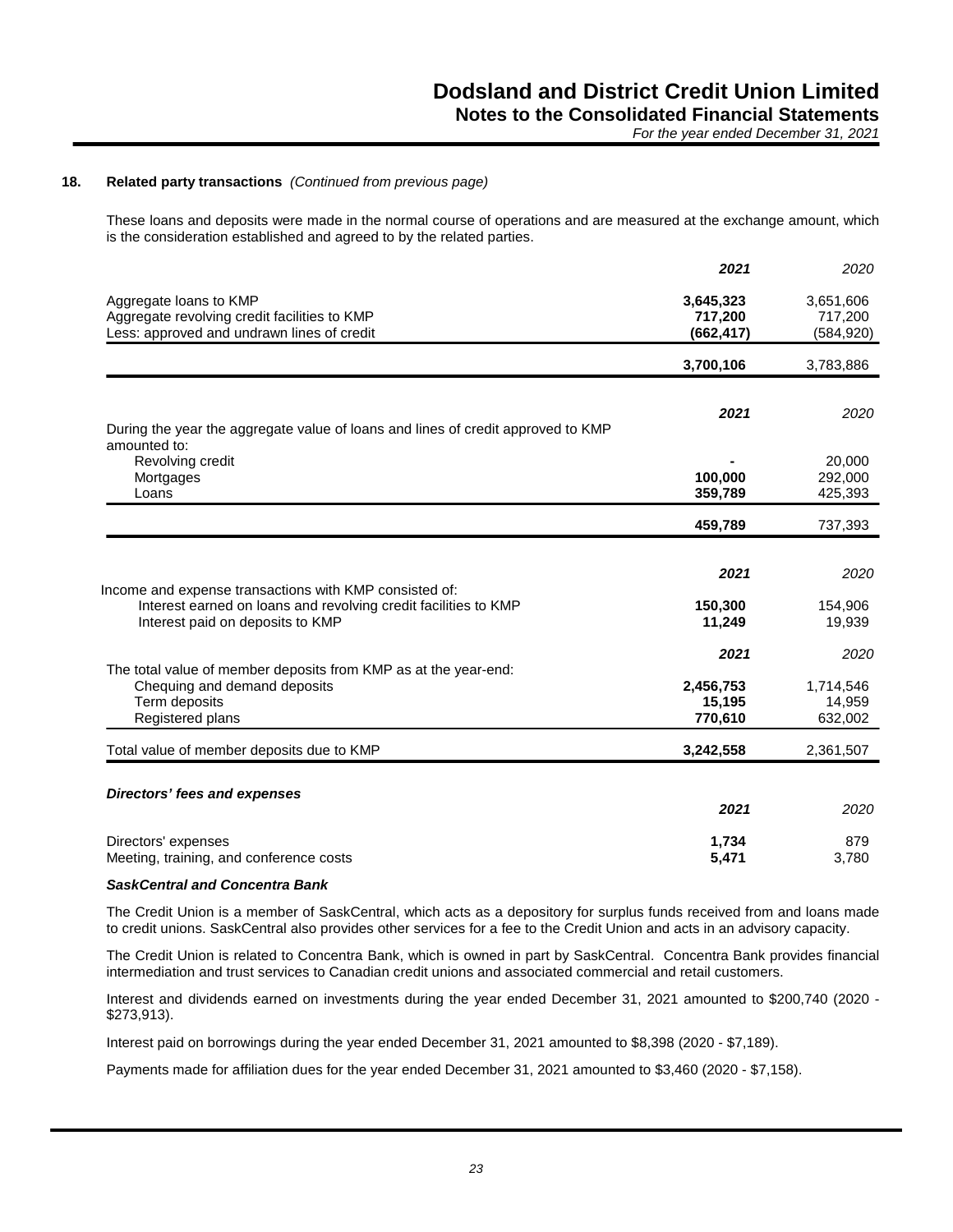## **18. Related party transactions** *(Continued from previous page)*

### *Celero Solutions*

The Credit Union has entered into an agreement with Celero Solutions to provide the delivery of banking system services and the maintenance of the infrastructure needed to ensure uninterrupted delivery of such services. Celero Solutions was formed as a joint venture by the Credit Union Centrals of Alberta, Saskatchewan, and Manitoba along with Concentra Bank.

## **19. Capital management**

A capital management framework is included in policies and procedures established by the Board of Directors. The Credit Union's objectives when managing capital are to:

- Adhere to regulatory capital requirements as minimum benchmarks;
- Co-ordinate strategic risk management and capital management;
- Develop financial performance targets/budgets/goals:
- Administer a patronage program that is consistent with capital requirements;
- Administer an employee incentive program that is consistent with capital requirements; and
- Develop a growth strategy that is coordinated with capital management requirements.

CUDGC prescribes capital adequacy measures and minimum capital requirements. The capital adequacy rules issued by CUDGC have been based on the Basel III framework, consistent with the financial industry in general.

The Credit Union follows a risk-weighted asset calculation for credit and operational risk. Under this approach, credit unions are required to measure capital adequacy in accordance with instructions for determining risk-adjusted capital and riskweighted assets, including off-balance sheet commitments. Based on the prescribed risk of each type of asset, a weighting of 0% to 1,250% is assigned. The ratio of regulatory capital to risk-weighted assets is calculated and compared to the standard outlined by CUDGC. Regulatory standards require credit unions to maintain a minimum total eligible capital to riskweighted assets of 8%, a minimum tier 1 capital to risk-weighted assets of 6%, and a minimum common equity tier 1 capital to risk-weighted assets of 4.5%. In addition to the minimum capital ratios, the Credit Union is required to hold a capital conservation buffer of 2.5%. The capital conservation buffer is designed to avoid breaches of the minimum capital requirement. Eligible capital consists of total tier 1 and tier 2 capital.

Tier 1 capital is defined as a credit union's primary capital and comprises the highest quality of capital elements while tier 2 is secondary capital and falls short of meeting tier 1 requirements for permanence or freedom from mandatory charges. Tier 1 capital consists of two components: common equity tier 1 capital and additional tier 1 capital. Common equity tier 1 capital includes retained earnings, contributed surplus, and accumulated other comprehensive income ("AOCI"). Deductions from common equity tier 1 capital include goodwill, intangible assets, deferred tax assets (except those arising from temporary differences), increases in equity capital resulting from securitization transactions, unconsolidated substantial investments, and fair value gains/losses on own-use property. Additional tier 1 capital consists of qualifying membership shares and other investment shares issued by the Credit Union that meet the criteria for inclusion in additional tier 1 capital.

Tier 2 capital includes a collective allowance for credit losses to a maximum of 1.25% of risk-weighted assets, subordinated indebtedness, and qualifying membership shares or other investment shares issued by the Credit Union that meet the criteria for inclusion in tier 2 capital and are not included in tier 1 capital.

Regulatory standards also require the Credit Union to maintain a minimum leverage ratio of 5%. This ratio is calculated by dividing eligible capital by total assets less deductions from capital plus specified off-balance sheet exposures. Based on the type of off-balance sheet exposure, a conversion factor is applied to the leverage ratio.

The following table compares CUDGC regulatory standards to the Credit Union's board standards for 2021:

|                                                      | <b>Regulatory</b><br>standards | <b>Board</b><br>standards |
|------------------------------------------------------|--------------------------------|---------------------------|
| Total eligible capital to risk-weighted assets       | 10.50 %                        | 11.50 %                   |
| Total tier 1 capital to risk-weighted assets         | 8.50 %                         | 10.00 $%$                 |
| Common equity tier 1 capital to risk-weighted assets | 7.00%                          | 8.00%                     |
| Leverage ratio                                       | 5.00%                          | 7.00 %                    |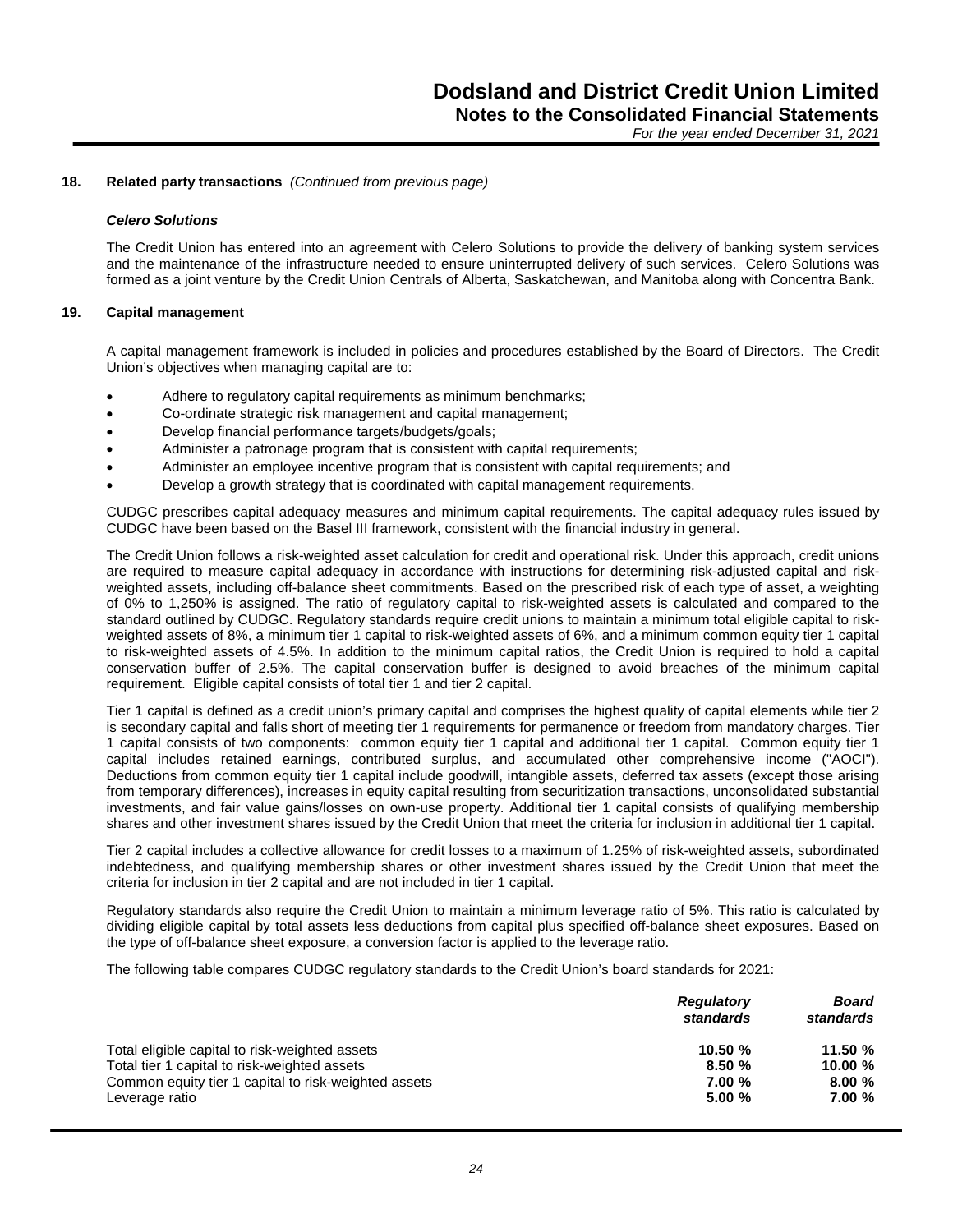## **19. Capital management** *(Continued from previous page)*

During the year, the Credit Union complied with all external and internal capital requirements.

The following table summarizes key capital information:

|                              | 2021       | 2020                     |
|------------------------------|------------|--------------------------|
| Eligible capital             |            |                          |
| Common equity tier 1 capital | 14,543,593 | 14,077,934               |
| Additional tier 1 capital    |            | $\overline{\phantom{0}}$ |
| Total tier 1 capital         | 14,543,593 | 14,077,934               |
| Total tier 2 capital         | 800,922    | 683,276                  |
| Total eligible capital       | 15.344.515 | 14,761,210               |
|                              |            |                          |
| <b>Risk-weighted assets</b>  |            |                          |

| Total eligible capital to risk-weighted assets       | 19.09 $%$ | 19.20 %   |
|------------------------------------------------------|-----------|-----------|
| Total tier 1 capital to risk-weighted assets         | 18.09%    | 18.31 %   |
| Common equity tier 1 capital to risk-weighted assets | 18.09%    | 18.31 %   |
| Leverage ratio                                       | 10.69 $%$ | 11.17 $%$ |

## **20. Financial instruments**

The Credit Union, as part of its operations, carries a number of financial instruments which result in exposure to the following risks: credit risk, market risk and liquidity risk.

Accordingly, the Credit Union has established avoidance of undue concentrations of risk, hedging of risk exposures, and requirements for collateral to mitigate credit risk as risk management objectives. In seeking to meet these objectives, the Credit Union follows risk management policies approved by its Board of Directors.

The Credit Union's risk management policies and procedures include the following:

- Ensure all activities are consistent with the mission, vision and values of the Credit Union
- Balance risk and return
- Manage credit, market and liquidity risk through preventative and detective controls
- Ensure credit quality is maintained
- Ensure credit, market, and liquidity risk is maintained at acceptable levels
- Diversify risk in transactions, member relationships and loan portfolios
- Price according to risk taken, and
- Using consistent credit risk exposure tools.

Various Board of Directors committees are involved in financial instrument risk management oversight, including the Audit and Risk Committee and Conduct Review Committee.

There have been no significant changes from the previous year in the Credit Union's risks to which it is exposed or its general policies and procedures for managing risk.

#### *Credit risk*

Credit risk is the risk of financial loss resulting from the failure of a borrower or counterparty to honour its financial or contractual obligations to the Credit Union. Credit risk primarily arises from member loans receivable.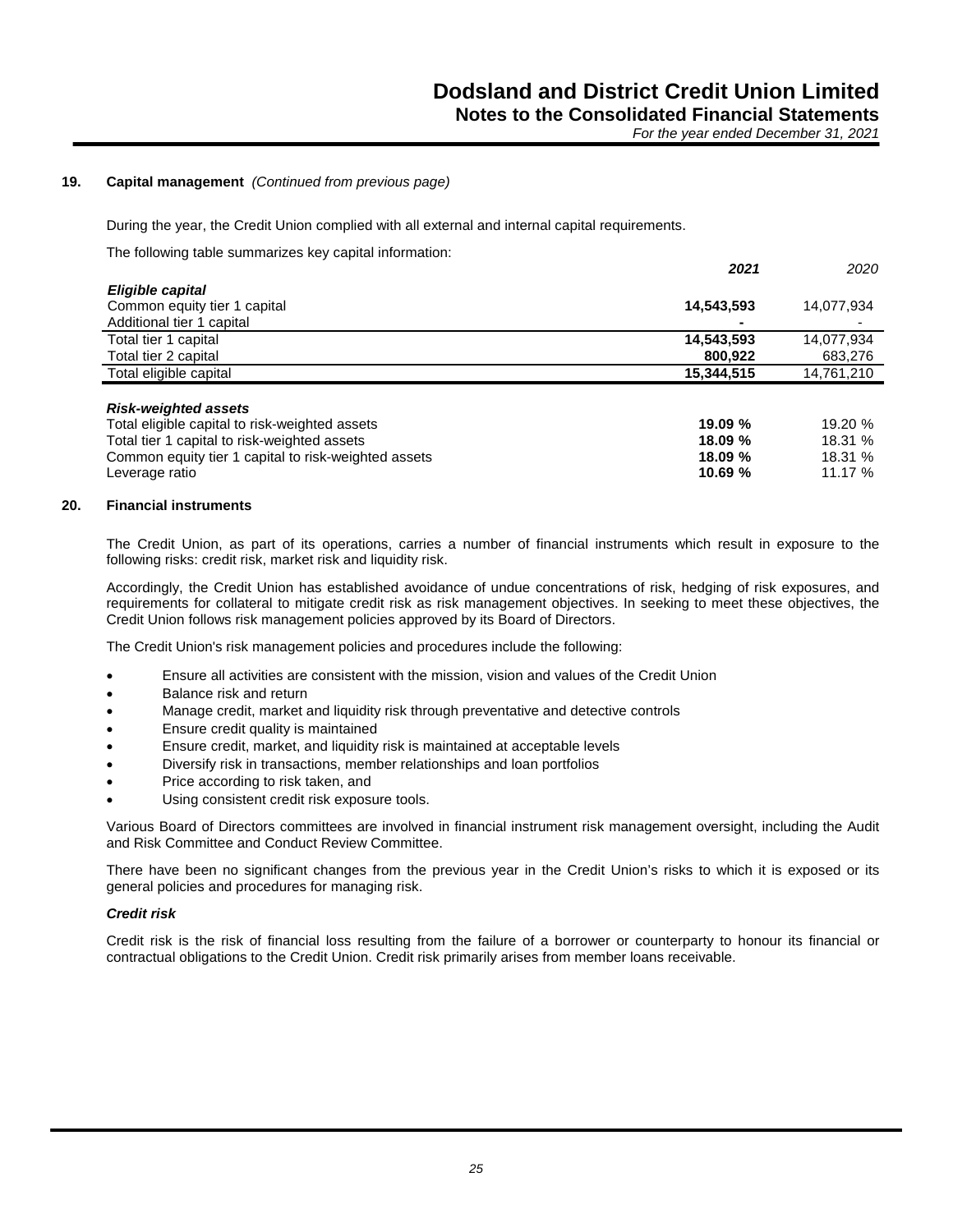## **20. Financial instruments** *(Continued from previous page)*

## **Risk management process**

Credit risk management is integral to the Credit Union's activities. Management and the Board of Directors are responsible for developing and implementing the credit risk management practices of the Credit Union by establishing the relevant policies and procedures. Management carefully monitors and manages the Credit Union's exposure to credit risk by reviewing member credit extension policies and guidelines and reviewing the performance of loan portfolios, including default events and past due status. The risk management process starts at the time of a member credit application and continues until the loan is fully repaid. The primary credit risk management policies and procedures include the following:

- Loan security (collateral) requirements
	- Security valuation processes, including method used to determine the value of real property and personal property when that property is subject to a mortgage or other charge
	- Maximum loan to value ratios where a mortgage or other charge on real or personal property is taken as security
- Borrowing member capacity (repayment ability) requirements
- Borrowing member character requirements
- Limits on aggregate credit exposure per individual and/or related parties
- Limits on concentration of credit risk by loan type, industry and economic sector
- Limits on the types of credit facilities and services offered
- Internal loan approval processes and loan documentation standards
- Loan re-negotiation, extension and renewal processes
- Processes that identify adverse situations and trends, including risks associated with economic, geographic and industry sectors
- Control and monitoring processes including portfolio risk identification and delinquency tolerances
- Timely loan analysis processes to identify, assess and manage delinquent and impaired loans
- Collection processes that include action plans for deteriorating loans
- Overdraft control and administration processes
- Loan syndication processes

The Credit Union's credit risk policies, processes and methodologies are reviewed periodically to ensure they remain relevant and effective in managing credit risk.

To meet the needs of its members and to manage its own exposure to fluctuations in interest rates, the Credit Union participates in various commitments and contingent liability contracts. The primary purpose of these contracts is to make funds available for the financing needs of members. These are subject to normal credit standards, financial controls, risk management and monitoring procedures. The contractual amounts of these credit instruments represent the maximum credit risk exposure without taking into account the fair value of any collateral, in the event other parties fail to perform their obligations under these instruments.

The Credit Union makes the following instruments available to its members:

- Guarantees and standby letters of credit representing irrevocable assurances that the Credit Union will pay if a member cannot meet their obligations to a third party; and
- Commitments to extend credit representing unused portions of authorizations to extend credit in the form of loans (including lines of credit and credit cards), guarantees or letters of credit.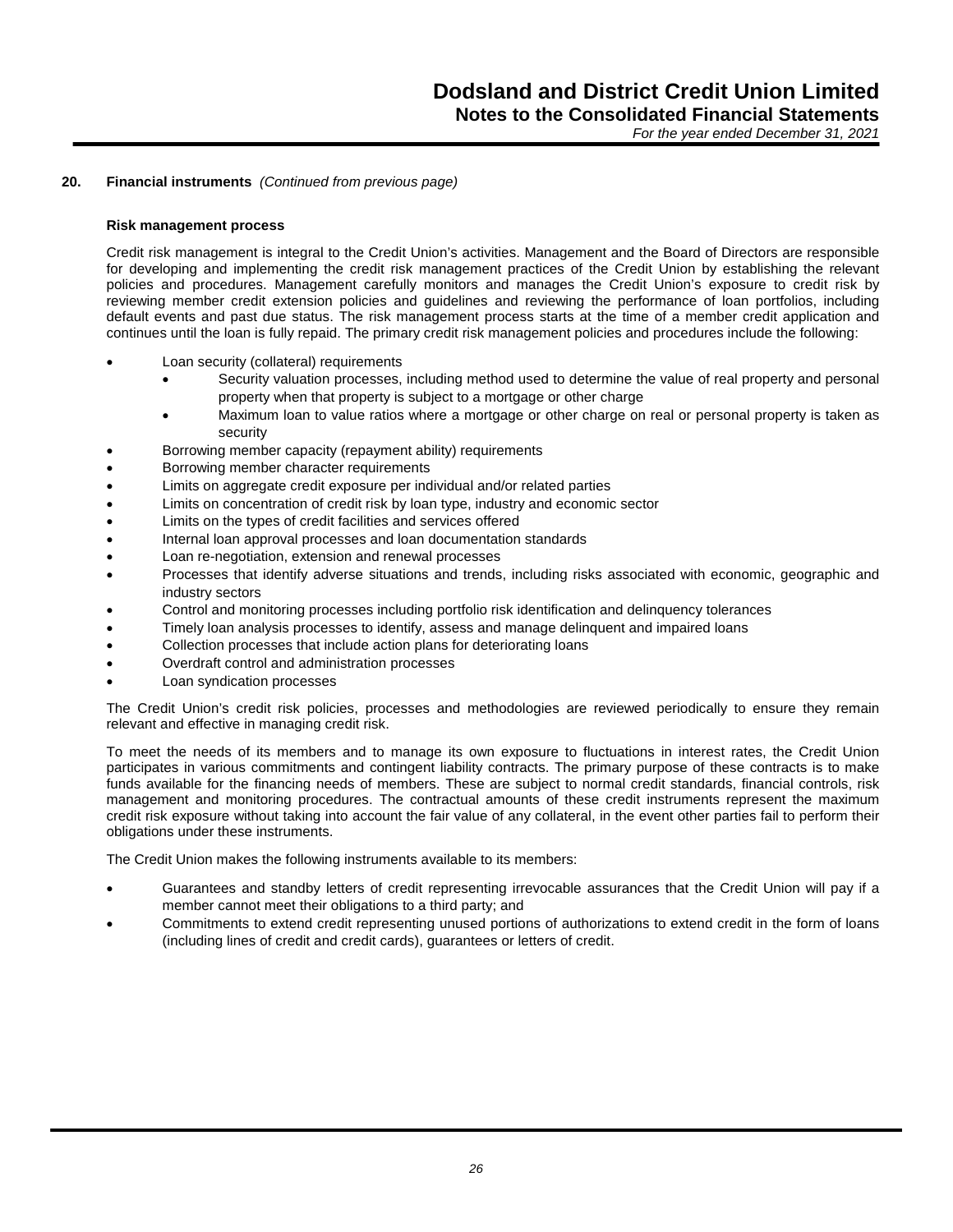## **20. Financial instruments** *(Continued from previous page)*

The amounts shown on the table below do not necessarily represent future cash requirements since many commitments will expire or terminate without being funded.

As at year-end, the Credit Union had the following outstanding financial instruments subject to credit risk:

| 2021                                                  | 2020       |
|-------------------------------------------------------|------------|
| 9,588,604<br>Unadvanced lines of credit               | 8,815,952  |
| Guarantees and standby letters of credit<br>1,174,159 | 1,349,159  |
| Commitments to extend credit<br>1,171,383             | 777,297    |
|                                                       |            |
| 11,934,146                                            | 10,942,408 |

#### **Inputs, assumptions and techniques**

*Definition of default and assessments of credit risk*

Financial instruments are assessed at each reporting date for a significant increase in credit risk since initial recognition. This assessment considers changes in the risk of a default occurring at the reporting date as compared to the date of initial recognition.

The Credit Union considers member loans receivable to be in default when contractual payments are more than 90 days past due or other objective evidence of impairment exists, such as notification from the borrower or breach of major covenants. This definition is consistent with the definitions used for the Credit Union's internal credit risk management practices and has been selected because it most closely aligns the definition of default to the Credit Union's past credit experience, and the covenants placed in standard borrowing contracts. Relatively few financial instruments subsequently return to performing status after a default has occurred under this definition without further intervention on the part of the Credit Union.

Changes in credit risk are assessed on the basis of the risk that a default will occur over the contractual lifetime of the financial instrument rather than based on changes in the amount of expected credit losses or other factors. In making this assessment the Credit Union takes into account all reasonable and supportable information, including forward-looking information, available without undue cost or effort. The Credit Union considers past due information of its balances and information about the borrower available through regular commercial dealings, such as requests for loan modifications.

The credit risk of a financial instrument is deemed to have significantly increased since initial recognition when contractual payments have exceeded 30 days past due, or other information becomes available to management (through the course of regular credit reviews, communication with the borrower or forecasting processes which consider macroeconomic conditions expected to have a future impact on borrowers). The Credit Union considers there not to have been a significant increase in credit risk despite contractual payments being more than 30 days past due when they have interviewed the borrower and determined that payment is forthcoming.

The Credit Union identifies credit-impaired financial assets through regular reviews of past due balances and credit assessments of its members. Credit-impaired financial assets are typically placed on the Credit Union's watch list based on its internal credit risk policies. In making this assessment, the Credit Union considers past due information of its balances and information about the borrower available through regular commercial dealings.

#### *Measurement of expected credit losses*

The Credit Union measures expected credit losses, or ECL's, for member loans receivable on a group basis. These assets are grouped on the basis of their shared risk characteristics such as loan type (residential mortgages, commercial loans/mortgages, agriculture loans/mortgages, consumer loans and lines of credit). Otherwise, expected credit losses are measured on an individual basis.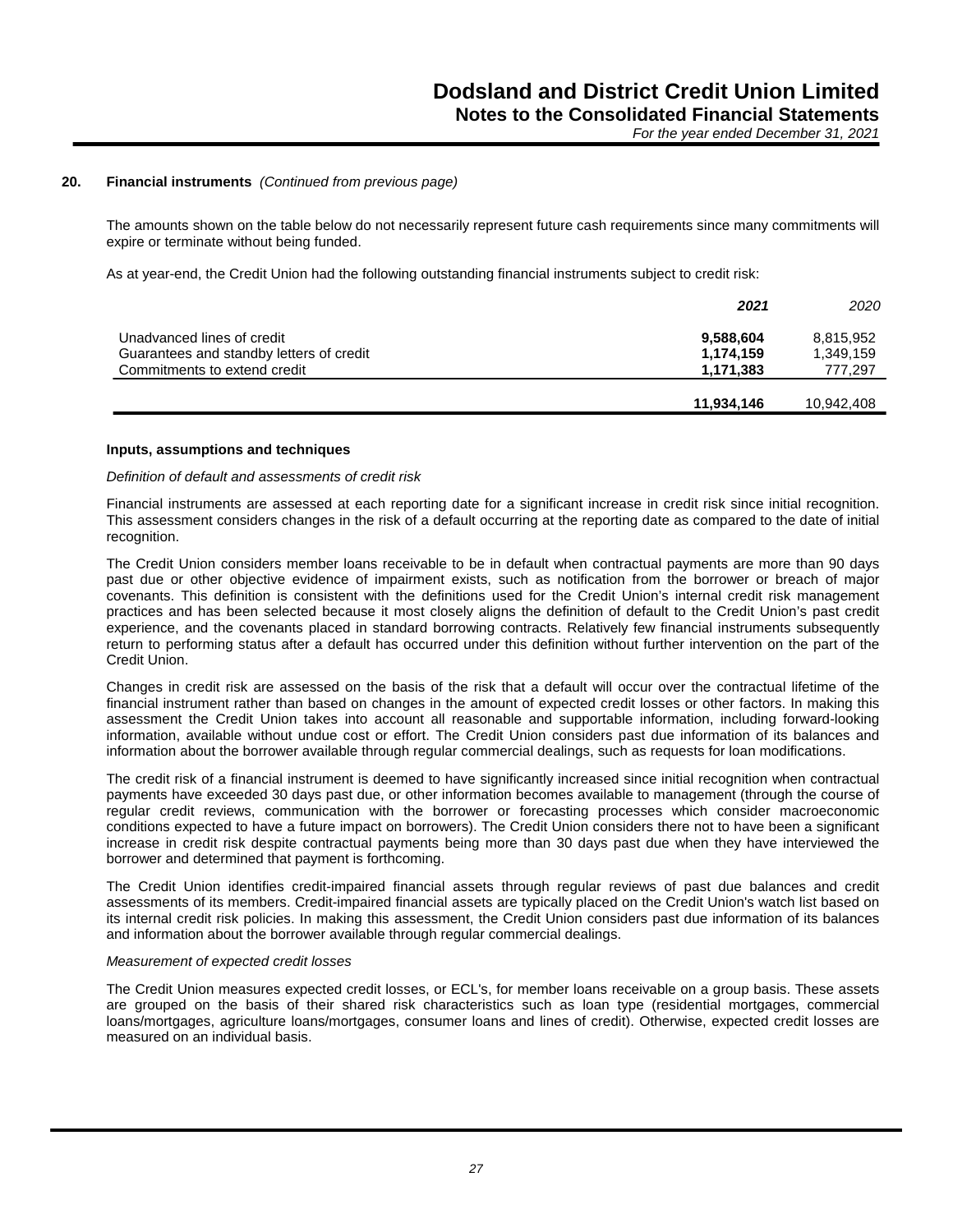## **20. Financial instruments** *(Continued from previous page)*

When measuring 12-month and lifetime expected credit losses, the Credit Union utilizes complex modelling, which uses current banking system loan data to assess probability of default, exposure at default, loss given default, and present value calculations. Forward-looking information is incorporated into the determination of expected credit loss by considering regional economic journals and forecasts, collecting information available from regular commercial dealings with its members and other publicly available information and considering the effect such information could have on any assumptions or inputs used in the measurement of expected credit losses, determining significant increases in credit risk or identifying a credit-impaired financial asset.

Significant judgments, estimates and assumptions are required when calculating the expected credit losses of financial assets. In measuring the 12-month and lifetime expected credit losses, management makes assumptions about prepayments, the timing and extent of missed payments or default events. In addition, management makes assumptions and estimates about the impact that future events may have on the historical data used to measure expected credit losses.

As indicated in Note 3, COVID-19 and the measures taken by Canadian federal, provincial and municipal governments to limit the spread of COVID-19 have had a material adverse impact on the Canadian economy. To mitigate the economic impact, governments have enacted policy measures to provide economic stimulus and financial support to both individuals and businesses.

The Credit Union has run a number of simulations on its collective allowance, incorporating assumptions about the resulting macroeconomic impacts of the COVID-19 pandemic, based on information and facts available at December 31, 2021. The macroeconomic factors that affect the Credit Union's expected credit loss calculations are: Saskatchewan unemployment rates, provincial housing starts, national interest rates, national GDP growth, and national oil prices. Each factor is forecast in a base case, a best case and a worst case scenario. These scenarios are weighted, and the weighted average is used to build the estimate for expected credit losses. The information for these assumptions is based off 2022 economic forecasts. These assumptions were shocked up and down 10-30% in the best and worst case scenario.

The typical weighting used in the model is 80% base, 10% best and 10% worst case, as the base case is historically the most likely scenario. Due to uncertainties around COVID-19, the weightings chosen at December 31, 2020 and December 31, 2021 were adjusted to 50% base, 10% best and 40% worst case.

Management had to use judgment in several areas to assess if the estimate the model calculated was reasonable or if an overlay was needed to increase or decrease the allowance. The negative effects of the global economic shut down, increased unemployment and volatile oil prices had to be weighed against the more positive aspects of government support programs, government loan programs, loan deferrals, and rent deferrals. At December 31, 2021, management booked an overlay of \$nil (2020 - \$35,000) to increase the allowance.

### *Write-offs*

Financial assets are written off when there is no reasonable expectation of recovery. The Credit Union assesses that there is no reasonable expectation of recovery when the security relating to the loan has been sold and there are remaining amounts outstanding or the borrower has filed for bankruptcy and the trustee has indicated that no additional funds will be paid. Where information becomes available indicating the Credit Union will receive funds, such amounts are recognized at their fair value.

### **Exposure to credit risk**

The following table sets out information about the credit quality of financial assets assessed for impairment under IFRS 9. The amounts in the table, unless otherwise indicated, represent the assets' gross carrying amount.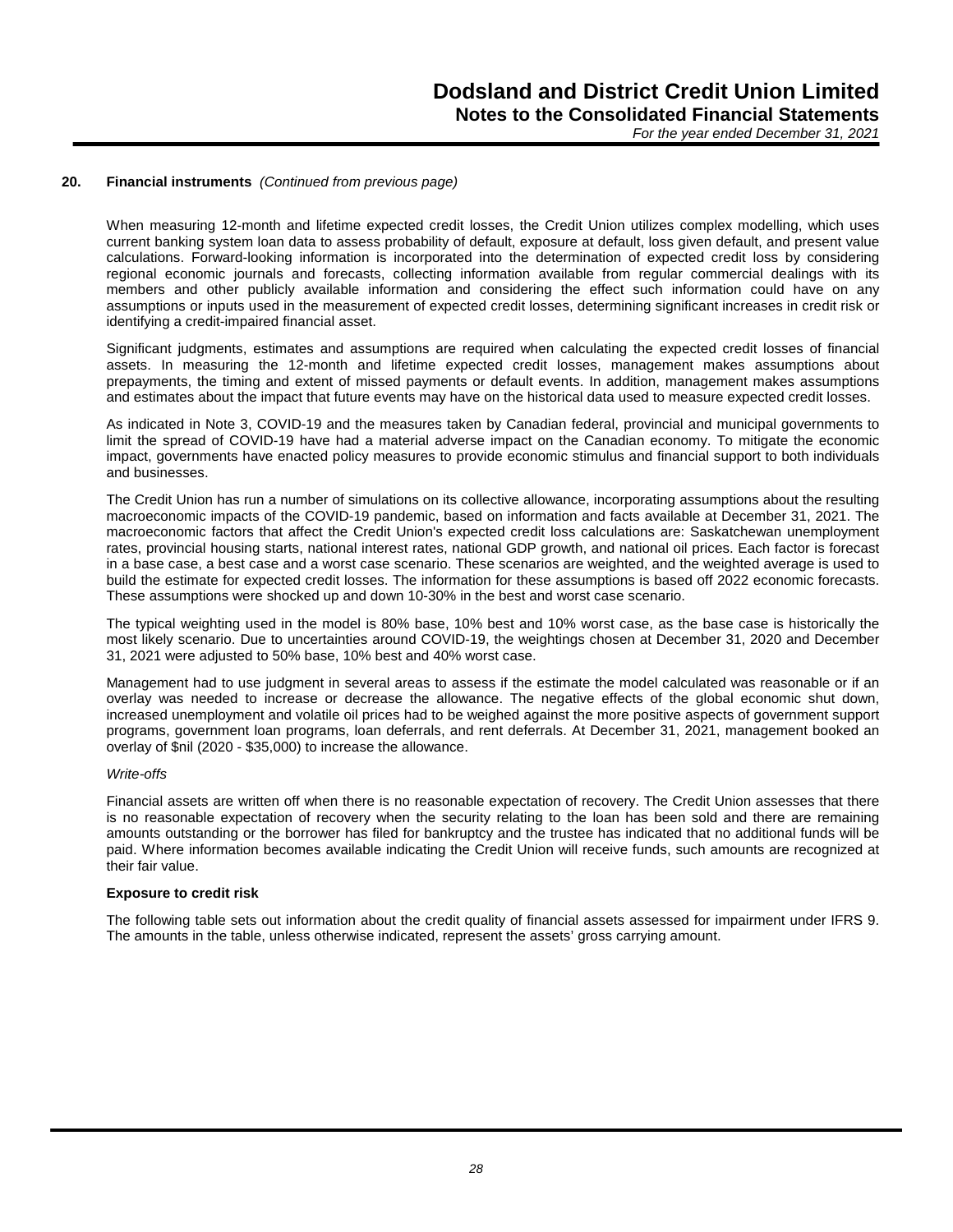## **20. Financial instruments** *(Continued from previous page)*

Except as noted below, the gross carrying amount of financial assets represents the maximum exposure to credit risk for that class of financial asset.

|                                             |              | 2021<br><b>Lifetime ECL</b><br>(not credit | <b>Lifetime ECL</b><br>(credit |            |
|---------------------------------------------|--------------|--------------------------------------------|--------------------------------|------------|
|                                             | 12-month ECL | <i>impaired)</i>                           | <i>impaired</i> )              | Total      |
| <b>Consumer loans and lines of credit</b>   |              |                                            |                                |            |
| Low risk                                    | 4,048,613    |                                            |                                | 4,048,613  |
| Medium risk                                 |              | 49,935                                     |                                | 49,935     |
| Default                                     |              |                                            | 17,021                         | 17,021     |
| Total gross carrying amount                 | 4,048,613    | 49,935                                     | 17,021                         | 4,115,569  |
| Less: loss allowance                        | 38,610       | 1,162                                      | 12,106                         | 51,878     |
| Total carrying amount                       | 4,010,003    | 48,773                                     | 4,915                          | 4,063,691  |
| <b>Residential mortgages</b>                |              |                                            |                                |            |
| Low risk                                    | 33,133,439   |                                            |                                | 33,133,439 |
| Medium risk                                 |              | 279,278                                    |                                | 279,278    |
| Default                                     |              |                                            | 453,654                        | 453,654    |
| Total gross carrying amount                 | 33,133,439   | 279,278                                    | 453,654                        | 33,866,371 |
| Less: loss allowance                        | 314,152      | 6,498                                      |                                | 320,650    |
|                                             |              |                                            |                                |            |
| Total carrying amount                       | 32,819,287   | 272,780                                    | 453,654                        | 33,545,721 |
| <b>Commercial loans and lines of credit</b> |              |                                            |                                |            |
| Low risk                                    | 26,727,007   |                                            |                                | 26,727,007 |
| Medium risk                                 |              | 82,794                                     |                                | 82,794     |
| Default                                     |              |                                            | 1,341,243                      | 1,341,243  |
| Total gross carrying amount                 | 26,727,007   | 82,794                                     | 1,341,243                      | 28,151,044 |
| Less: loss allowance                        | 334,632      | 4,964                                      | 417,705                        | 757,301    |
| Total carrying amount                       | 26,392,375   | 77,830                                     | 923,538                        | 27,393,743 |
| Agricultural loans and lines of credit      |              |                                            |                                |            |
| Low risk                                    | 21,342,268   |                                            |                                | 21,342,268 |
| Medium risk                                 |              | 447,611                                    |                                | 447,611    |
| Default                                     |              |                                            | 428,230                        | 428,230    |
| Total gross carrying amount                 | 21,342,268   | 447,611                                    | 428,230                        | 22,218,109 |
| Less: loss allowance                        | 84,981       | 8,413                                      |                                | 93,394     |
|                                             |              |                                            |                                |            |
| Total carrying amount                       | 21,257,287   | 439,198                                    | 428,230                        | 22,124,715 |
| <b>Total</b>                                |              |                                            |                                |            |
| Low risk                                    | 85,251,327   |                                            |                                | 85,251,327 |
| Medium risk                                 |              | 859,618                                    |                                | 859,618    |
| Default                                     |              |                                            | 2,240,148                      | 2,240,148  |
| Total gross carrying amount                 | 85,251,327   | 859,618                                    | 2,240,148                      | 88,351,093 |
| Less: loss allowance                        | 772,375      | 21,037                                     | 429,811                        | 1,223,223  |
|                                             |              |                                            |                                |            |
| Total carrying amount                       | 84,478,952   | 838,581                                    | 1,810,337                      | 87,127,870 |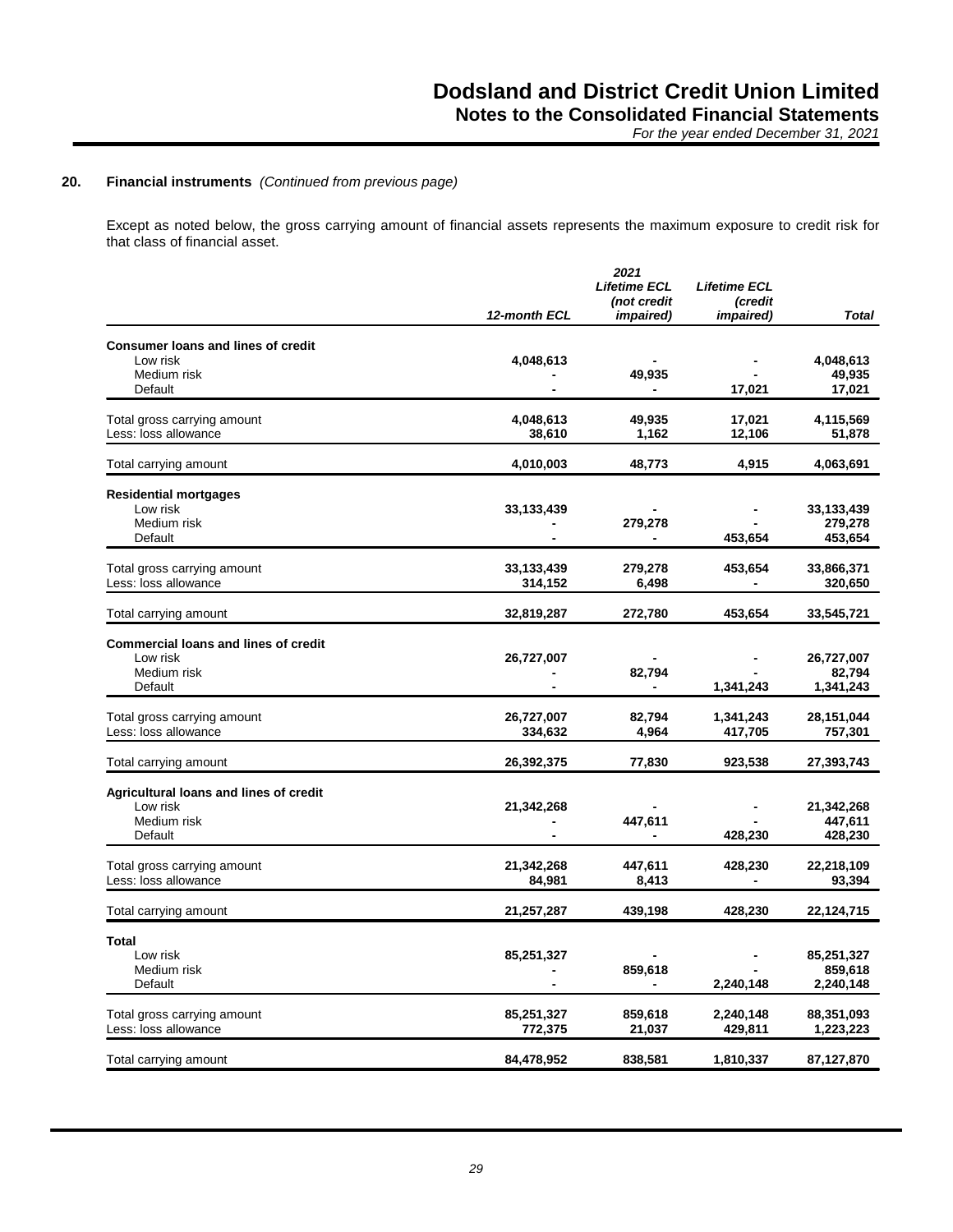## **20. Financial instruments** *(Continued from previous page)*

| Lifetime ECL<br><b>Lifetime ECL</b><br>(not credit<br>(credit<br>Total<br>12-month ECL<br><i>impaired</i> )<br><i>impaired</i> )<br><b>Consumer loans and lines of credit</b><br>Low risk<br>3,948,338<br>3,948,338<br>62,180<br>Default<br>62,180<br>62,180<br>Total gross carrying amount<br>3,948,338<br>4,010,518<br>17,969<br>Less: loss allowance<br>38,912<br>56,881<br>44,211<br>3,909,426<br>3,953,637<br>Total carrying amount<br><b>Residential mortgages</b><br>Low risk<br>34,609,825<br>34,609,825<br>1,030,885<br>Default<br>1,030,885<br>Total gross carrying amount<br>34,609,825<br>1,030,885<br>35,640,710<br>Less: loss allowance<br>339,628<br>66,502<br>406,130<br>34,270,197<br>964,383<br>Total carrying amount<br>35,234,580<br><b>Commercial loans and lines of credit</b><br>Low risk<br>24,620,843<br>24,620,843<br>354,090<br>Medium risk<br>354,090<br>$\sim$<br>2,138,253<br>Default<br>2,138,253<br>Total gross carrying amount<br>24,620,843<br>354,090<br>2,138,253<br>27,113,186<br>Less: loss allowance<br>189,181<br>35,000<br>263,605<br>487,786<br>Total carrying amount<br>24,431,662<br>319,090<br>1,874,648<br>26,625,400<br>Agricultural loans and lines of credit<br>Low risk<br>21,542,996<br>21,542,996<br>$\blacksquare$<br>345,099<br>Medium risk<br>345,099<br>Default<br>348,109<br>348,109<br>$\sim$<br>21,542,996<br>348,109<br>22,236,204<br>Total gross carrying amount<br>345,099<br>Less: loss allowance<br>67,576<br>5,284<br>72,860<br>$\blacksquare$<br>348,109<br>Total carrying amount<br>21,475,420<br>339,815<br>22,163,344<br><b>Total</b><br>Low risk<br>84,722,002<br>84,722,002<br>Medium risk<br>699,189<br>699,189<br>Default<br>3,579,427<br>3,579,427<br>$\sim$<br>$\blacksquare$<br>84,722,002<br>699,189<br>3,579,427<br>89,000,618<br>Total gross carrying amount<br>635,297<br>40,284<br>Less: loss allowance<br>348,076<br>1,023,657<br>Total carrying amount<br>84,086,705<br>658,905<br>3,231,351<br>87,976,961 |  | 2020 |  |
|-----------------------------------------------------------------------------------------------------------------------------------------------------------------------------------------------------------------------------------------------------------------------------------------------------------------------------------------------------------------------------------------------------------------------------------------------------------------------------------------------------------------------------------------------------------------------------------------------------------------------------------------------------------------------------------------------------------------------------------------------------------------------------------------------------------------------------------------------------------------------------------------------------------------------------------------------------------------------------------------------------------------------------------------------------------------------------------------------------------------------------------------------------------------------------------------------------------------------------------------------------------------------------------------------------------------------------------------------------------------------------------------------------------------------------------------------------------------------------------------------------------------------------------------------------------------------------------------------------------------------------------------------------------------------------------------------------------------------------------------------------------------------------------------------------------------------------------------------------------------------------------------------------------------------------------------------------------------------------------------------|--|------|--|
|                                                                                                                                                                                                                                                                                                                                                                                                                                                                                                                                                                                                                                                                                                                                                                                                                                                                                                                                                                                                                                                                                                                                                                                                                                                                                                                                                                                                                                                                                                                                                                                                                                                                                                                                                                                                                                                                                                                                                                                               |  |      |  |
|                                                                                                                                                                                                                                                                                                                                                                                                                                                                                                                                                                                                                                                                                                                                                                                                                                                                                                                                                                                                                                                                                                                                                                                                                                                                                                                                                                                                                                                                                                                                                                                                                                                                                                                                                                                                                                                                                                                                                                                               |  |      |  |
|                                                                                                                                                                                                                                                                                                                                                                                                                                                                                                                                                                                                                                                                                                                                                                                                                                                                                                                                                                                                                                                                                                                                                                                                                                                                                                                                                                                                                                                                                                                                                                                                                                                                                                                                                                                                                                                                                                                                                                                               |  |      |  |
|                                                                                                                                                                                                                                                                                                                                                                                                                                                                                                                                                                                                                                                                                                                                                                                                                                                                                                                                                                                                                                                                                                                                                                                                                                                                                                                                                                                                                                                                                                                                                                                                                                                                                                                                                                                                                                                                                                                                                                                               |  |      |  |
|                                                                                                                                                                                                                                                                                                                                                                                                                                                                                                                                                                                                                                                                                                                                                                                                                                                                                                                                                                                                                                                                                                                                                                                                                                                                                                                                                                                                                                                                                                                                                                                                                                                                                                                                                                                                                                                                                                                                                                                               |  |      |  |
|                                                                                                                                                                                                                                                                                                                                                                                                                                                                                                                                                                                                                                                                                                                                                                                                                                                                                                                                                                                                                                                                                                                                                                                                                                                                                                                                                                                                                                                                                                                                                                                                                                                                                                                                                                                                                                                                                                                                                                                               |  |      |  |
|                                                                                                                                                                                                                                                                                                                                                                                                                                                                                                                                                                                                                                                                                                                                                                                                                                                                                                                                                                                                                                                                                                                                                                                                                                                                                                                                                                                                                                                                                                                                                                                                                                                                                                                                                                                                                                                                                                                                                                                               |  |      |  |
|                                                                                                                                                                                                                                                                                                                                                                                                                                                                                                                                                                                                                                                                                                                                                                                                                                                                                                                                                                                                                                                                                                                                                                                                                                                                                                                                                                                                                                                                                                                                                                                                                                                                                                                                                                                                                                                                                                                                                                                               |  |      |  |
|                                                                                                                                                                                                                                                                                                                                                                                                                                                                                                                                                                                                                                                                                                                                                                                                                                                                                                                                                                                                                                                                                                                                                                                                                                                                                                                                                                                                                                                                                                                                                                                                                                                                                                                                                                                                                                                                                                                                                                                               |  |      |  |
|                                                                                                                                                                                                                                                                                                                                                                                                                                                                                                                                                                                                                                                                                                                                                                                                                                                                                                                                                                                                                                                                                                                                                                                                                                                                                                                                                                                                                                                                                                                                                                                                                                                                                                                                                                                                                                                                                                                                                                                               |  |      |  |
|                                                                                                                                                                                                                                                                                                                                                                                                                                                                                                                                                                                                                                                                                                                                                                                                                                                                                                                                                                                                                                                                                                                                                                                                                                                                                                                                                                                                                                                                                                                                                                                                                                                                                                                                                                                                                                                                                                                                                                                               |  |      |  |
|                                                                                                                                                                                                                                                                                                                                                                                                                                                                                                                                                                                                                                                                                                                                                                                                                                                                                                                                                                                                                                                                                                                                                                                                                                                                                                                                                                                                                                                                                                                                                                                                                                                                                                                                                                                                                                                                                                                                                                                               |  |      |  |
|                                                                                                                                                                                                                                                                                                                                                                                                                                                                                                                                                                                                                                                                                                                                                                                                                                                                                                                                                                                                                                                                                                                                                                                                                                                                                                                                                                                                                                                                                                                                                                                                                                                                                                                                                                                                                                                                                                                                                                                               |  |      |  |
|                                                                                                                                                                                                                                                                                                                                                                                                                                                                                                                                                                                                                                                                                                                                                                                                                                                                                                                                                                                                                                                                                                                                                                                                                                                                                                                                                                                                                                                                                                                                                                                                                                                                                                                                                                                                                                                                                                                                                                                               |  |      |  |
|                                                                                                                                                                                                                                                                                                                                                                                                                                                                                                                                                                                                                                                                                                                                                                                                                                                                                                                                                                                                                                                                                                                                                                                                                                                                                                                                                                                                                                                                                                                                                                                                                                                                                                                                                                                                                                                                                                                                                                                               |  |      |  |
|                                                                                                                                                                                                                                                                                                                                                                                                                                                                                                                                                                                                                                                                                                                                                                                                                                                                                                                                                                                                                                                                                                                                                                                                                                                                                                                                                                                                                                                                                                                                                                                                                                                                                                                                                                                                                                                                                                                                                                                               |  |      |  |
|                                                                                                                                                                                                                                                                                                                                                                                                                                                                                                                                                                                                                                                                                                                                                                                                                                                                                                                                                                                                                                                                                                                                                                                                                                                                                                                                                                                                                                                                                                                                                                                                                                                                                                                                                                                                                                                                                                                                                                                               |  |      |  |
|                                                                                                                                                                                                                                                                                                                                                                                                                                                                                                                                                                                                                                                                                                                                                                                                                                                                                                                                                                                                                                                                                                                                                                                                                                                                                                                                                                                                                                                                                                                                                                                                                                                                                                                                                                                                                                                                                                                                                                                               |  |      |  |
|                                                                                                                                                                                                                                                                                                                                                                                                                                                                                                                                                                                                                                                                                                                                                                                                                                                                                                                                                                                                                                                                                                                                                                                                                                                                                                                                                                                                                                                                                                                                                                                                                                                                                                                                                                                                                                                                                                                                                                                               |  |      |  |
|                                                                                                                                                                                                                                                                                                                                                                                                                                                                                                                                                                                                                                                                                                                                                                                                                                                                                                                                                                                                                                                                                                                                                                                                                                                                                                                                                                                                                                                                                                                                                                                                                                                                                                                                                                                                                                                                                                                                                                                               |  |      |  |
|                                                                                                                                                                                                                                                                                                                                                                                                                                                                                                                                                                                                                                                                                                                                                                                                                                                                                                                                                                                                                                                                                                                                                                                                                                                                                                                                                                                                                                                                                                                                                                                                                                                                                                                                                                                                                                                                                                                                                                                               |  |      |  |
|                                                                                                                                                                                                                                                                                                                                                                                                                                                                                                                                                                                                                                                                                                                                                                                                                                                                                                                                                                                                                                                                                                                                                                                                                                                                                                                                                                                                                                                                                                                                                                                                                                                                                                                                                                                                                                                                                                                                                                                               |  |      |  |
|                                                                                                                                                                                                                                                                                                                                                                                                                                                                                                                                                                                                                                                                                                                                                                                                                                                                                                                                                                                                                                                                                                                                                                                                                                                                                                                                                                                                                                                                                                                                                                                                                                                                                                                                                                                                                                                                                                                                                                                               |  |      |  |
|                                                                                                                                                                                                                                                                                                                                                                                                                                                                                                                                                                                                                                                                                                                                                                                                                                                                                                                                                                                                                                                                                                                                                                                                                                                                                                                                                                                                                                                                                                                                                                                                                                                                                                                                                                                                                                                                                                                                                                                               |  |      |  |
|                                                                                                                                                                                                                                                                                                                                                                                                                                                                                                                                                                                                                                                                                                                                                                                                                                                                                                                                                                                                                                                                                                                                                                                                                                                                                                                                                                                                                                                                                                                                                                                                                                                                                                                                                                                                                                                                                                                                                                                               |  |      |  |
|                                                                                                                                                                                                                                                                                                                                                                                                                                                                                                                                                                                                                                                                                                                                                                                                                                                                                                                                                                                                                                                                                                                                                                                                                                                                                                                                                                                                                                                                                                                                                                                                                                                                                                                                                                                                                                                                                                                                                                                               |  |      |  |
|                                                                                                                                                                                                                                                                                                                                                                                                                                                                                                                                                                                                                                                                                                                                                                                                                                                                                                                                                                                                                                                                                                                                                                                                                                                                                                                                                                                                                                                                                                                                                                                                                                                                                                                                                                                                                                                                                                                                                                                               |  |      |  |
|                                                                                                                                                                                                                                                                                                                                                                                                                                                                                                                                                                                                                                                                                                                                                                                                                                                                                                                                                                                                                                                                                                                                                                                                                                                                                                                                                                                                                                                                                                                                                                                                                                                                                                                                                                                                                                                                                                                                                                                               |  |      |  |
|                                                                                                                                                                                                                                                                                                                                                                                                                                                                                                                                                                                                                                                                                                                                                                                                                                                                                                                                                                                                                                                                                                                                                                                                                                                                                                                                                                                                                                                                                                                                                                                                                                                                                                                                                                                                                                                                                                                                                                                               |  |      |  |
|                                                                                                                                                                                                                                                                                                                                                                                                                                                                                                                                                                                                                                                                                                                                                                                                                                                                                                                                                                                                                                                                                                                                                                                                                                                                                                                                                                                                                                                                                                                                                                                                                                                                                                                                                                                                                                                                                                                                                                                               |  |      |  |
|                                                                                                                                                                                                                                                                                                                                                                                                                                                                                                                                                                                                                                                                                                                                                                                                                                                                                                                                                                                                                                                                                                                                                                                                                                                                                                                                                                                                                                                                                                                                                                                                                                                                                                                                                                                                                                                                                                                                                                                               |  |      |  |
|                                                                                                                                                                                                                                                                                                                                                                                                                                                                                                                                                                                                                                                                                                                                                                                                                                                                                                                                                                                                                                                                                                                                                                                                                                                                                                                                                                                                                                                                                                                                                                                                                                                                                                                                                                                                                                                                                                                                                                                               |  |      |  |
|                                                                                                                                                                                                                                                                                                                                                                                                                                                                                                                                                                                                                                                                                                                                                                                                                                                                                                                                                                                                                                                                                                                                                                                                                                                                                                                                                                                                                                                                                                                                                                                                                                                                                                                                                                                                                                                                                                                                                                                               |  |      |  |
|                                                                                                                                                                                                                                                                                                                                                                                                                                                                                                                                                                                                                                                                                                                                                                                                                                                                                                                                                                                                                                                                                                                                                                                                                                                                                                                                                                                                                                                                                                                                                                                                                                                                                                                                                                                                                                                                                                                                                                                               |  |      |  |
|                                                                                                                                                                                                                                                                                                                                                                                                                                                                                                                                                                                                                                                                                                                                                                                                                                                                                                                                                                                                                                                                                                                                                                                                                                                                                                                                                                                                                                                                                                                                                                                                                                                                                                                                                                                                                                                                                                                                                                                               |  |      |  |
|                                                                                                                                                                                                                                                                                                                                                                                                                                                                                                                                                                                                                                                                                                                                                                                                                                                                                                                                                                                                                                                                                                                                                                                                                                                                                                                                                                                                                                                                                                                                                                                                                                                                                                                                                                                                                                                                                                                                                                                               |  |      |  |
|                                                                                                                                                                                                                                                                                                                                                                                                                                                                                                                                                                                                                                                                                                                                                                                                                                                                                                                                                                                                                                                                                                                                                                                                                                                                                                                                                                                                                                                                                                                                                                                                                                                                                                                                                                                                                                                                                                                                                                                               |  |      |  |
|                                                                                                                                                                                                                                                                                                                                                                                                                                                                                                                                                                                                                                                                                                                                                                                                                                                                                                                                                                                                                                                                                                                                                                                                                                                                                                                                                                                                                                                                                                                                                                                                                                                                                                                                                                                                                                                                                                                                                                                               |  |      |  |
|                                                                                                                                                                                                                                                                                                                                                                                                                                                                                                                                                                                                                                                                                                                                                                                                                                                                                                                                                                                                                                                                                                                                                                                                                                                                                                                                                                                                                                                                                                                                                                                                                                                                                                                                                                                                                                                                                                                                                                                               |  |      |  |
|                                                                                                                                                                                                                                                                                                                                                                                                                                                                                                                                                                                                                                                                                                                                                                                                                                                                                                                                                                                                                                                                                                                                                                                                                                                                                                                                                                                                                                                                                                                                                                                                                                                                                                                                                                                                                                                                                                                                                                                               |  |      |  |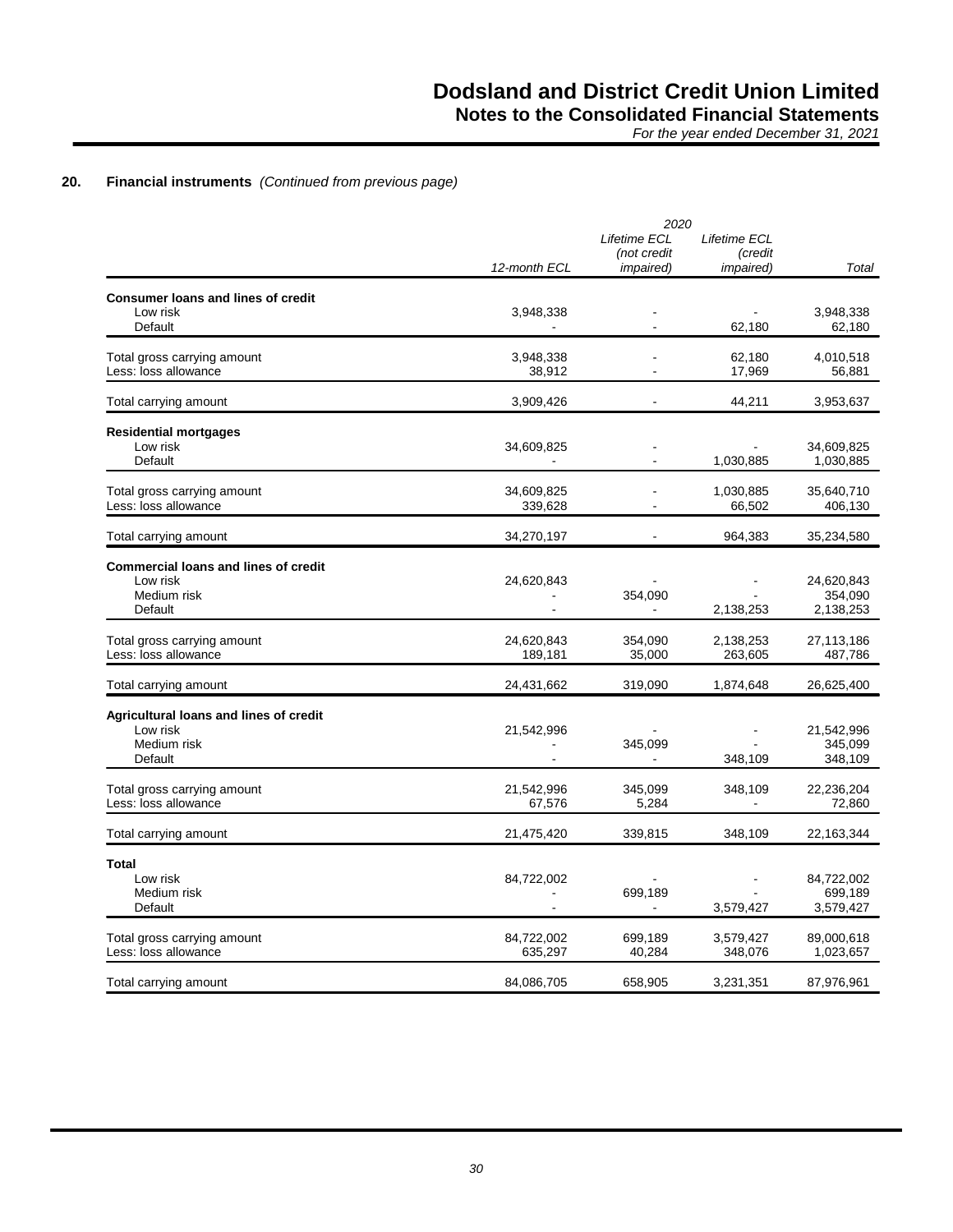## **20. Financial instruments** *(Continued from previous page)*

## *Concentrations of credit risk*

Concentration of credit risk exists if a number of borrowers are exposed to similar economic risks by being engaged in similar economic activities or being located in the same geographical region, and indicate the relative sensitivity of the Credit Union's performance to developments affecting a particular segment of borrowers or geographical region. Geographical risk exists for the Credit Union due to its primary service area being Dodsland, Saskatchewan and surrounding areas.

## **Amounts arising from expected credit losses**

## *Reconciliation of the loss allowance*

The following tables show a reconciliation of the opening to the closing balance of the loss allowance by class of financial instrument.

|                                             |                  | <b>Lifetime ECL</b><br>(not credit | <b>Lifetime ECL</b><br>(credit |                  |
|---------------------------------------------|------------------|------------------------------------|--------------------------------|------------------|
|                                             | 12-month ECL     | <i>impaired</i> )                  | <i>impaired</i> )              | <b>Total</b>     |
| <b>Consumer loans and lines of credit</b>   |                  |                                    |                                |                  |
| Balance at January 1, 2020                  | 39,882           |                                    | 23,409                         | 63,291           |
| Net remeasurement of loss allowance         | (970)            |                                    | (5, 440)                       | (6, 410)         |
|                                             |                  |                                    |                                |                  |
| Balance at December 31, 2020                | 38,912           |                                    | 17,969                         | 56,881           |
| Net remeasurement of loss allowance         | (302)            | 1,162                              | (5,863)                        | (5,003)          |
| Balance at December 31, 2021                | 38,610           | 1,162                              | 12,106                         | 51,878           |
| <b>Residential mortgages</b>                |                  |                                    |                                |                  |
| Balance at January 1, 2020                  | 324,663          | 10,717                             | 63,968                         | 399,348          |
| Net remeasurement of loss allowance         | 14,965           | (10, 717)                          | 2,534                          | 6,782            |
|                                             |                  |                                    |                                |                  |
| Balance at December 31, 2020                | 339,628          |                                    | 66,502                         | 406,130          |
| Net remeasurement of loss allowance         | (25, 476)        | 6,498                              | (66, 502)                      | (85, 480)        |
| Balance at December 31, 2021                | 314,152          | 6,498                              |                                | 320,650          |
| <b>Commercial loans and lines of credit</b> |                  |                                    |                                |                  |
| Balance at January 1, 2020                  | 163,455          | 16,897                             | 145.519                        | 325.871          |
| Net remeasurement of loss allowance         | 25.726           | 18.103                             | 118.086                        | 161,915          |
|                                             |                  |                                    |                                |                  |
| Balance at December 31, 2020                | 189,181          | 35,000                             | 263,605                        | 487,786          |
| Net remeasurement of loss allowance         | 145,451          | (30,036)                           | 154,100                        | 269,515          |
| Balance at December 31, 2021                | 334,632          | 4,964                              | 417,705                        | 757,301          |
| Agricultural loans and lines of credit      |                  |                                    |                                |                  |
| Balance at January 1, 2020                  | 59.587           |                                    |                                | 59.587           |
| Net remeasurement of loss allowance         | 7,989            | 5,284                              |                                | 13,273           |
| Balance at December 31, 2020                |                  |                                    |                                |                  |
| Net remeasurement of loss allowance         | 67,576<br>17,405 | 5,284<br>3,129                     |                                | 72,860<br>20,534 |
|                                             |                  |                                    |                                |                  |
| Balance at December 31, 2021                | 84,981           | 8,413                              |                                | 93,394           |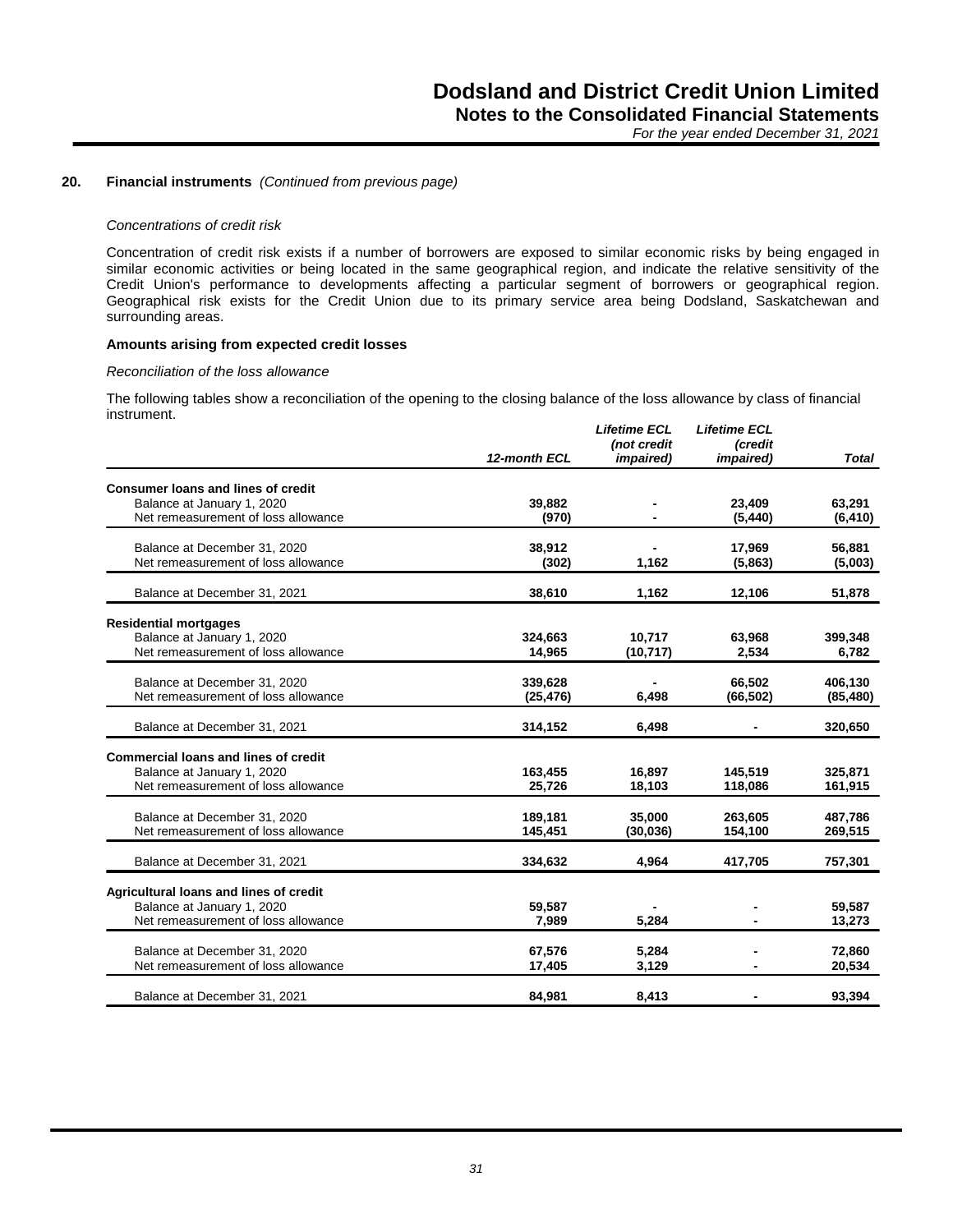## **20. Financial instruments** *(Continued from previous page)*

|                                     | 12-month ECL | <b>Lifetime ECL</b><br>(not credit<br><i>impaired</i> ) | <b>Lifetime ECL</b><br>(credit<br><i>impaired</i> ) | <b>Total</b> |
|-------------------------------------|--------------|---------------------------------------------------------|-----------------------------------------------------|--------------|
| Total                               |              |                                                         |                                                     |              |
| Balance at January 1, 2020          | 587,587      | 27,614                                                  | 232.896                                             | 848,097      |
| Net remeasurement of loss allowance | 47.710       | 12.670                                                  | 115.180                                             | 175,560      |
| Balance at December 31, 2020        | 635,297      | 40.284                                                  | 348,076                                             | 1,023,657    |
| Net remeasurement of loss allowance | 137.078      | (19, 247)                                               | 81.735                                              | 199,566      |
| Balance at December 31, 2021        | 772.375      | 21.037                                                  | 429.811                                             | 1.223.223    |

### *Financial instruments for which the impairment requirements of IFRS 9 do not apply*

The carrying amount of SaskCentral shares, as disclosed in Note 6, best represents the Credit Union's maximum exposure to credit risk for those items. The Credit Union holds no collateral or other credit enhancements for these balances.

## *Market risk*

Market risk is the risk of loss in value of financial instruments that may arise from changes in market factors such as interest rates, equity prices, and credit spreads. The Credit Union's exposure changes depending on market conditions. Market risks that have a significant impact on the Credit Union include fair value risk and interest rate risk.

Market risk arises from changes in interest rates that affect the Credit Union's net interest income. Exposure to this risk directly impacts the Credit Union's income from its loan and deposit portfolios. The Credit Union's objective is to earn an acceptable net return on these portfolios, without taking unreasonable risk, while meeting member owner needs.

## *Risk measurement*

The Credit Union's risk position is measured and monitored each month to ensure compliance with policy. Management provides quarterly reports on these matters to the Credit Union's Board of Directors.

### *Objectives, policies, and processes*

Management is responsible for managing the Credit Union's interest rate risk, monitoring approved limits, and compliance with policies. The Credit Union manages market risk by developing and implementing asset and liability management policies, which are approved and periodically reviewed by the Board of Directors.

The Credit Union's goal is to achieve adequate levels of profitability, liquidity, and safety. The Board of Directors reviews the Credit Union's investment and asset-liability management policies periodically to ensure they remain relevant and effective in managing and controlling risk.

## *Interest rate risk*

Interest rate risk is the sensitivity of the Credit Union's financial condition to movements in interest rates. Cash flow interest rate risk is the risk that the future cash flows of the Credit Union's financial instruments will fluctuate due to changes in market interest rates. Fair value interest rate risk is the risk that the value of a financial instrument will fluctuate because of changes in prevailing market interest rates. Interest margins reported in comprehensive income may increase or decrease in response to changes in market interest rates. The Credit Union incurs interest rate risk on its loans and other interest bearing financial instruments.

In managing interest rate risk, the Credit Union relies primarily upon use of asset - liability and interest rate sensitivity simulation models, which is monitored by the Credit Union. Periodically, the Credit Union may enter into interest rate swaps to adjust the exposure to interest rate risk by modifying the repricing of the Credit Union's financial instruments.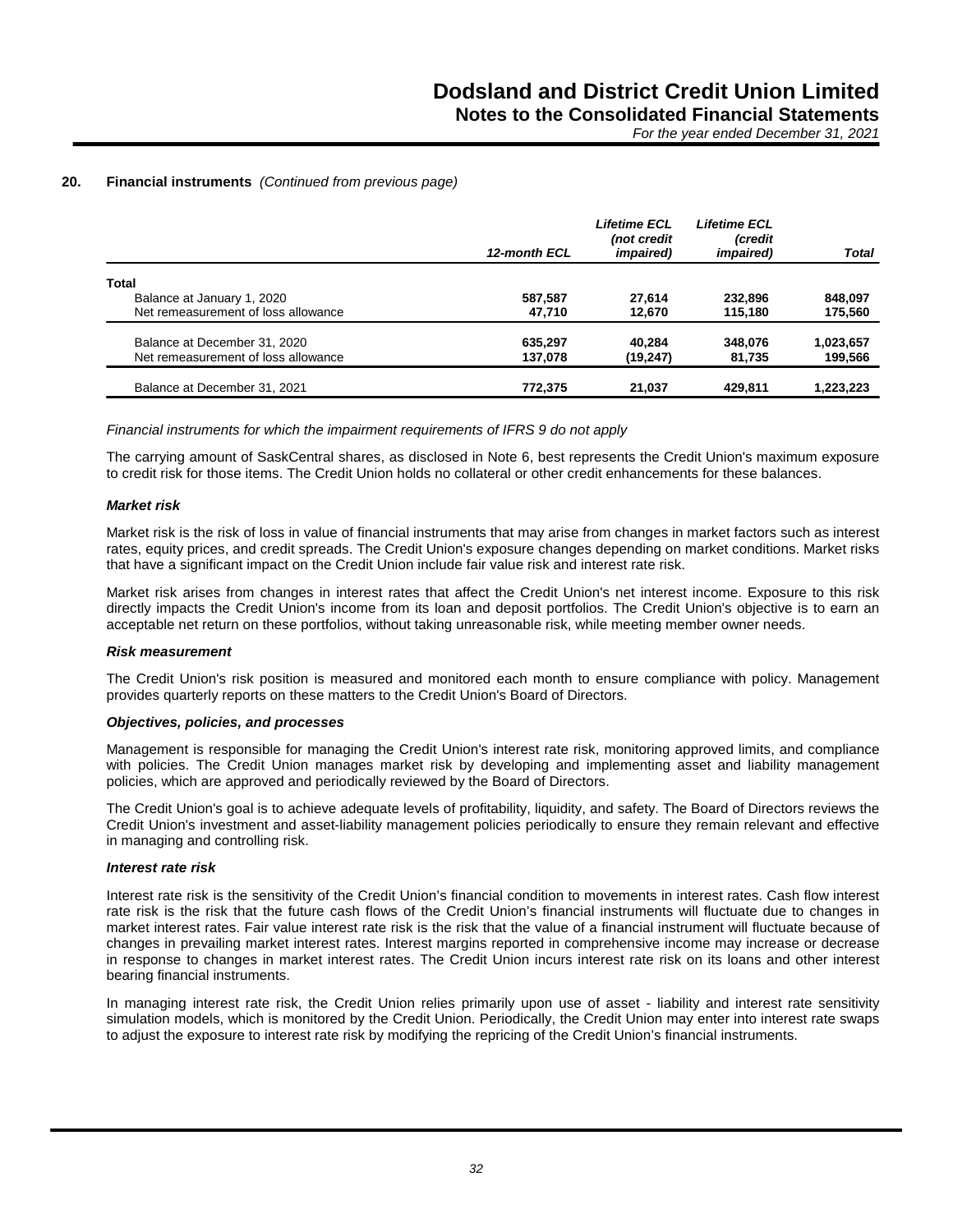## **20. Financial instruments** *(Continued from previous page)*

Sensitivity analysis is used to assess the change in value of the Credit Union's financial instruments against a range of incremental basis point changes in interest rates over a twelve month period. Interest rate shock analysis is calculated in a similar manner to sensitivity analysis but involves a more significant change of 100 basis points or greater in interest rates. Sensitivity analysis and interest rate shock analysis are calculated on a quarterly basis and are reported to the Board of Directors. Based on current differences between financial assets and financial liabilities as at year-end, the Credit Union estimates that an immediate and sustained 100 basis point increase in interest rates would increase net interest margin by \$355,426 (2020 - \$296,755) over the next 12 months while an immediate and sustained 100 basis point decrease in interest rates would decrease net interest margin by \$355,426 (2020 - \$296,755) over the next 12 months.

Other types of interest rate risk are basis risk (the risk of loss arising from changes in the relationship of interest rates which have similar but not identical characteristics; for example, the difference between prime rates and the Canadian Deposit Offering Rate) and prepayment risk (the risk of loss of interest income arising from the early repayment of fixed rate mortgages and loans), both of which are monitored on a regular basis and are reported to the Board of Directors.

The Credit Union's major source of income is financial margin which is the difference between interest earned on investments and loans to members and interest paid to members on their deposits. The objective of managing the financial margin is to match repricing or maturity dates of loans and investments and member deposits within policy limits. These limits are intended to limit the Credit Union's exposure to changing interest rates and to wide fluctuations of income during periods of changing interest rates. The differential represents the net mismatch between loans and investments and member deposits for those particular maturity dates. Certain items on the consolidated statement of financial position, such as non-interest bearing member deposits and equity, do not provide interest rate exposure to the Credit Union. These items are reported as non-interest rate sensitive in the table below.

Amounts with variable interest rates, or due on demand, are classified as on demand.

A significant amount of member loans receivable and member deposits can be settled before maturity on payment of a penalty. No adjustment has been made for repayments that may occur prior to maturity.

## *Interest rate sensitivity*

In the table below, the carrying amounts of financial instruments are presented in the periods in which they next reprice to market rates or mature and are summed to show the net interest rate sensitivity gap.

## *Contractual repricing and maturity*

All financial instruments are reported in the schedule below based on the earlier of their contractual repricing date or maturity date. The schedule below does not identify management's expectations of future events where repricing and maturity dates differ from contractual dates.

|                         | (In thousands) |                          |               |             |                                  |         |         |
|-------------------------|----------------|--------------------------|---------------|-------------|----------------------------------|---------|---------|
|                         |                | Within 3                 | Over 3 months |             |                                  | 2021    | 2020    |
|                         | On demand      | months                   | to 1 year     | Over 1 year | <b>Non-interest</b><br>sensitive | Total   | Total   |
| <b>Assets</b>           |                |                          |               |             |                                  |         |         |
| Cash and cash           |                |                          |               |             |                                  |         |         |
| equivalents             | 19,762         |                          | ٠             |             | 5,670                            | 25,432  | 38,152  |
| Average yield %         | 0.39           |                          |               |             |                                  | 0.30    | 0.28    |
| Investments             | 15.979         |                          | 6,000         | 3.217       | 1,090                            | 26.286  | 2.047   |
| Average yield %         | 0.39           |                          | 0.97          | 1.20        |                                  | 0.60    | 0.18    |
| Member Ioans receivable | 3,892          | 13.329                   | 38,568        | 32.077      | 513                              | 88.379  | 88,889  |
| Average yield %         | 3.80           | 4.75                     | 4.06          | 4.72        |                                  | 4.37    | 4.59    |
| Accounts receivable     |                | $\overline{\phantom{0}}$ |               |             | 48                               | 48      | 107     |
|                         | 39,633         | 13,329                   | 44,568        | 35,294      | 7,321                            | 140,145 | 129,195 |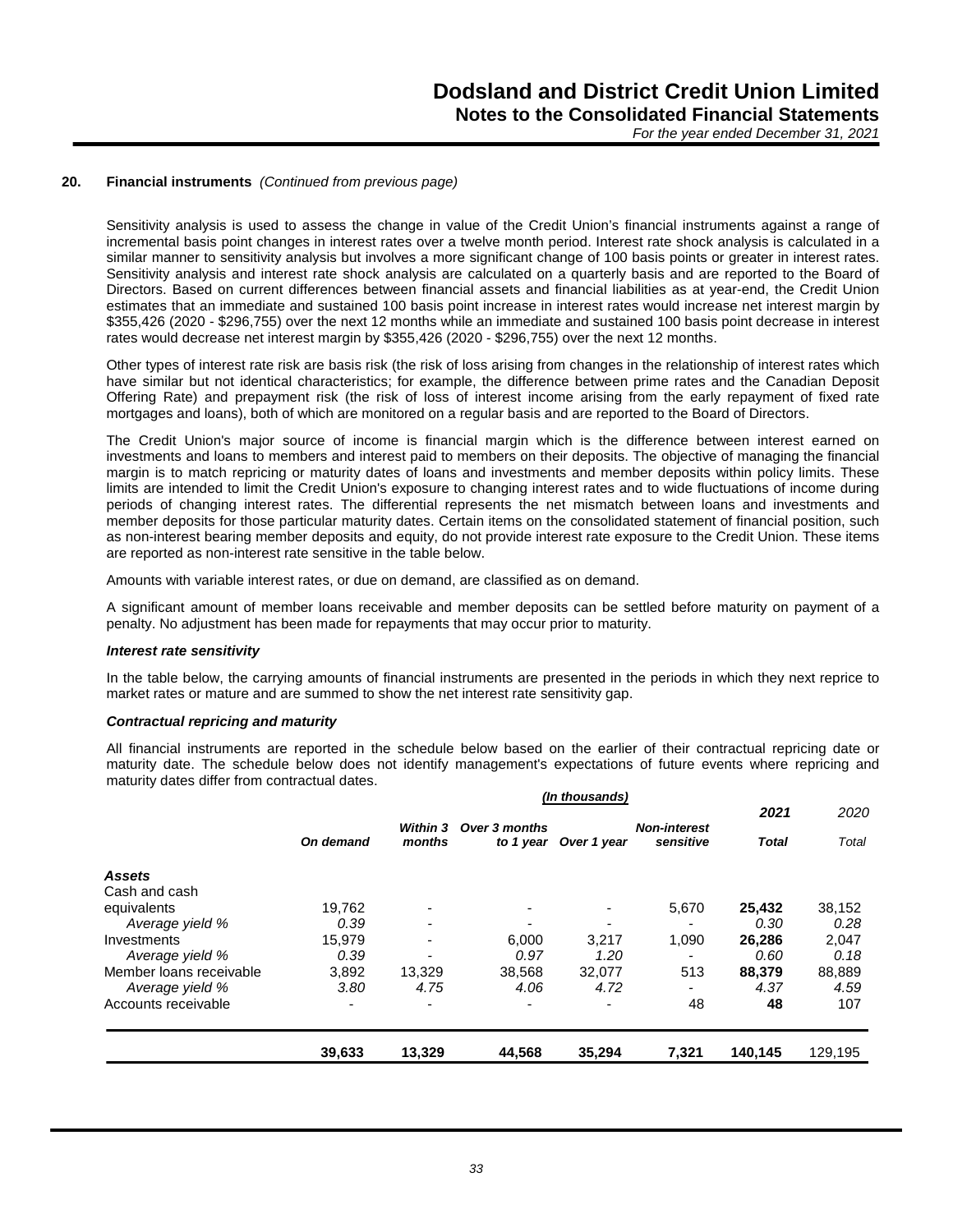## **20. Financial instruments** *(Continued from previous page)*

| <b>Net sensitivity</b>         | 28,515                   | 3,085                    | 19,774                   | (4, 429)                 | (33, 448) | 13.497  | 13,200  |
|--------------------------------|--------------------------|--------------------------|--------------------------|--------------------------|-----------|---------|---------|
|                                | 11.118                   | 10.244                   | 24,794                   | 39.723                   | 40.769    | 126.648 | 115,995 |
| Membership shares              | $\overline{\phantom{0}}$ | $\overline{\phantom{0}}$ | $\overline{\phantom{a}}$ | $\overline{\phantom{a}}$ | 8         | 8       | 8       |
| Accounts payable               | $\overline{\phantom{0}}$ | ٠                        | $\blacksquare$           | ٠                        | 27        | 27      | 87      |
| Average yield %                | 0.16                     | 1.32                     | 1.16                     | 2.70                     | ٠         | 1.19    | 1.56    |
| Liabilities<br>Member deposits | 11.118                   | 10.244                   | 24,794                   | 39,723                   | 40.734    | 126,613 | 115,900 |

## *Liquidity risk*

Liquidity risk is the risk that the Credit Union cannot meet a demand for cash or fund its obligations as they come due. The Credit Union's management oversees the Credit Union's liquidity risk to ensure the Credit Union has access to enough readily available funds to cover its financial obligations as they come due. The Credit Union's business requires such liquidity for operating and regulatory purposes. Refer to Note 6 for further information about the Credit Union's regulatory requirements.

Liquidity risk is managed through a three tiered structure consisting of the local Credit Union level, the provincial Credit Union level, and the national Credit Union level.

Locally, the Credit Union manages its liquidity position from three perspectives:

- Structural liquidity risk, which addresses the risk due to mismatches in effective maturities between assets and liabilities, more specifically the risk of over reliance on short-term liabilities to fund long-term illiquid assets;
- Tactical liquidity risk, which addresses the day-to-day funding requirements that are managed by imposing prudential limits on net fund outflows; and
- Contingent liquidity risk, which assesses the impact of sudden stressful events and the Credit Union's responses thereto.

The primary liquidity risk policies and procedures include the following:

- Liquidity risk management framework to measure and control liquidity risk exposure;
- Measurement of cashflows;
- Maintain a line of credit and borrowing facility with SaskCentral and Concentra Bank;
- Maintenance of a pool of high quality liquid assets;
- Monitoring of single deposits and sources of deposits
- Monitoring of term deposits; and
- Contingency planning.

Provincially, SaskCentral manages a statutory liquidity pool of marketable investment securities on behalf of Saskatchewan Credit Unions to facilitate clearing and settlement, daily cash flow management and emergency liquidity support. Nationally, credit union centrals are represented by one central which acts as the Group Clearer, Central 1 Credit Union. The Group Clearer is a member of the Canadian Payments Association and pools provincial cash flows to settle with the Bank of Canada.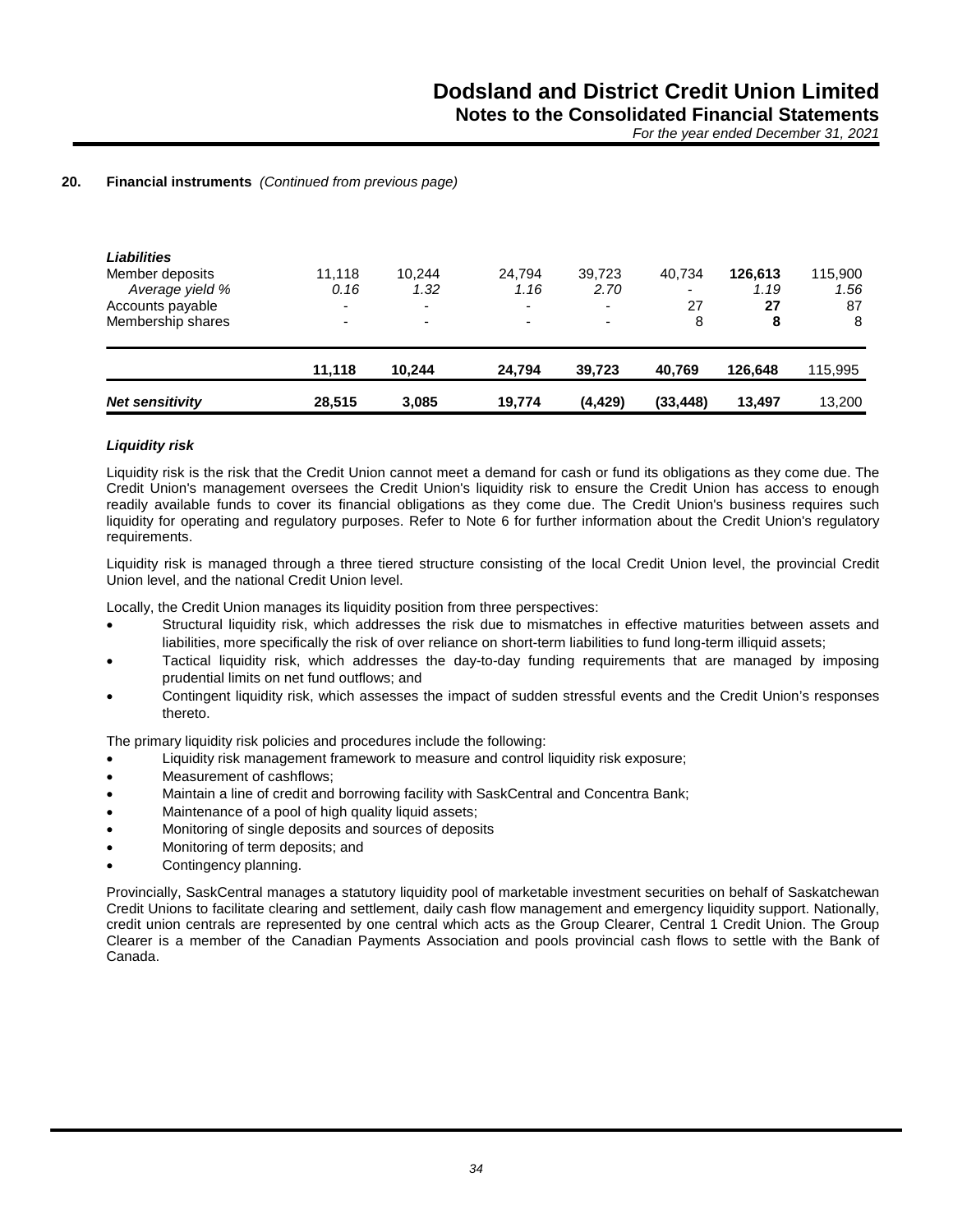## **20. Financial instruments** *(Continued from previous page)*

The following table details contractual maturities of financial liabilities:

## **As at December 31, 2021:**

|                   | (In thousands) |           |                          |              |
|-------------------|----------------|-----------|--------------------------|--------------|
|                   | $<$ 1 year     | 1-2 years | > 3 years                | <b>Total</b> |
| Member deposits   | 86,890         | 3,796     | 35,927                   | 126,613      |
| Accounts payable  | 27             |           | $\overline{\phantom{a}}$ | 27           |
| Membership shares |                | ۰         | 8                        | 8            |
| <b>Total</b>      | 86,917         | 3,796     | 35,935                   | 126.648      |

## As at December 31, 2020:

|                   | (In thousands) |                          |                          |         |
|-------------------|----------------|--------------------------|--------------------------|---------|
|                   | < 1 year       | 1-2 years                | $>$ 3 years              | Total   |
| Member deposits   | 76,701         | 7,596                    | 31,603                   | 115,900 |
| Accounts payable  | 87             | $\overline{\phantom{a}}$ | $\overline{\phantom{a}}$ | 87      |
| Membership shares | -              | $\overline{\phantom{a}}$ | 8                        |         |
| <b>Total</b>      | 76,788         | 7,596                    | 31,611                   | 115,995 |

The Credit Union manages liquidity risk on a net asset and liability basis. The following tables explain the contractual maturities of financial assets held for the purpose of managing liquidity risk.

## **As at December 31, 2021:**

|                           | (In thousands) |           |                |              |
|---------------------------|----------------|-----------|----------------|--------------|
|                           | < 1 year       | 1-2 years | > 3 years      | <b>Total</b> |
| Cash and cash equivalents | 25,432         |           | $\blacksquare$ | 25,432       |
| Investments               | 22,004         | 2,000     | 2,282          | 26,286       |
| Member loans receivable   | 56,302         | 6,121     | 25,956         | 88,379       |
| Accounts receivable       | 48             |           | $\blacksquare$ | 48           |
| <b>Total</b>              | 103,786        | 8,121     | 28,238         | 140.145      |

### As at December 31, 2020:

|                                        | (In thousands) |                          |                          |                 |
|----------------------------------------|----------------|--------------------------|--------------------------|-----------------|
|                                        | $<$ 1 year     | 1-2 years                | $>$ 3 years              | Total           |
| Cash and cash equivalents              | 38,152         | $\overline{\phantom{0}}$ | $\overline{\phantom{0}}$ | 38,152          |
| Investments<br>Member loans receivable | 982<br>55,764  | 9,903                    | 1.065<br>23,222          | 2,047<br>88,889 |
| Accounts receivable                    | 107            |                          |                          | 107             |
| Total                                  | 95.005         | 9,903                    | 24.287                   | 129,195         |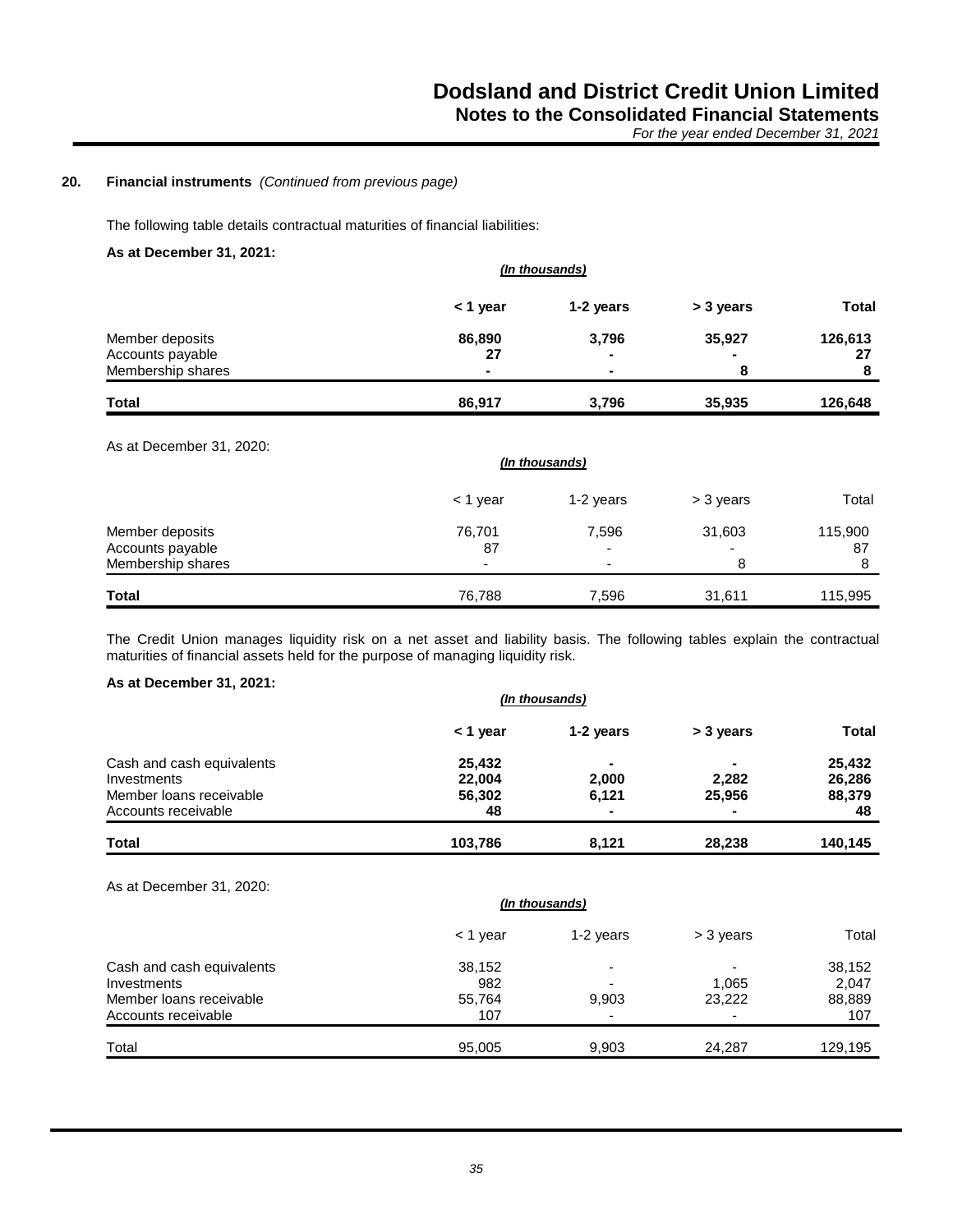## **20. Financial instruments** *(Continued from previous page)*

## *Foreign currency risk*

Foreign currency risk is the risk that the fair value or future cash flows of a financial instrument will fluctuate because of changes in foreign exchange rates. In seeking to manage the risks from foreign exchange rate fluctuations, the Credit Union maintains foreign cash balances to approximately offset deposits held in foreign funds.

Foreign currency risk is not considered significant at this time as the Credit Union does not engage in any active trading of foreign currency positions or hold significant excess foreign currency denominated financial investments for an extended period.

### **21. Fair value measurements**

The Credit Union classifies fair value measurements recognized in the consolidated statement of financial position using a three-tier fair value hierarchy which prioritizes the inputs used in measuring fair value as follows:

- Level 1: Quoted prices (unadjusted) are available in active markets for identical assets or liabilities
- Level 2: Inputs other than quoted prices in active markets that are observable for the asset or liability, either directly or indirectly
- Level 3: Unobservable inputs for which there is little or no market data and which require the Credit Union to develop its own assumptions.

Fair value measurements are classified in the fair value hierarchy based on the lowest level input that is assessed to be significant to that fair value measurement. This assessment requires the use of judgment in considering factors specific to an asset or a liability and may affect the placement of the fair value measurement within the hierarchy.

The Credit Union considers a fair value measurement to have transferred between the levels in the fair value hierarchy on the beginning of the reporting period, the date of the event or change in circumstances that caused the transfer. There were no transfers between Level 1 and Level 2, as well as no transfers into or out of Level 3 during the period.

In determining fair value measurements, the Credit Union uses net present value valuation techniques and inputs consisting of actual balances, actual rates, market rates (for similar instruments) and payment frequency.

### *Financial assets and financial liabilities measured at fair value*

The Credit Union's financial assets and financial liabilities measured at fair value in the consolidated statement of financial position on a recurring basis have been categorized into the fair value hierarchy as follows: *2021*

| (In thousands)<br><b>Financial assets</b><br>Cash | <b>Fair value</b> | Level 1 | Level <sub>2</sub><br>$\blacksquare$ | LVL I<br>Level 3 |  |
|---------------------------------------------------|-------------------|---------|--------------------------------------|------------------|--|
|                                                   | 5,670             | 5,670   |                                      |                  |  |
| SaskCentral shares                                | 1,065             |         |                                      | 1,065            |  |
| Other equity instruments                          | 217               |         | 217                                  |                  |  |
| Total financial assets                            | 6,952             | 5,670   | 217                                  | 1,065            |  |
|                                                   |                   |         |                                      | 2020             |  |
| (In thousands)                                    | Fair value        | Level 1 | Level 2                              | Level 3          |  |
| <b>Financial assets</b>                           |                   |         |                                      |                  |  |
| Cash                                              | 9.572             | 9,572   | ۰                                    |                  |  |
| SaskCentral shares                                | 1,065             |         |                                      | 1,065            |  |
| Total financial assets                            | 10.637            | 9.572   | ۰                                    | 1,065            |  |

All recurring Level 2 fair value measurements use a net present value valuation technique and inputs consisting of actual balances, actual rates, market rates (for similar instruments) and payment frequency.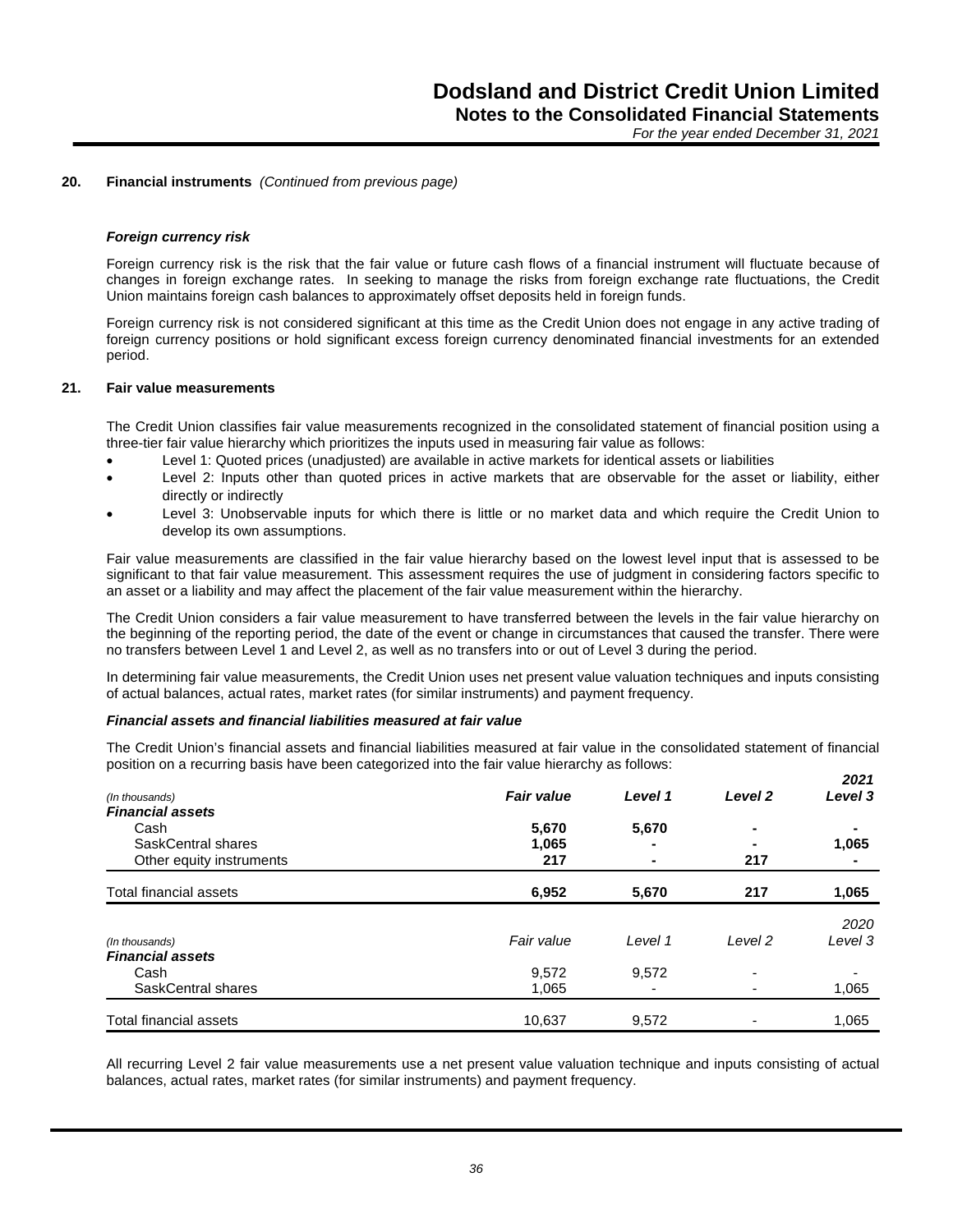## **21. Fair value measurements** *(Continued from previous page)*

For fair value measurements of Level 3 SaskCentral shares, the Credit Union has assumed that the fair value of the amounts is comparable to their amortized cost, which equals the par value of the shares. The shares are not quoted or traded, however when new shares are offered the price remains the same as the par value of all currently available shares. There was no impact of the measurement on profit or loss for the year.

## *Financial instruments not measured at fair value*

The carrying amount, fair value, and categorization into the fair value hierarchy of all other financial assets and financial liabilities held by the Credit Union and not measured at fair value on the consolidated statement of financial position are as follows:

|                                                                                                   |                    |                   |         |               | 2021    |
|---------------------------------------------------------------------------------------------------|--------------------|-------------------|---------|---------------|---------|
| (in thousands)                                                                                    | Carrying<br>amount | <b>Fair value</b> | Level 1 | Level 2       | Level 3 |
| <b>Financial assets measured at</b>                                                               |                    |                   |         |               |         |
| amortized cost                                                                                    |                    |                   |         |               |         |
| Cash equivalents                                                                                  | 19,762             | 19,762            | 19,762  |               |         |
| Investments                                                                                       | 25,004             | 25,039            |         | 25,039        |         |
| Member loans receivable                                                                           | 88,379             | 89,282            |         | 89,282        |         |
| Accounts receivable                                                                               | 48                 | 48                |         | 48            |         |
| Total financial assets                                                                            | 133,193            | 134,131           | 19,762  | 114,369       |         |
| <b>Financial liabilities measured at</b><br>amortized cost<br>Member deposits<br>Accounts payable | 126,613<br>27      | 128,711<br>27     |         | 128,711<br>27 |         |
| Membership shares                                                                                 | 8                  | 8                 |         |               | 8       |
| <b>Total financial liabilities</b>                                                                | 126,648            | 128,746           |         | 128,738       | 8       |
|                                                                                                   |                    |                   |         |               | 2020    |
|                                                                                                   | Carrying           |                   |         |               |         |
| (In thousands)                                                                                    | amount             | Fair value        | Level 1 | Level 2       | Level 3 |
| <b>Financial assets measured at</b>                                                               |                    |                   |         |               |         |
| amortized cost                                                                                    |                    |                   |         |               |         |
| Cash equivalents                                                                                  | 28,580             | 28,580            | 28,580  |               |         |
| Investments                                                                                       | 982                | 982               |         | 982           |         |
| Member loans receivable                                                                           | 88,889             | 90,233            |         | 90,233        |         |
| Accounts receivable                                                                               | 107                | 107               |         | 107           |         |
| <b>Total financial assets</b>                                                                     | 118,558            | 119,902           | 28,580  | 91,322        |         |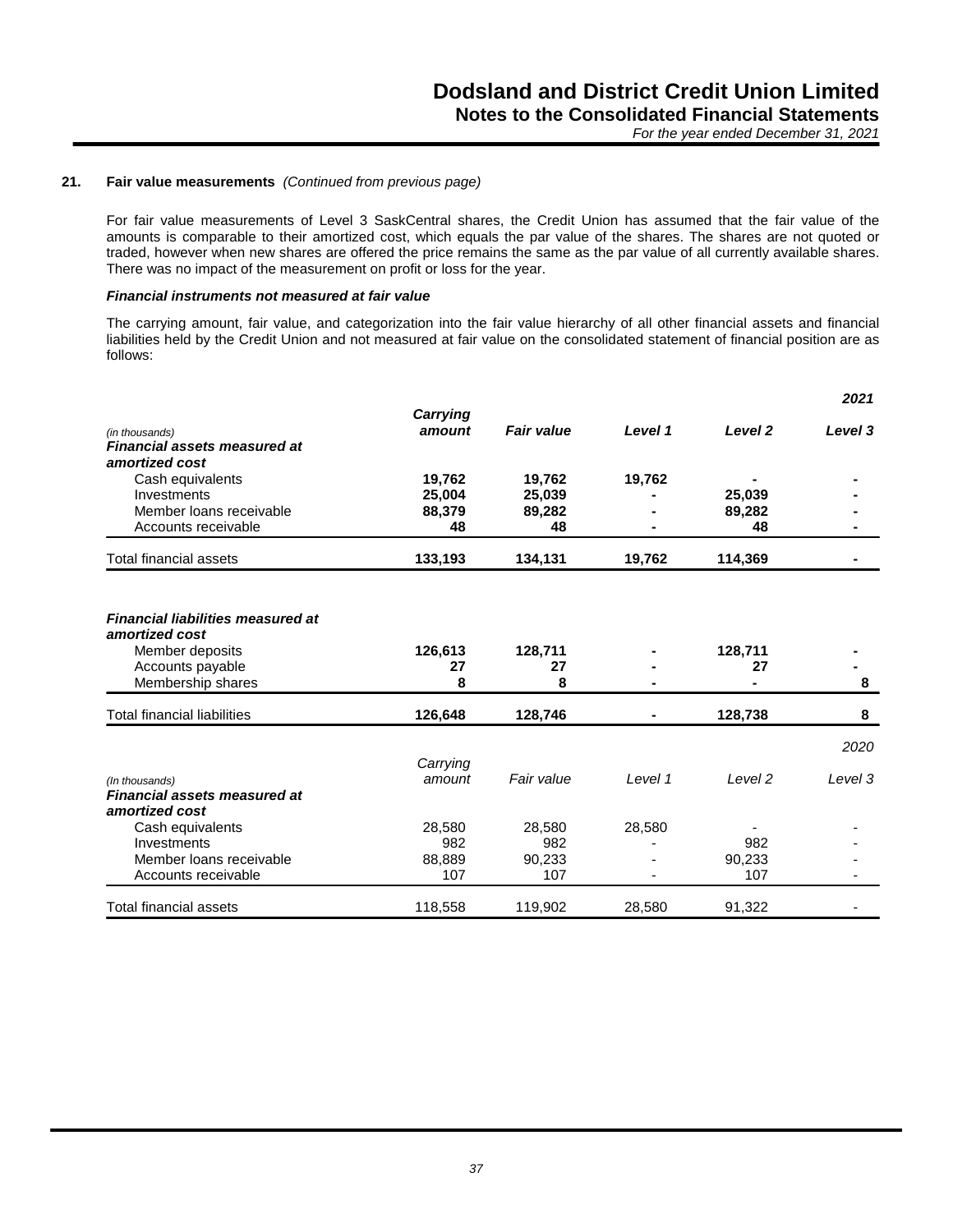## **21. Fair value measurements** *(Continued from previous page)*

| (In thousands)<br><b>Financial liabilities measured at</b> |                    |            | Level 1 |         | 2020<br>Level 3 |
|------------------------------------------------------------|--------------------|------------|---------|---------|-----------------|
|                                                            | Carrying<br>amount | Fair value |         | Level 2 |                 |
| amortized cost                                             |                    |            |         |         |                 |
| Member deposits                                            | 115,900            | 118,967    |         | 118.967 |                 |
| Accounts payable                                           | 87                 | 87         |         | 87      |                 |
| Membership shares                                          | 8                  | 8          |         |         | 8               |
| <b>Total financial liabilities</b>                         | 115.995            | 119.062    |         | 119.054 | 8               |

### **Level 2 and Level 3 fair value measurements for financial instruments not measured at fair value**

Valuation techniques and inputs for Level 2 and Level 3 fair value measurements are as follows:

All Level 2 fair value measurements use a net present value valuation technique and inputs consisting of actual balances, actual rates, market rates (for similar instruments) and payment frequency.

As there is no observable market data for all fair values disclosed and categorized within Level 3 of the hierarchy, the Credit Union has assumed that the fair value of the amounts is comparable to their amortized cost.

## **22. Commitments**

In 2016, the Credit Union entered into a seven year commitment with Celero for the provision of retail banking services. In 2021, the agreement was extended another three years. The annual operating fee is calculated based on the average number of outstanding accounts throughout the year. The annual operating fees the year ended December 31, 2021 were \$60,247 (2020 - \$60,274) and recorded as an expense. The annual estimated fee for the year ended December 31, 2022 is \$56,833 (2021 - \$60,247).

In 2021, the Credit Union entered into an agreement to purchase units in the MDL Real Estate Income Fund. The Credit Union makes advances to the Fund when requested which decreases the remaining commitment. Redemption of units does not increase the total remaining commitment to the Fund. At the end of December 2021 the Credit Union has advanced \$216,846 of their total commitment of \$800,000 to the MDL Real Estate Income Fund.

In 2021, the Credit Union entered into a commitment with Celero on a project called Xpress for the provision of digital banking services. The initial implementation fee for the year ended December 31, 2021 was \$50,000. There is a commitment to pay the remaining implementation fee of \$50,000 in the year ended December 31, 2022.

## **23. Other legal and regulatory risk**

Legal and regulatory risk is the risk that the Credit Union has not complied with requirements set out in terms of compliance such as standards of sound business practice, anti-money laundering legislation, or their code of conduct/conflict of interest requirements. In seeking to manage these risks, the Credit Union has established policies and procedures and monitors to ensure ongoing compliance.